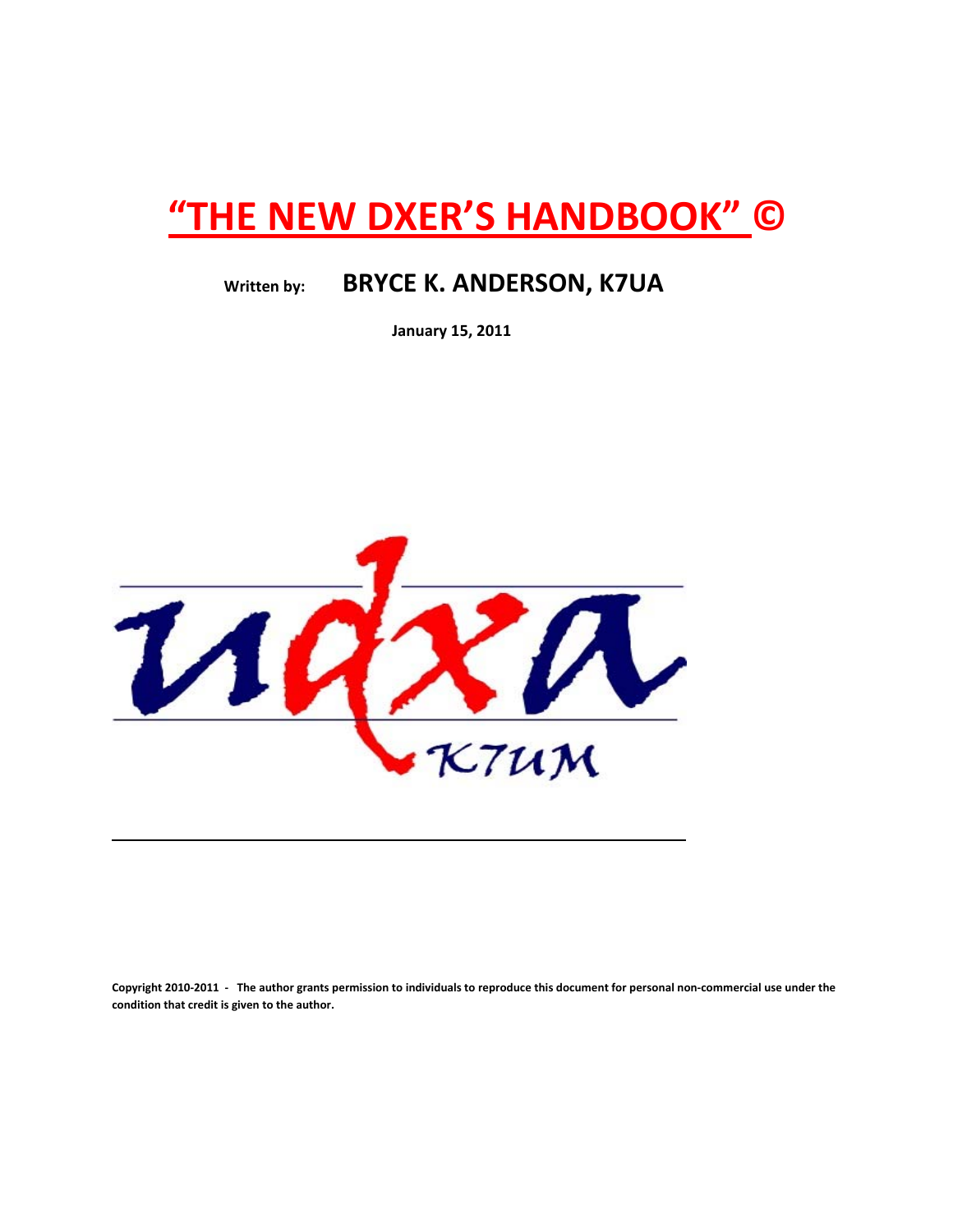| <b>INDEX:</b>             |                                               | Page |
|---------------------------|-----------------------------------------------|------|
| Forward:                  |                                               | 3    |
| Chapter $-1$              | Listening $-$ The key to successful DXing     | 4    |
| Chapter $-2$              | DX Cluster Basics                             | 6    |
| Chapter $-3$              | The Holy Grail of DXing-The DX Century Club   | 8    |
| Chapter $-4$              | The DXer's Toolkit                            | 10   |
| Chapter $-5$              | Split Operation & How to Be Heard in a Pileup | 14   |
| Chapter $-6$              | DX Propagation Basics                         | 17   |
| Chapter $-7$              | <b>Phonetics</b>                              | 22   |
| Chapter $-8$              | The Art of QSLing                             | 23   |
| Chapter $-9$              | DX Intelligence                               | 28   |
| <b>Author's Comments:</b> |                                               | 29   |
|                           |                                               |      |

### **Azimuth Chart** 30

**Originally this handbook was written for the membership of the Utah DX Association. Some of the** details are specific to our Utah location. If you are in another region you will have different, but **similar resources for DX clusters, QSL bureau contacts, card checkers, etc. Your specific details can easily be found on the web.** 

Some of our members asked for an azimuth chart to be included in the handbook. The one on page 30 is again specific for Utah. You can easily generate one for your exact location by using one of the **resources listed in the propagation chapter.**

**Good luck with your DXing!**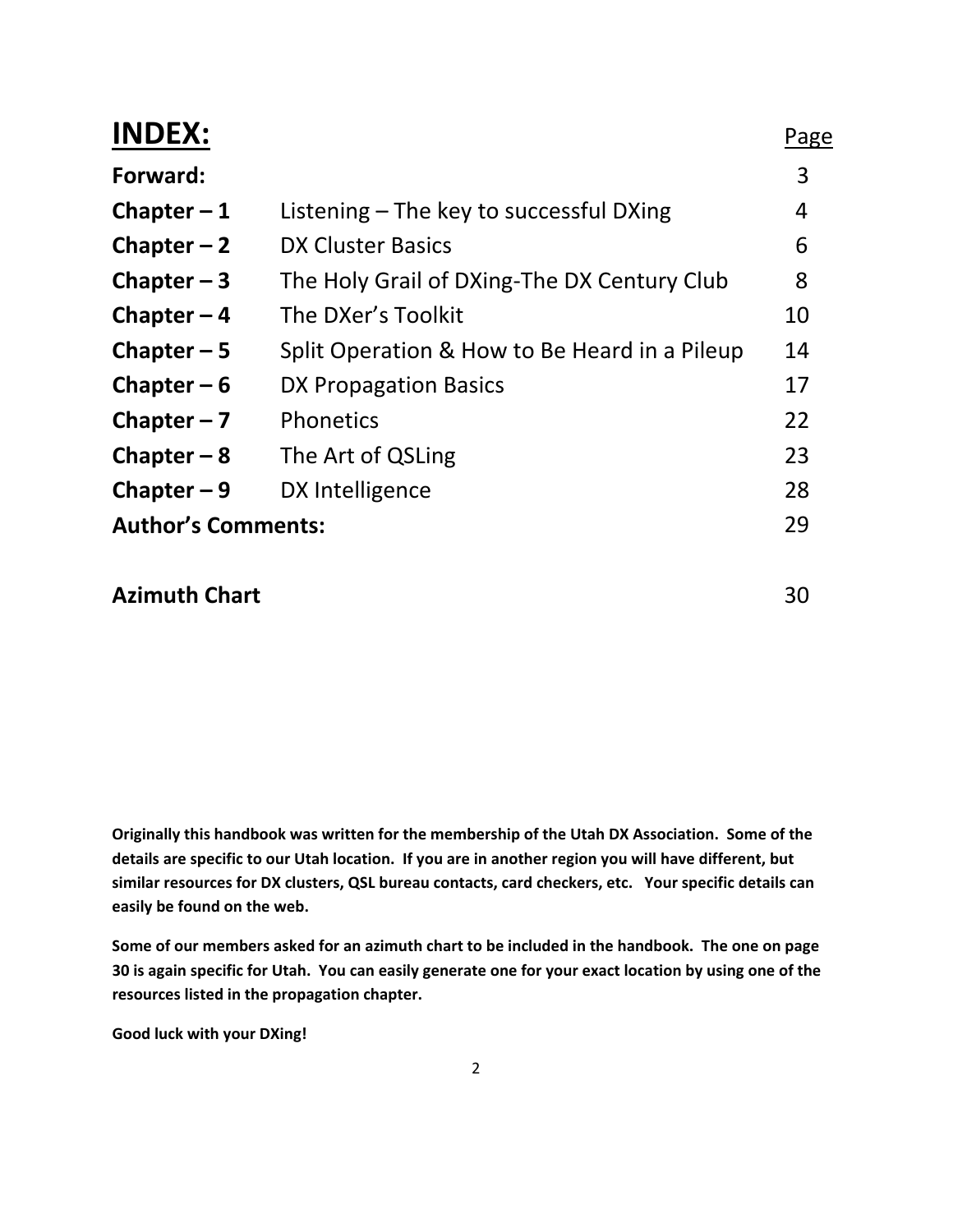**Forward: Every accomplished DXer was a beginner at one time. This booklet contains many of the basics of successful DXing. DXing can become a lifelong passion. It is also a lot of fun! DXing offers opportunities of personal growth in a wide variety of areas from geography, to science, to language skills. It also offers a competitive outlet for those who are so inclined.** 

**I hope that this short handbook will give a running start to those new to our ranks.** 

**Best regards, Bryce Anderson, K7UA**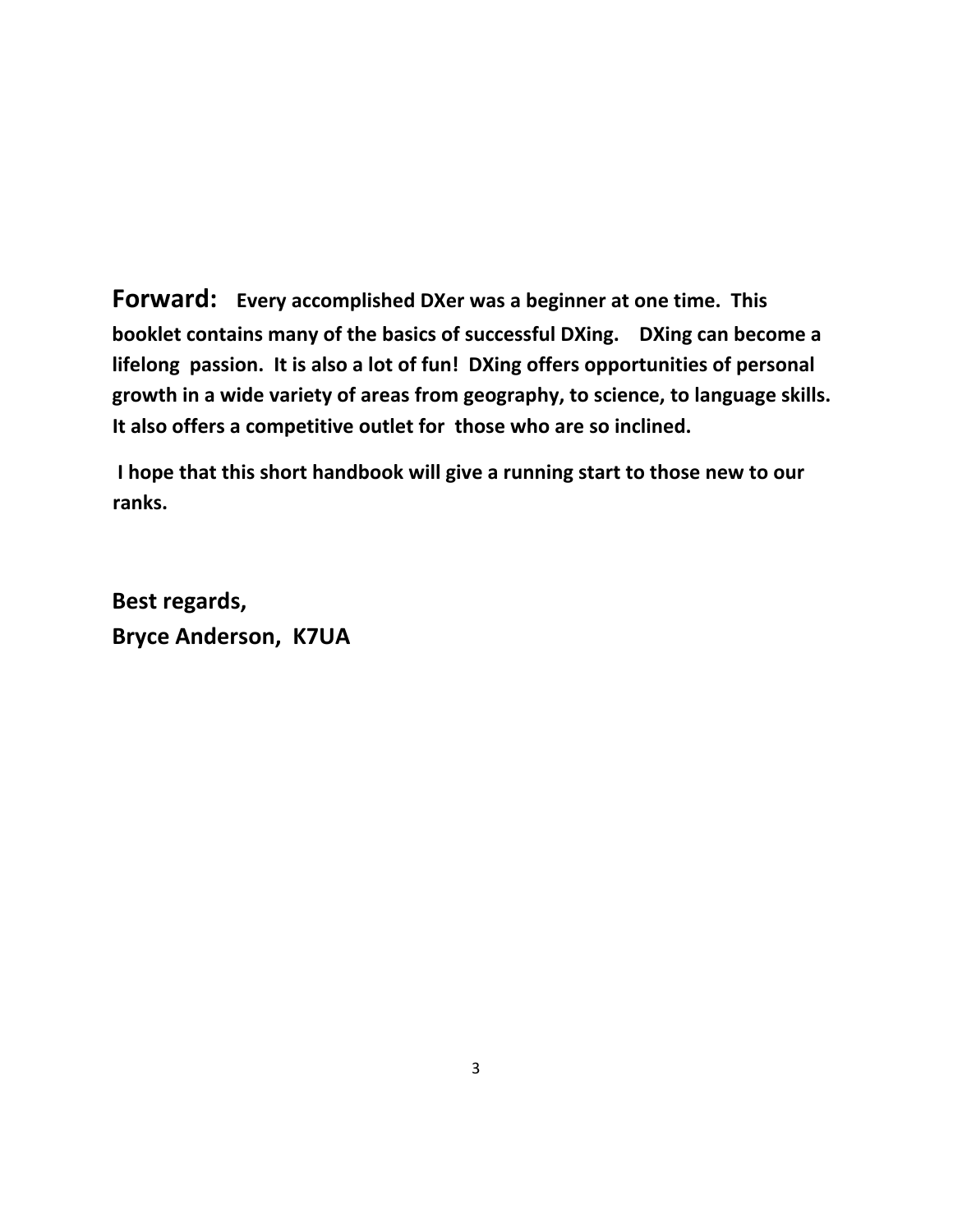#### **Listening – The key to successful DXing:**

The humble student approached the Zen Master, bowing and slowly gaining the courage to ask: "Master….. What is the secret of working DX?" The Master smiled and simply replied: "**Listen. Always listen**, Grasshopper."

#### Listen? Why? Listen for what?

In the most literal sense an accomplished DXer is truly a hunter. Great hunters know what they are hunting, what it looks like, what it sounds like, and where it is likely to be found. They don't just tromp through the woods hoping that their prize will just stand in front of them saying "Hey, shoot me!" They know when and where to look to improve their odds and they keep a keen eye open to find the big game before someone else does.

**That is why we listen.** We are scouting the band for stations that just came on the air. The weak ones from far away that no one else has noticed yet. If you are the first to find a great DX station, you will probably get him. You will have no competition. Also, some openings to the most remote places on Earth are only a few minutes long. You have to be there at just the right time. Sometimes propagation can be very selective in who can contact who. You might just be the only one hearing that rare DX station.

Oh! I don't need to do that! I'll just wait for him to come up on the DX Cluster system. OK. If you are "THE T-REX" of 20M this might work out fine. You have the power to destroy your competition and slam through any pile up. However, for the rest of us, once a rare DX station is spotted the competition skyrockets. And by not listening, you will miss out on those weak ones that no one else ever hears or bothers to spot. Using DX Clusters is a terrific tool, but it isn't the only means to becoming a successful DXer. We will discuss DX Clusters in a later chapter.

Now back to **listening ‐ the key to successful DXing.** The concept of listening is very simple. Start on one end of the band and slowly tune up or down the band looking for DX. You should especially check out the DX portion of that band. The DX portion is usually the lower end of each sub-band (phone & CW). While you are slowly tuning, stop on each station that you hear for a few seconds and figure out if they are DX, working DX, or of no interest to a DXer. Pick out call letters. They are the obvious way to determine if a station is DX or not. The subject that they are discussing can also be a clue. A rag chew discussing something mundane can be skipped over. A station ripping off QSOs as fast as they can go is something to be checked out further. Pay special attention to weak signals, phone operators speaking with accents or in a foreign language, and to signals that just sound "funny." By funny I mean having a "fluttery" sound, an echo, or a poor CW note. Signals that travel over the poles are impacted by the aurora that is always present. It gives both phone and CW signals the fluttery sound. It is called "arctic flutter." Once you have heard it, you will never forget it. Echoes come from signals arriving at your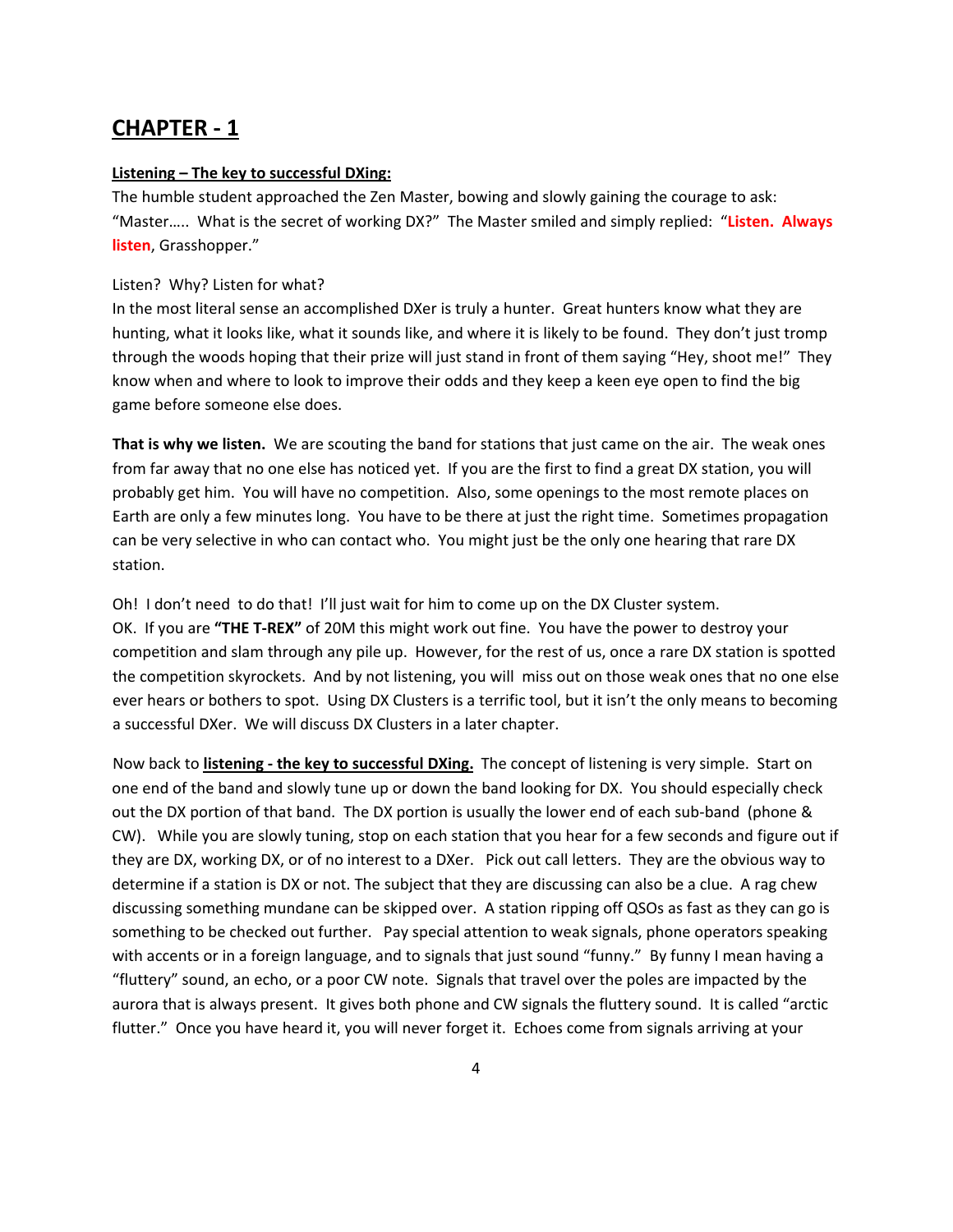location from multiple paths. The difference in those path lengths creates the echo. Sometimes US stations sound this way from "backscatter," but some DX stations from very far away may be arriving via multiple paths and also have an echo. Poor CW notes may be caused by echoes or from technical issues at the DX station. A poor power source or equipment that was not constructed to modern standards may tip you off to a DX station. Commercial power is very poor in many parts of the world and good equipment may be very hard to obtain. Of course when you tune upon a huge pileup you know that something of interest is on!

The best way to listen is by wearing headphones. Having a nice speaker to use with rag chews, waiting for your turn on the net roster, or other casual operating is fine. For DXing you need headphones. Headphones allow you to reduce the noise around you and to use the minimum of AF gain (volume). You can concentrate better without distractions. **You will hear a weak signal better with headphones.** Trust me on that.

Not just any headphones will do. First they have to be comfortable so that you can wear them for extended periods. Another factor to consider is the frequency response of the headset. High fidelity headsets designed for music have a very wide frequency response. Typically from 50 to 20,000 hertz. Communications only uses a range from about 300 to 3,000 hertz. You don't want those super highs because in a communications situation they are just noise. The chest thumping bass response is also useless. You are better off with a headset designed for communications. Various manufacturers make them. Most of us use headsets made by Heil Sound <http://www.heilsound.com/> They are the standard for ham radio and difficult to beat. Noise cancelling phones can be useful if you have something like an amplifier blower making a constant sound that can be blocked out. The final choice of a headset is very personal, just like picking out a pair of shoes.

As you gain experience in listening you will get greater and greater rewards. There is no doubt that an experienced DXer will pick out many more DX stations than a less experienced operator. You too can gain that skill through practice. After a while you will be able to "sniff out" DX that many others won't even notice.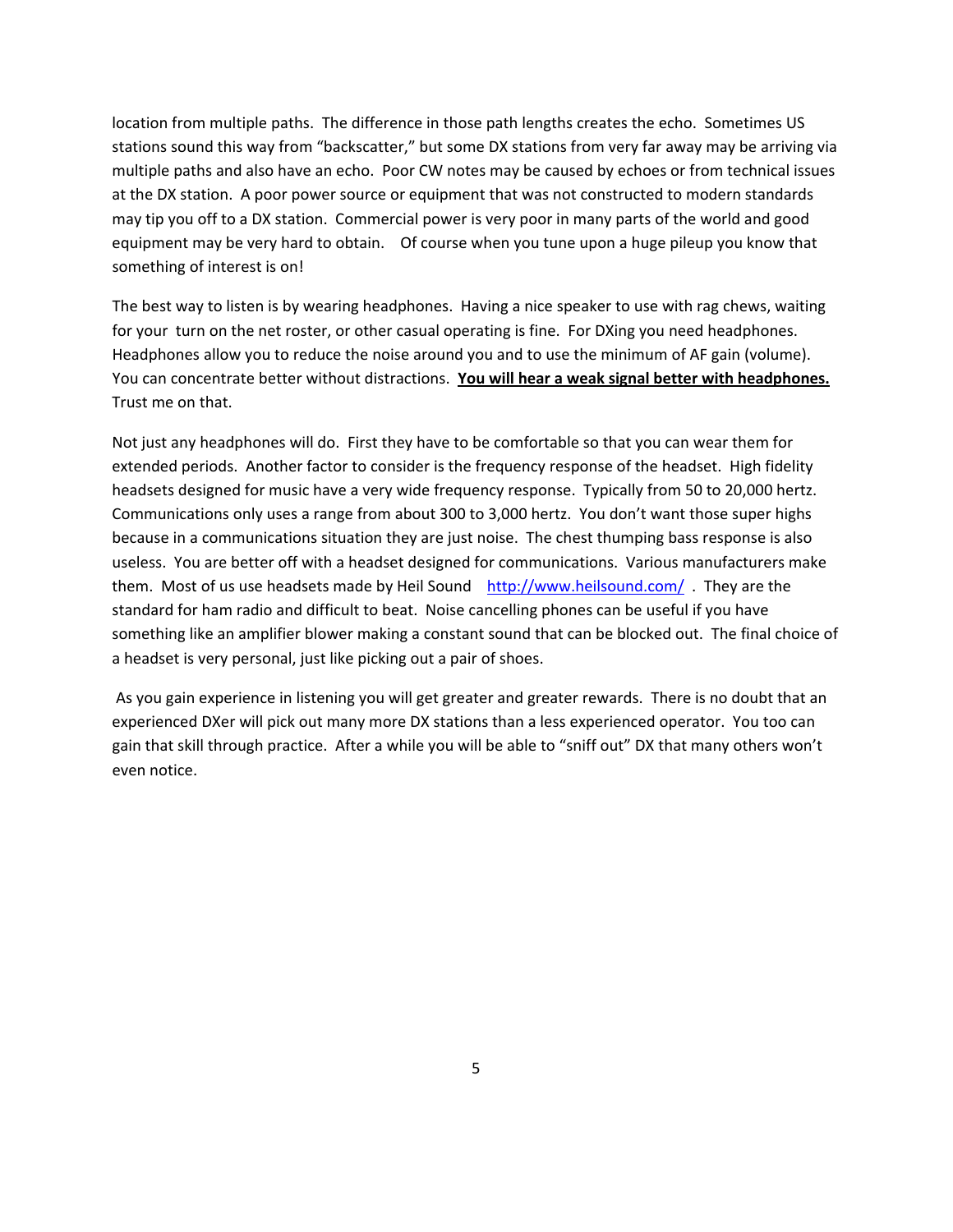#### **DX Cluster basics**

Back in the day there was no Internet or DX clusters. Buddies called each other on the phone or on local 2M frequencies to get the word out to their friends about a good one being on. That is why UDXA still has a 2M frequency of 147.60 coordinated with the VHF Society. It's a relic of an earlier time. Nowadays DX Clusters are an infinitely better solution to that issue. They have become so important that every serious DXer needs to have Internet access and know how to properly use a DX Cluster. A few purists hate the concept, but like it or not the technology is here. Here is a brief summary of how to use a cluster.

How it works: There are many DX clusters throughout the world. They are all connected via the Internet. Consequently data that is submitted to any one of them gets instantly routed to all of them world wide. The data is called a "spot." The spot shows the call of a DX station, the frequency that it is operating on, the time, and identifies who submitted the spot. Various software filters at the cluster or on your own computer can pass through spots that are relevant to you and screen out ones that are not. Our local cluster is NC7J and can be accessed at [www.nc7j.com](http://www.nc7j.com/) or via telnet or packet connections. There are useful functions at that site to filter spots that you wish to see or do not wish to see. There is also a very valuable function to search for data. If you want to see if ZS8M has been active and at what times and frequencies, you can just search for his call. Obviously that will help you know when and where to look for him.

Great. I now am connected and I see spots for stations that I want to contact. It is working. Here is a more advanced concept. While all of the clusters get sent pretty much the same data there are reasons to monitor more than one. The mother of all DX clusters is in Finland and operated by Radio Arcala OH8X. It can be accessed at <http://www.dxsummit.fi/> . It can be useful to see the stations that are being spotted in other parts of the world to get a feel for propagation conditions or to see if that new DXpedition actually went on the air when they said that they would. You might even see yourself spotted from Europe.

Some cluster manners: It is considered poor form and very much frowned upon to spot yourself. The idea is to spot DX stations. While it is possible to send messages via this system, it is not Instant Messenger and should not be used as such. It isn't Twitter either. No one wants to hear your "tweets." Not every DX station warrants being spotted. Don't clutter up the cluster with spots from really common places. No one cares about them. If you are fortunate enough to be the first to discover a great DX station consider whether to spot him or not. Or to spot him a little later. If you and a couple of other guys found the DX at the same time and you got through first, hold off spotting. Give the other discoverers a chance to work him. They have earned that right by finding the DX on their own too. Once you send that spot an instant dog pile is likely. The height of stupidity is to show the world how clever you are by spotting some really rare DX before you have worked it yourself. It is comical to see a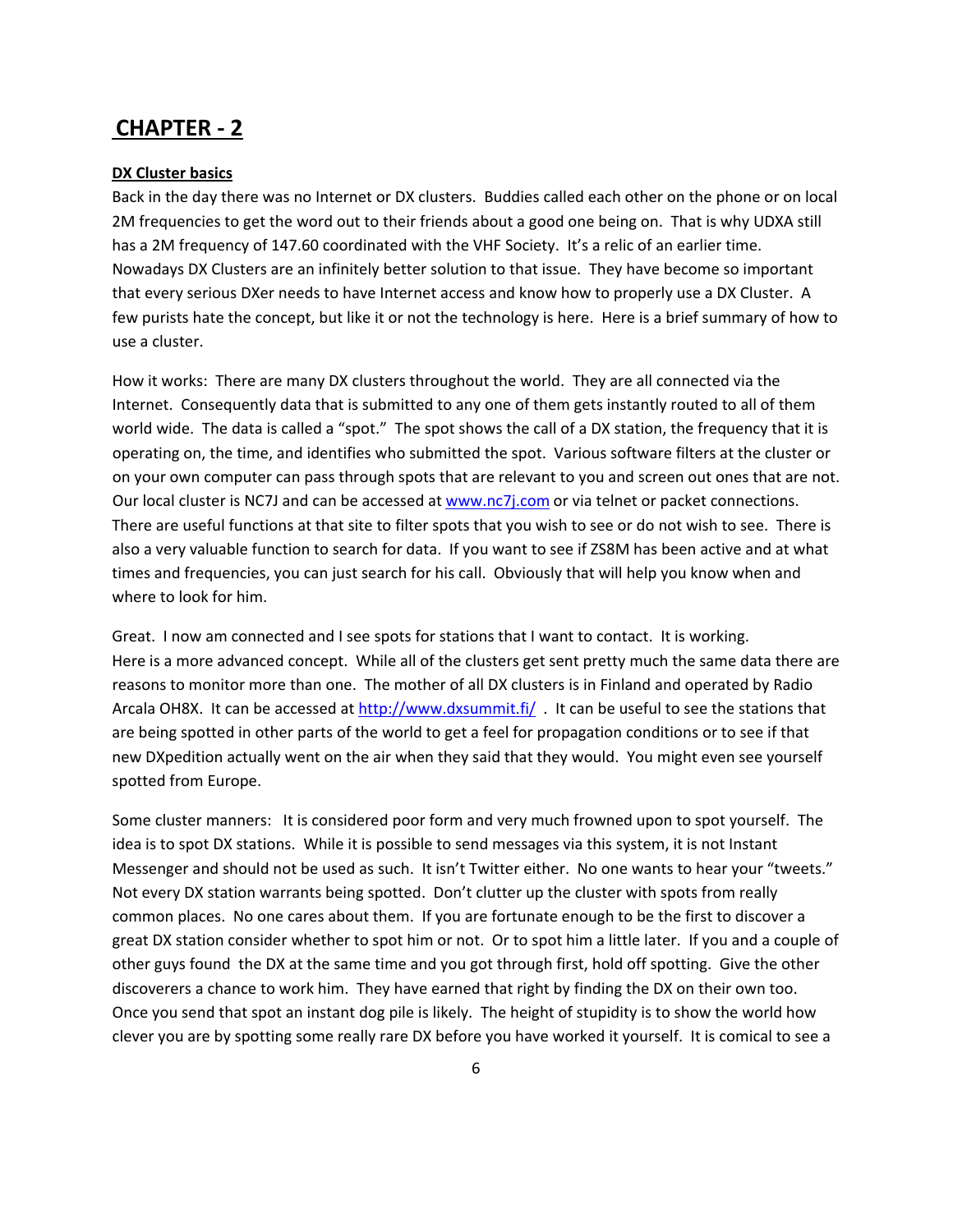spot and then hear the guy who sent it trying to make it through the chaos that he just created. Also, don't spot a station that already has drawn a big crowd. He already has all that he can handle. Did you just work a guy calling CQ and now he is CQing again? Give him a boost with a spot. Some DX stations will ask you to spot them. Don't duplicate spots that are already posted. Always be **VERY** careful what you enter. If you meant to enter PZ5XX on 20M CW and you mistype it as P5XX you will tick off the whole world! Tens of thousands of alarms will go off. Everybody needs North Korea on CW and you will instantly become extremely unpopular! If you see a spot for a good one and you can hear him, listen to be sure that the call sign of the spot was posted correctly. Mistakes are made. A call may have actually been HH3AA (Haiti), but some guy can't count dits and posted it as 5H3AA (Tanzania). Then everyone after him assumes that they worked a 5H, when actually they did not. Always double check the facts. One final thought. Just because you see a good spot does not mean that you can hear him. Don't just pile in and start calling him without first listening to see if you can actually hear him well enough for a QSO. If you can't hear him, leave him to the guys who can. That goes double if the DX station is running simplex.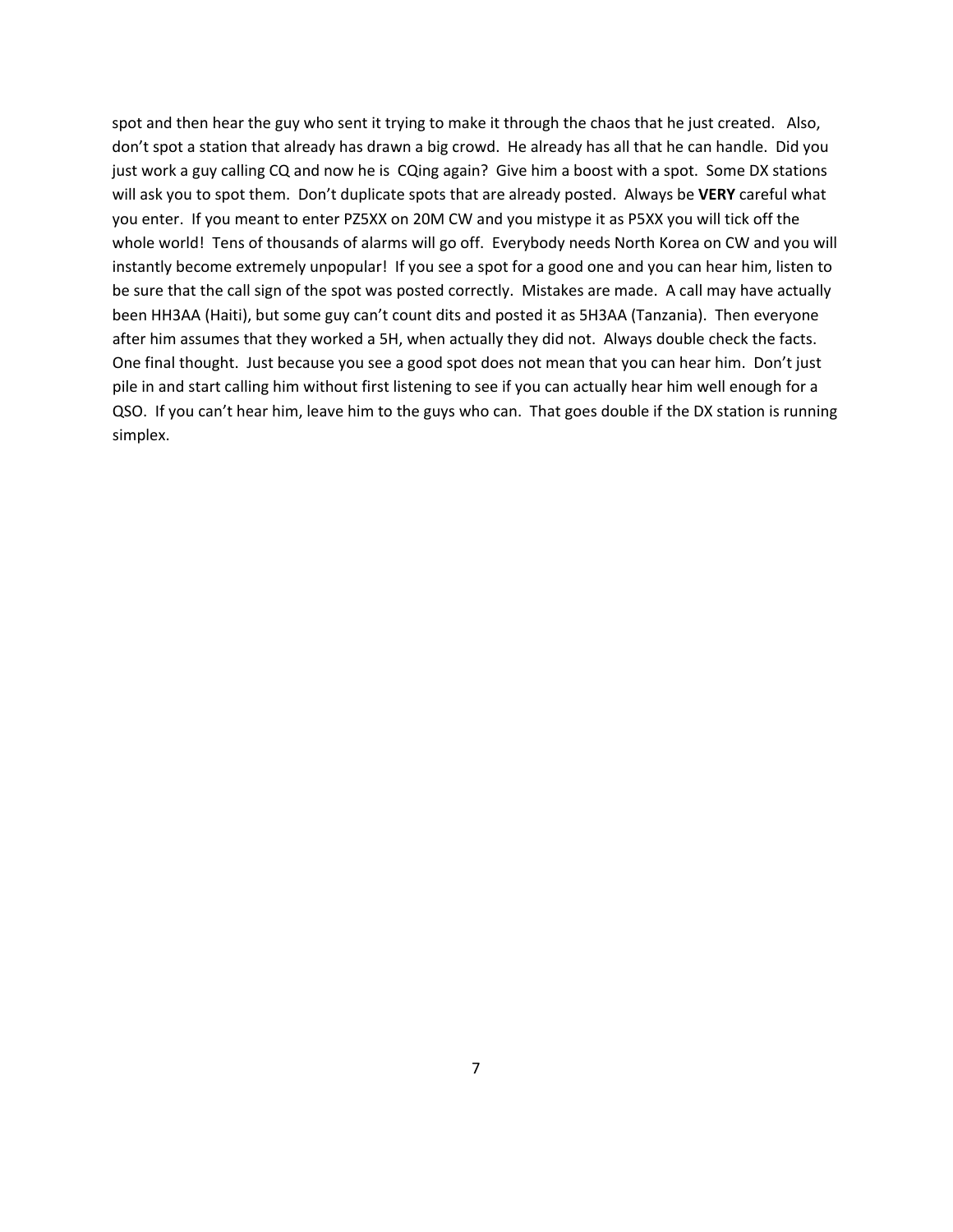### **The Holy Grail of DXing ‐ the ARRL's DX Century Club:**

"Real men don't eat quiche and real DXers are always working on DXCC." Well, maybe that isn't true, but it ought to be!

Back in 1935 the ARRL launched what is the premier award in all of amateur radio. The idea was to work at least 100 "countries" and to obtain written proof of those contacts. The term "country" does not always mean a literal country. Hawaii and Alaska are part of the USA, but because of their distance from the rest of the nation they count as separate countries. The award was reborn after WWII. It was again modernized in 2000. The term "country" has been updated to the more accurate term of "entity." There are some rather complicated rules about what constitutes an entity, but it is no longer something that is open to interpretation as it once was. See <http://www.arrl.org/dxcc> for information on the award. A current countries/entities list is available at [http://www.arrl.org/country](http://www.arrl.org/country-lists-prefixes)-lists-prefixes . I'm going to use country and entity interchangeably in this chapter. I just can't break the habit.

#### *DXCC is a really nice award!*

So should you care about this? Maybe you don't, but most DXers are interested in working as many countries as they can and attaining and upgrading their DXCC award. It is a life long competition with other hams, and with yourself. **The DXCC award is a badge of DXing competency that is to be prized!** There are actually a number of different awards in DXCC. There are "mixed" (any mode counts), phone, CW, RTTY, QRP, satellite, single band (160M, 80m, etc.) awards, and the highly prized 5 band DXCC award for confirming 100 countries on each of the traditional bands of 80, 40, 20, 15 & 10M.

The basic DXCC award requires 100 confirmed countries, but that isn't the end. There are endorsement stickers to place on your award certificate for confirming more countries. The stickers are issued at intervals defined in the DXCC rules. See the link above.

There is another award called the "Challenge." The Challenge is an extension of regular DXCC. This one requires 1,000 band‐countries for the basic award. A band‐country credit is given for a confirmed country on any given band from 160 – 6M. Example: If you work England on 80M, 20M, and 10M you get three band‐countries. The DXCC endorsements and "Challenge" can be a life long quest.

There are currently 340 entities on the DXCC list. A DXer within ten entities of that possible number is listed on the "Honor Roll." A DXer who has them all is "#1 Honor Roll." Both are great honors to attain and a select few of our club members hold those high honors.

A bit of advice to new DXers. DXing is addicting. Once you get hooked you will work very hard to get a new country, especially if it is a rare one. Some of the rare entities may not have anyone operate from them for long periods of time… like 20 years! To get on the Honor Roll, you can't afford to miss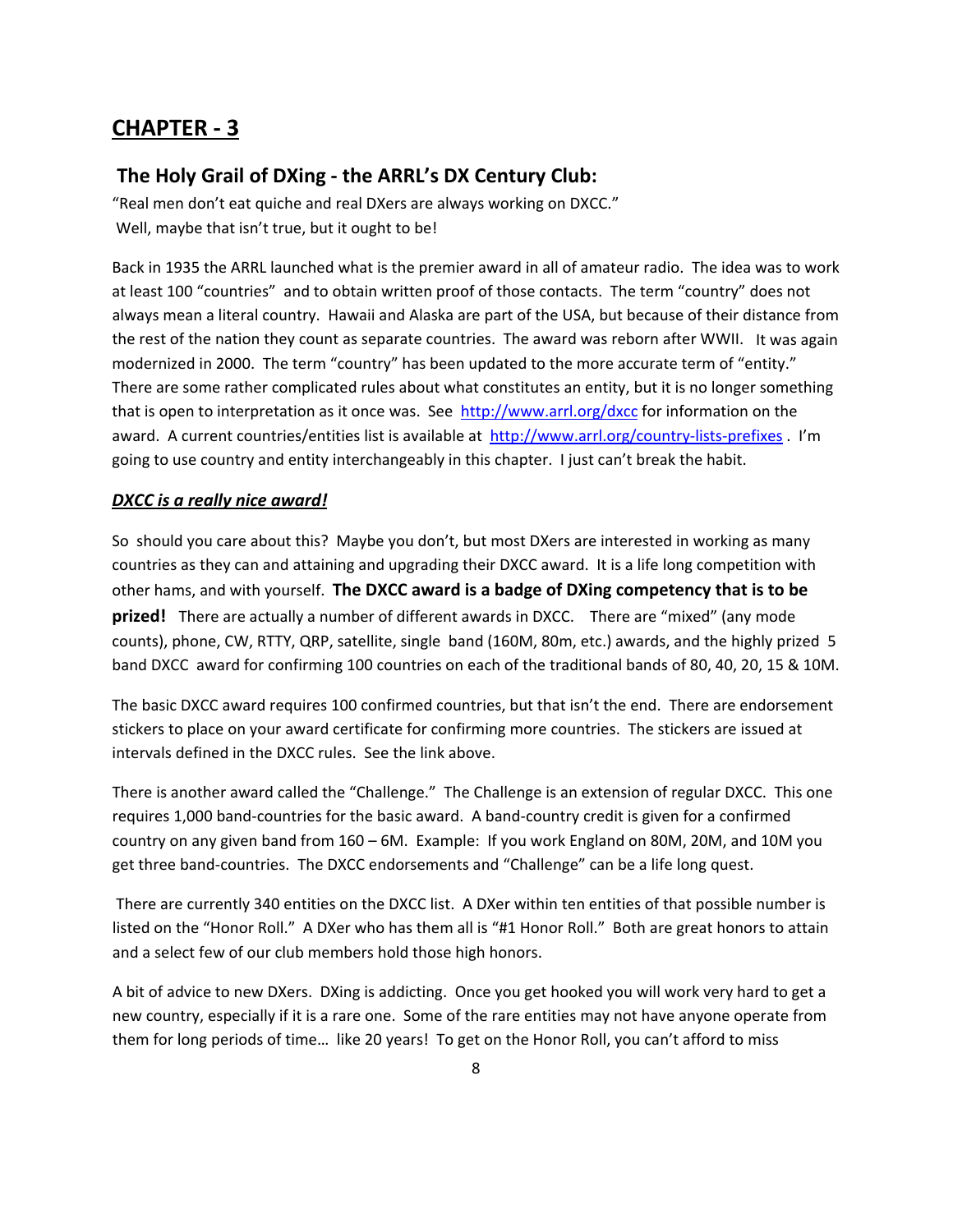expeditions to those places when they happen. At my advanced age I really can't miss any. I'll probably be dead of old age before some of them come on again.  $\otimes$  Don't forget to get the confirmations as you go. I didn't do that and when I got interested in the "Challenge" my statistics were dismal. I had worked hundreds of band countries and never bothered getting the confirmations. I'm still playing catch up.

The confirmation process has been modernized. For DXCC purposes the contacts may now be either in written form or confirmed via the ARRL's Logbook of the World (LoTW) system. We are fortunate to have two certified card checkers in our club that can verify your QSLs. Either Don, N5LZ or Darryl, K7UT can check out your cards. Incidentally, CQ Magazine www.cq-amateur-[radio.com](http://www.cq-amateur-radio.com/) has a very similar award that can be verified by Curt, K7CU. We will talk about LoTW and general QSLing in a later chapter.

IMHO every DXer should be interested in DXCC.  $\odot$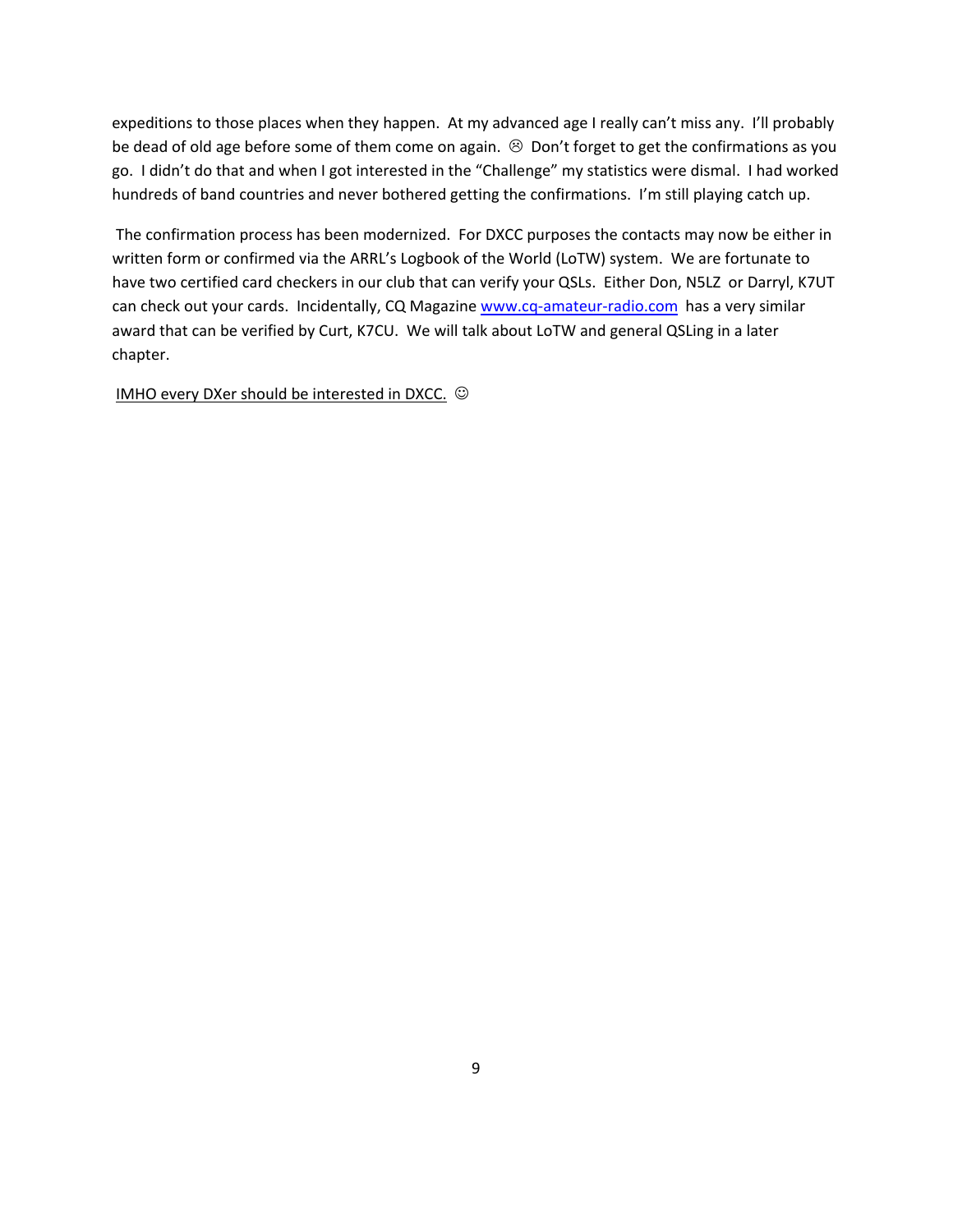**The DXer's Tool Kit ‐** This chapter is full of stuff that I have learned first hand as a DXer. I hope that it is useful to you.

MacGyver can fix anything with a tooth pick and a roll of duct tape. Most of us need something more than that. In this chapter we will discuss some of the basic tools that should be in a DXer's tool kit.

What do you need? A DXer's greatest assets are **operator skill and persistence**. Skill comes with experience. There is no away around it. An experienced DXer will work more DX with a modest station than an inexperienced op will be able to do with a top notch setup. Always learn as you go. You will get there with time. On the other hand, persistence can start right now. I have had several times when the pileups for rare expeditions were so large and I was at such a geographical disadvantage that I became discouraged. The same has happened when I have spent day after day listening for that new one without ever being able to hear them well enough for a QSO. If you don't try your chances of success are **zero**. Even a low probability is better than that. If you keep trying you might just make it! If you don't you automatically fail. Dogged persistence has paid off for me. **You can't work them if you are not there!** 

**A station:** Obviously to make any contacts you need a station. Your **antenna system** is the most effective place to invest your time and money because it impacts both your receiving and transmitting capability. Having large beams on high towers is the way to go, but many of us can't do that for financial or logistical reasons. Do not be discouraged if you are only able to put up a simple antenna. No, you won't smash every pileup that you are in, but you can still work a lot of DX. Low angle radiation is the key to working great distances. A 100 ft tower will give you that for your big beam, but a much lower height can also be effective. To start getting significant low angle radiation a horizontal antenna needs to be at least one-half wavelength high. That is only 10 meters high on the 20M band or about 33 ft. No it isn't as good as the taller tower, but it isn't terrible either. I have worked all of my 328 countries with a tower never over 42 ft. Some of our "#1 Honor Roll" club members have done it without huge towers. You can be very successful with a small tower or wire antennas, but it does take more work.

**The receiver:** Second only to the antenna system is the receiver. All modern rigs are transceivers containing both a transmitter and a receiver. Any of them can be used for DXing. The transmitter section doesn't vary much in quality between units. A 100 watt output power is standard. Some are a little more powerful than that, but not by enough to make much difference. The receiver sections in the various transceivers, however, are **not** all equal. After your antenna system, invest in the transceiver with the best receiver that you can afford. "You can't work them if you can't hear them!" Sensitivity is important. Some radios will pick up weaker signals on the higher bands like 15M better than others. On the low bands like 80M the band noise makes that issue largely moot. A more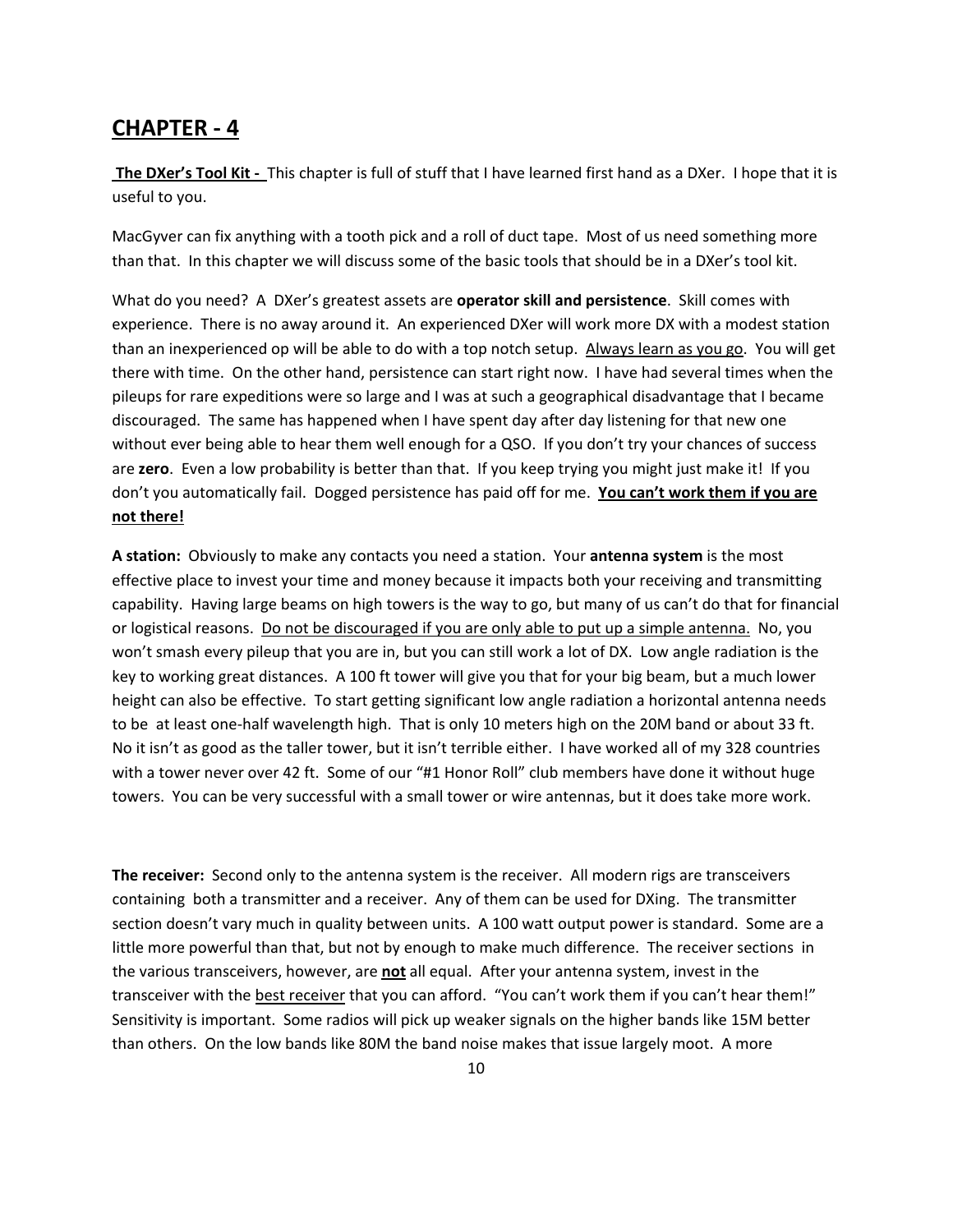important factor is the degree of selectivity that is determined by the rig's filters. These filters allow you to block QRN and QRM from other stations. In general, crystal filters are better than DSP (digital signal processing) filters. Many DSP filters leak some undesired signals through them. The older technology crystal/mechanical filters actually are a lot less prone to this. However, a combination of both crystal filters and DSP is a great way to go. Another very important factor in a receiver is dynamic range (DR) . DR is a technical quality that defines how well a receiver can reject strong adjacent signals without distorting the one that you are trying to listen to. These problems are most apparent on a crowded band like during a contest. In a contest, a rig with poor DR will sound like a mish mash of signals that can become indistinguishable. A discussion of these technical qualities is beyond the scope of this chapter, but it is a matter to be seriously evaluated.

#### See this link for more information about dynamic range:

#### http://www.radio-[electronics.com/info/receivers/dynamic\\_range/dynamic\\_range.php](http://www.radio-electronics.com/info/receivers/dynamic_range/dynamic_range.php)

Some of the latest transceivers have been designed to excel at DR while maintaining high sensitivity. See the Sherwood Engineering site for lots of good information on specific receiver evaluations here: <http://www.sherweng.com/table.html> . Some radios get a lot worse with this problem when the noise blanker (NB) is turned on. My old Kenwood TS940SAT is so bad in this regard that one time the NB got accidentally turned on and I thought the rig had crapped out. The band was crowded and every signal became so distorted that I couldn't copy any of them.

#### Here is a little trick that I use to improve my receiver's sensitivity:

Sometimes less is more. When listening for a very weak signal turn your RF gain DOWN. Sometimes this improves sensitivity by suppressing the AGC (automatic gain control) in your receiver. AGC is designed to reduce the receiver's gain to keep strong signals from blasting your ears out. It still reduces the receiver's gain with moderate strength signals. Turning down the RF gain is counterintuitive, but it works! Let the rig run at its maximum sensitivity by disabling the AGC. Always learn as you go.

And finally **The Transmitter**: Many new operators make the mistake of getting an amplifier instead of getting a good antenna. A better antenna helps your transmitter AND your receiver. High power certainly helps one punch through QRM, but it is of no help for your receiving capability. Being an "alligator" (big mouth, little ears) isn't desirable. High power is great if you can afford an amplifier. If you have done your best with your antenna and receiver it is the next logic step. However, like having a modest antenna, a 100 watt rig will let you work a lot of DX. In fact, having a 100 watt rig **AND** a modest antenna will still allow you to work a lot of DX! You can improve your chances of getting through a pile up on phone by tailoring you audio's "presence." Having high quality audio with the correct amount of compression will add to your success. The human voice is not equal in its level over all frequencies in the voice's range. Compression will increase its average peak power. Your microphone's frequency response should be tailored for communication. See the chapter on "listening." That which is good in a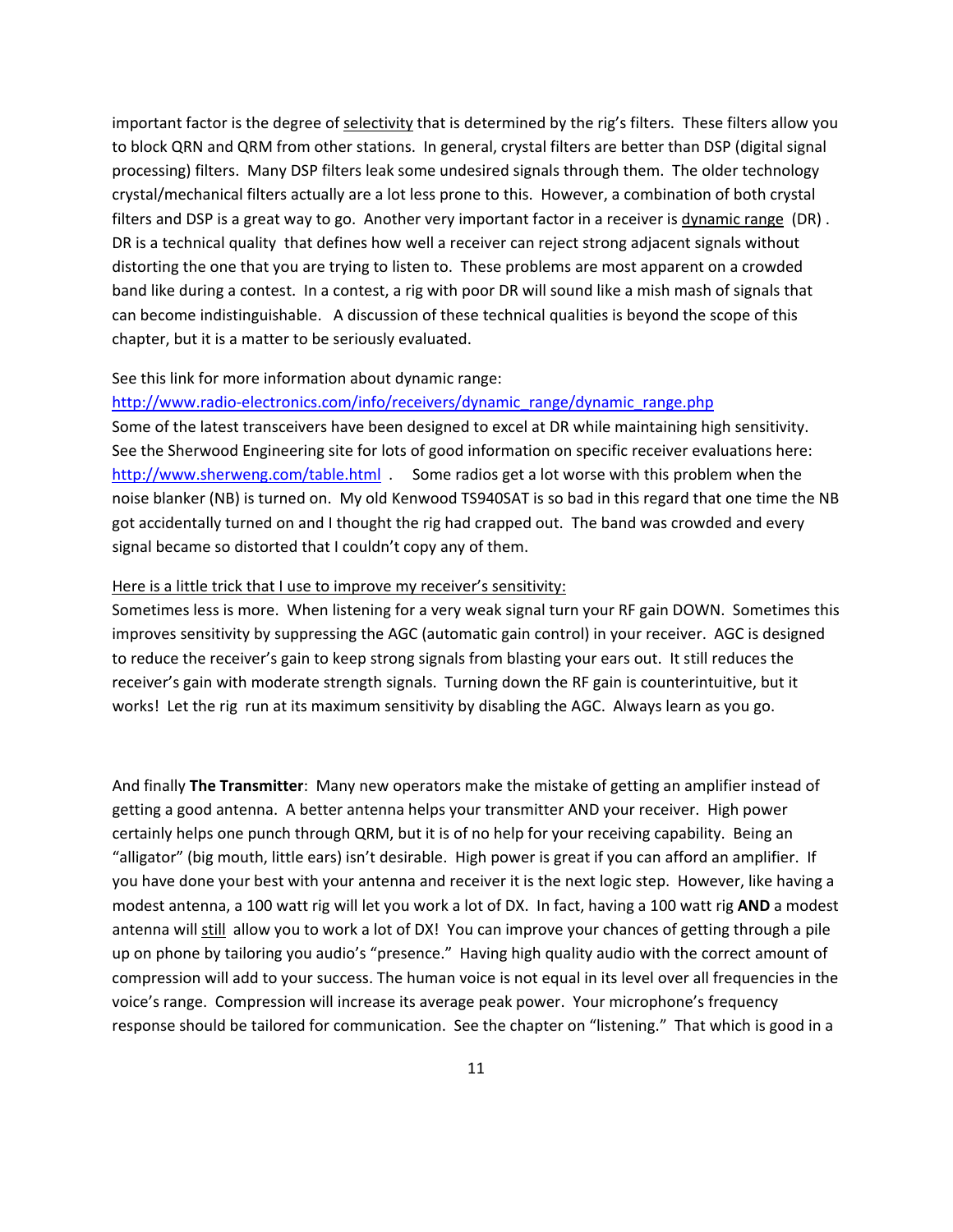headset's frequency response is also good in a microphone's frequency response. Here is a good article on the theory of compression. It isn't written about amateur radio, but the idea is still the same: <http://www.barryrudolph.com/mix/comp.html>

**Backup** One more thing before we leave the equipment section. Keep in mind the fact that your rig or antenna might fail at a particularly bad time. A while ago I was anxiously awaiting a DXpedition that I needed for an all time new one. My rig died at the worst possible time.  $\otimes$  Within a couple of days I was able to scramble and come up with a substitute. Everything worked out, but I relearned the need for back up to any critical system. OK, maybe you don't think that not being able to use your radio is critical. Remember that DX addiction thing? If an all time new one is about to come on then I DO feel it is critical! I used to compete in combat shooting matches. At one time I attended a great shooting school called "Thunder Ranch." The owner/instructor is Clint Smith, a real character. According to Clint: "Two is one and one is none." What he means by that is that everything made by man can and will fail. If you have two guns one might fail, but you will still have one. If you only have one and it fails you are up the creek, and in the context of the school, probably dead.  $\otimes$  Same thing with radios! Think twice before giving away or trading in for near nothing your old rig when you upgrade. After you get your new tower, keep that old G5RV strung up in the tree. Backup is a good thing.

**Be Flexible:** Make your station as flexible as possible. Be able to operate on as many frequencies and modes as you can.

Flexible modes: SSB might well now be the DXer's primary mode. It wasn't always so, but today there is as much or more DX activity on phone as any other mode. Everybody has phone capability. Happy hunting on phone!

Some old timers claimed that it would be the end of the world when morse code was dropped as a licensing requirement. The world changed and somehow survived. With that concession, CW is still the most effective form of communications. While some futuristic digital modes like those used for moon bounce can actually copy signals below the noise level, CW beats anything else. Why? Simple. It is of a narrower bandwidth than any other mode. Without getting theoretical on you, just accept the fact that CW has about a 10 db effectiveness advantage over phone. 10 db is the equivalent of increasing your power ten times. 100 watts of CW is as effective as 1,000 watts of SSB. This really helps if you have a low powered station. At this time many hams do not know the code. That is ok, but they are missing out on a valuable resource. If you are one of them, consider learning CW (at least well enough to do basic exchanges) , or (speaking blasphemy) use your computer for CW. After all, it is just another digital mode. ( Incidentally, for decades some of the world's top CW operators have used keyboards instead of keys.) While it is great to be able to run CW fast, sometimes running slow is the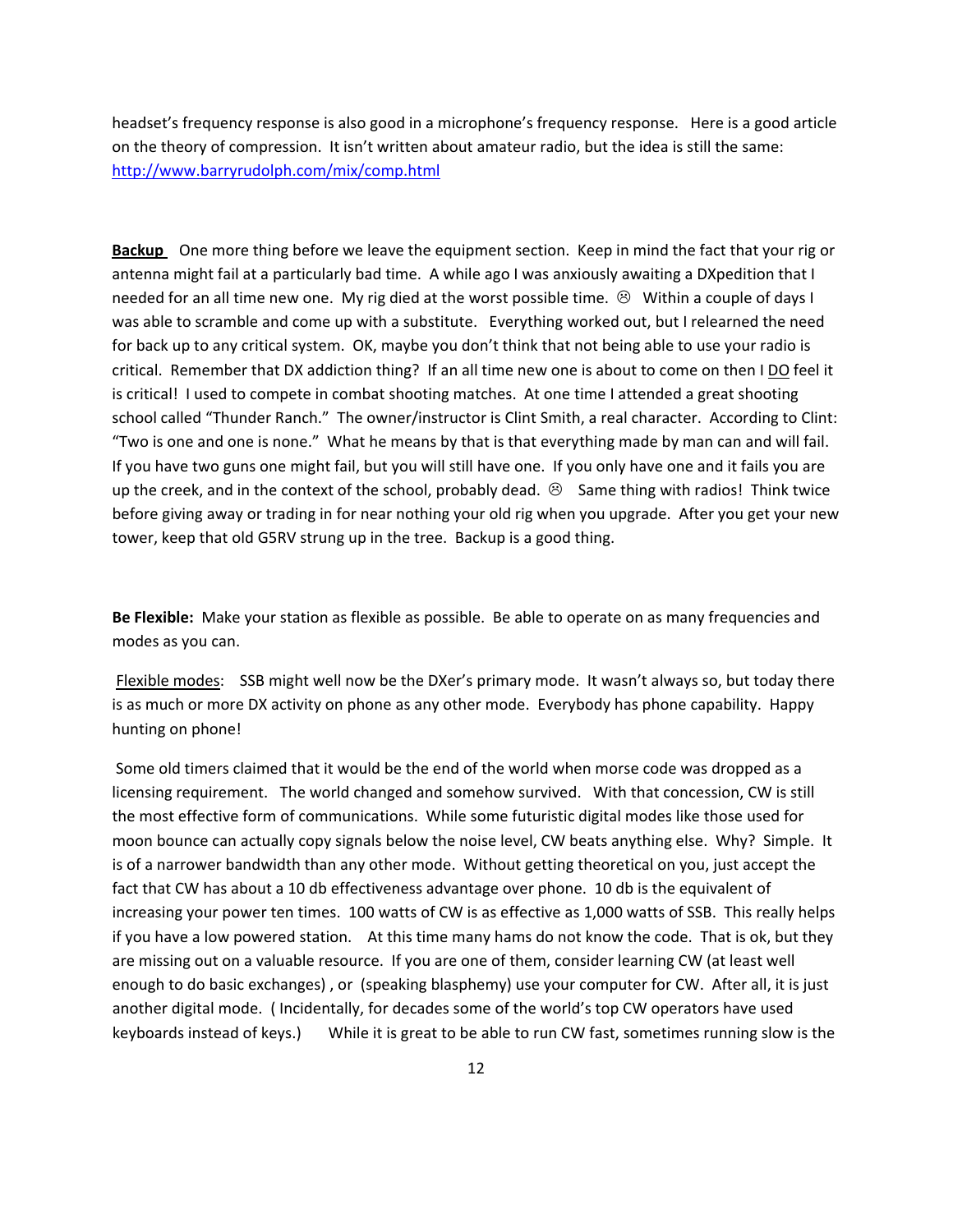way to go. A couple of years ago a guy in TT- Chad (an all time new one for me) was working CW on 20M at about 6 words per minute. Apparently he was building a new skill. The pileup was calling him at high speeds. That was just plain dumb. You should always send at the same speed as the station that you are calling! He couldn't possibly copy those speed demons. I tried to slow down my keyer. It wouldn't go anywhere near that slow. I got up and dug through my closet and found a hand key. I plugged it into the rig in place of my keyer and called him at 6 wpm. I got him! My competitors didn't learn and kept calling him at 35 wpm without success. I wonder why? After that I keep a straight key hooked up to my rig in parallel to my keyer and just tucked out of the way. Like I said earlier, learn as you go.

I spent lots of time in the military running RTTY. I got sick of it and to this day I really don't like the mode. It is, however, a resource to pick up DX stations. By obtaining that capability I have worked some all time new ones that I would have missed otherwise. Digital modes other than RTTY have really caught on. Some of them like PSK and Olivia are very effective, even with very low power. These modes should not be overlooked.

Flexible frequencies: All of the HF bands are good for DXing. I have picked up all time new ones on 75/80M and all of the higher bands. Having the capability to take advantage of propagation on every band is a big advantage. When 10M is really open, the world is at your feet. Even with a very small station. Try to have antennas that will function on all of the HF bands. Most DX operation occurs in the bottom end of the bands. If you have a license less than an Extra Class you are at a definite disadvantage. The remaining Advanced Class operators are in pretty good shape, especially on phone. Generals, however, have an uphill fight. Lots of DX stations operate higher in the bands, but many do not. Let's face it. Most DX stations really don't care about working as many W's as they can. They have already worked thousands of them. Some DXpeditions are nice guys and try to work everybody, giving special attention to American General Class operators. This is especially true if there are American operators on the expedition team. Many others just don't care about the quirks of the American licensing system. It is really worth the effort to upgrade if you are serious about DXing.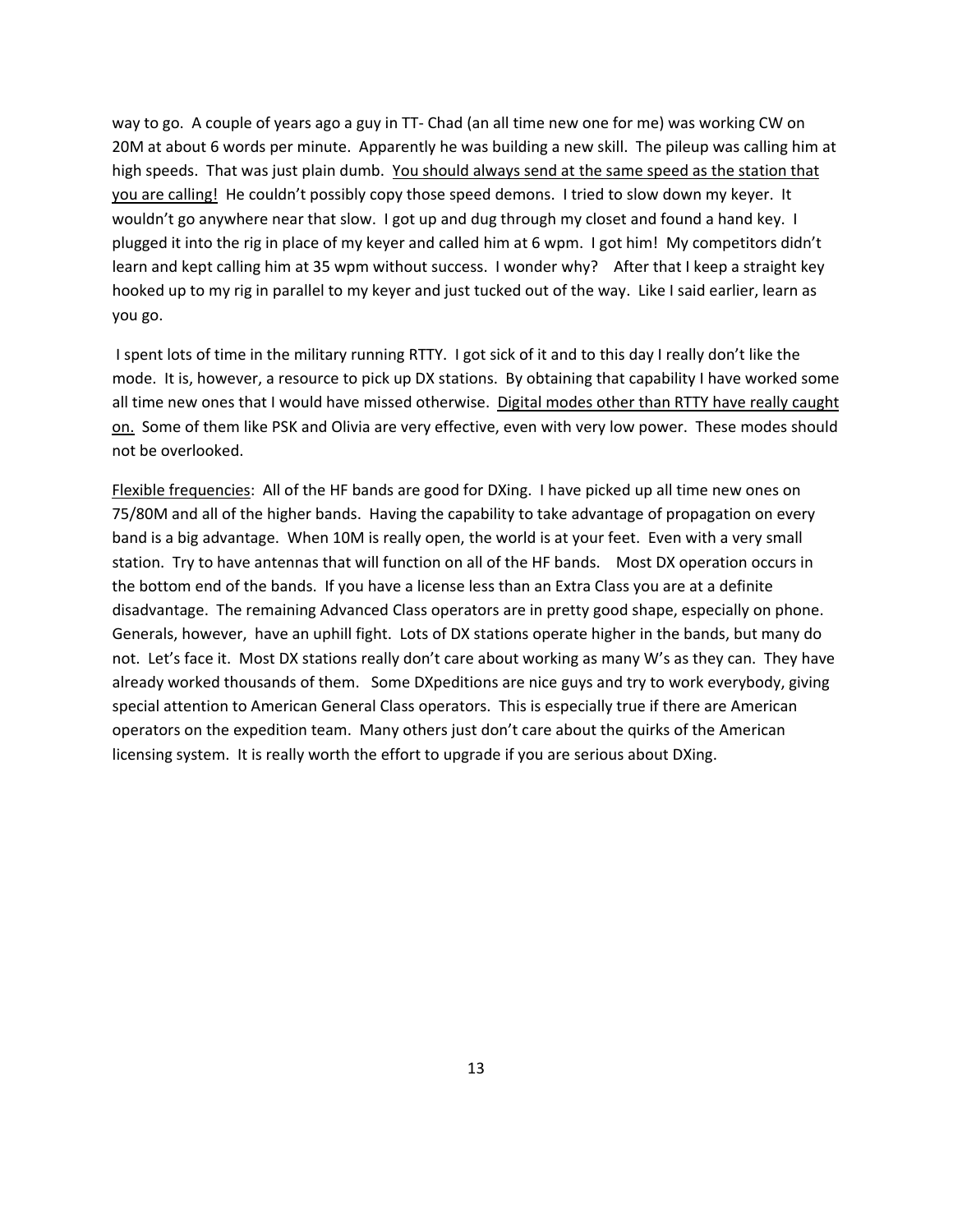#### **Split Operation & How to Be Heard in a Pileup.**

#### **What is working split and why would I want to do it?**

Working split is simply transmitting and receiving on two different frequencies. Many DX contacts are made by calling the DX station on his own frequency and listening for his reply. Transmitting and receiving on the same frequency is called working "simplex." That works fine unless a large number of stations start calling the DX station. That will almost certainly happen with a truly rare DX station. Everybody wants to work him. Once a bunch of stations get calling it becomes impossible to hear him respond to anyone because the callers are transmitting on top of him. And they probably are a lot stronger than he is!

What is the solution? When this situation begins, a good DX operator will announce that he is going to "work split" and that he will listen on another frequency and not on his own. That is usually done simply by saying something like "listening up 5" or on CW "up 5" or "U5." That means that you should call him **not** on his own frequency, but 5 khz above him.

Before we go further, here is a very short history lesson. Before the late 1960's, and for a lot longer for many hams, a station consisted of a separate transmitter and receiver. The HF transceiver didn't exist until then. With separate units it was very easy to transmit and receive on two different frequencies. In fact the issue was to get your transmitter set to the same frequency that you were receiving on! Working split, especially on phone was common. At first when the transceiver came into existence the split capability was lost. The transmitter and receiver tracked each other. Very convenient for normal work, but a real step backwards for some DXing. To regain the loss, it was necessary to purchase an outboard VFO that would give the rig two VFOs that would operate independently and once again allow split capability. Some transceivers simply couldn't do it. Luckily for us all modern transceivers have the capability to work split within a band. Most rigs use two digital VFOs called "A" and "B." One VFO is set to the DX station's frequency and the other one to your desired transmit frequency. Simple. See your radio's instruction manual for how to do it. The most desirable set up, however is to have what is called a "sub‐receiver." That gives you the capability to transmit on one frequency, to receive on that same frequency, and at the same time to receive on another frequency. We will talk about how to use this in a minute. One more important point before we go on. Having the DX station listening on one frequency and transmitting on another allows you to hear him answer calls without interference from the callers. The same is not necessarily true at the DX end. Again, many stations may be calling on the same frequency clobbering each other. In that case the DX station should spread them out frequency wise by now saying "listening up 5 to 10." You pick a spot in that range to call and hopefully the DX station can now separate out the callers. Elementary so far. Now this is where skill gets involved.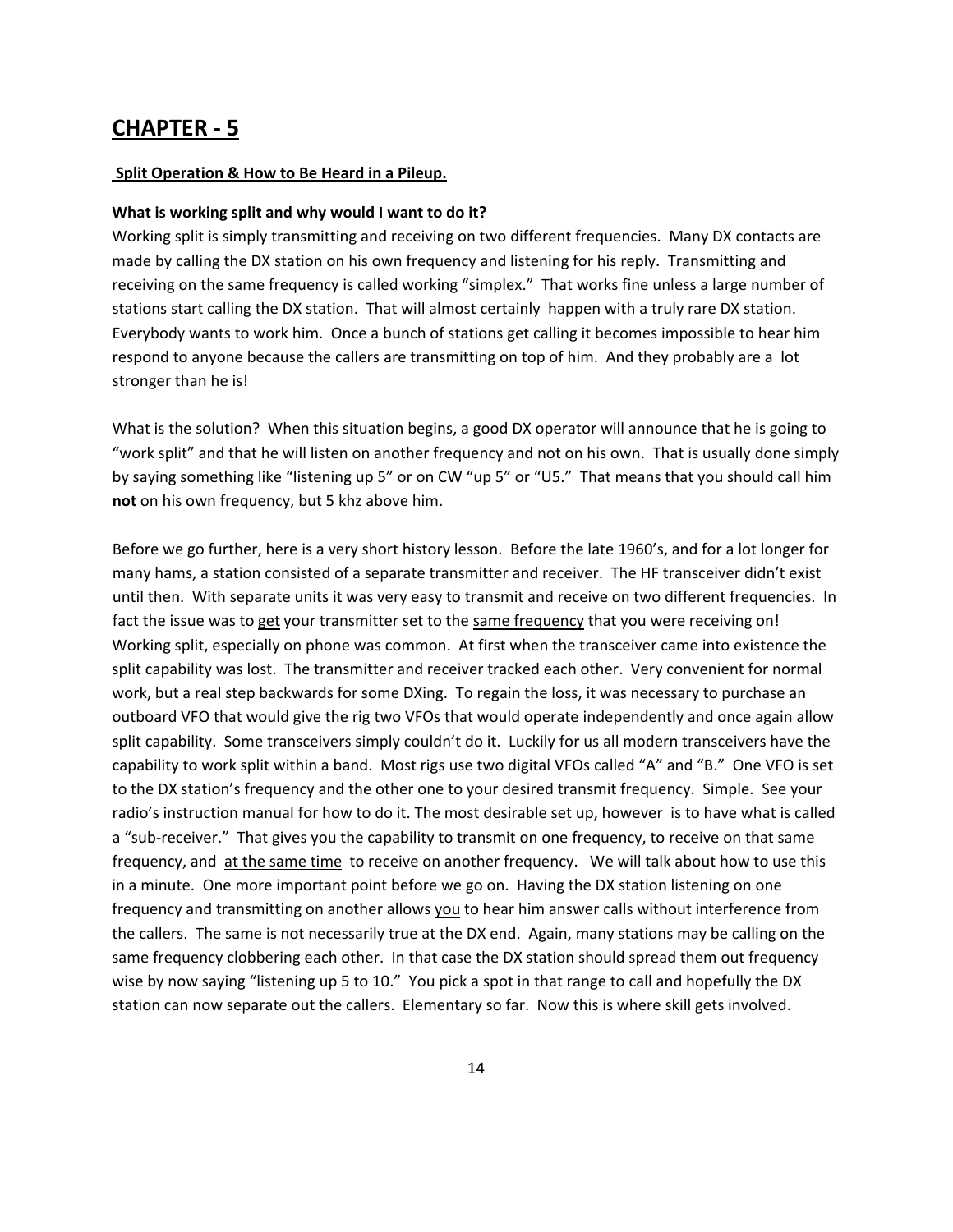#### **How do I make myself heard in a pileup?**

The simple answer is to transmit in the clear from your competitors! Detecting patterns in how the DX operator responds to callers is invaluable. More on that later. Of course you have to make your call sign understandable to the DX station. On simplex it is difficult to ever be in the clear once multiple stations start calling. If you listen carefully, however, you may be able to time your calls between the other callers. That may let you through. Use clear phonetics on phone and a clear "fist" on CW. Be brief. Give your call once and then listen. If the DX station does not answer anyone try again. The loudest station may well win out on simplex, but not always. The guy in the clear when he sends his call will be heard best. Unless the pileup grows, you will get your turn as the competition thins out. On simplex, gentlemen may give each other a momentary clear shot and then send their call expecting the same in return. That's nice, but it usually doesn't happen.  $\odot$  Some inexperienced DX operators answer the last person who called. That station was probably in the clear, but this sets a bad precedent. Once a DX station starts doing this the callers go longer and longer trying to be the last one to transmit. The result is usually someone transmitting over the DX station. Sometimes they don't listen for two or three quick QSOs that go on underneath them.  $\odot$  After listening for a while, and detecting a pattern with the DX operators behavior, you may have no choice except to try and be the last one calling. This really is poor procedure, but it might work. Don't be ridiculous about it. Give the poor guy a chance to answer. A competent DX operator won't let this happen and will go split. One more thing. If the DX station comes back with a partial call, like "The Whiskey 7, go ahead" or on CW "W7?" Don't call again if you are not a W7!

Now it is time to talk about more advanced skills. Like I said above ‐ **listening to the DX station and detecting patterns is invaluable.** Once a pileup goes into split mode skill becomes more important than shere signal strength. Again, you goal is to transmit in the clear. If the split has gone beyond a single frequency, like the "5 to 10 up" scenario, transmitting where the DX is actually listening becomes key. Just blaring away on a set spot might work, but it might not. The idea is to find where the DX is listening or to anticipate where he will listen next. With most transceivers, to do this you must switch your radio's VFOs to use the receiver to try and find the station that just connected with the DX. With a normal rig this requires jumping back and forth between receiving on VFO A and VFO B to hear the DX station and also search for the guy he is in contact with. This can be tricky and if you are not careful you may end up transmitting on the DX station's transmit frequency by mistake. We have all done it, but you look like a real lid. In many cases the DX will hear you call on the same frequency that the last successful station used. Give it a try. You won't be the only one who figures this out. Other experienced operators will be doing the same thing. Others will be trying to find the station in contact with the DX and then calling on the same frequency as the successful one too. If a pileup gets very large the spread may go much wider, especially on phone. In that case figuring out where to transmit becomes paramount. Calling on the last station's frequency may not work. Keep listening. See if another station on that frequency was successful or if the DX gave his VFO a spin to again spread things out. If you hear another success story on the same frequency, try again. If you don't, search again for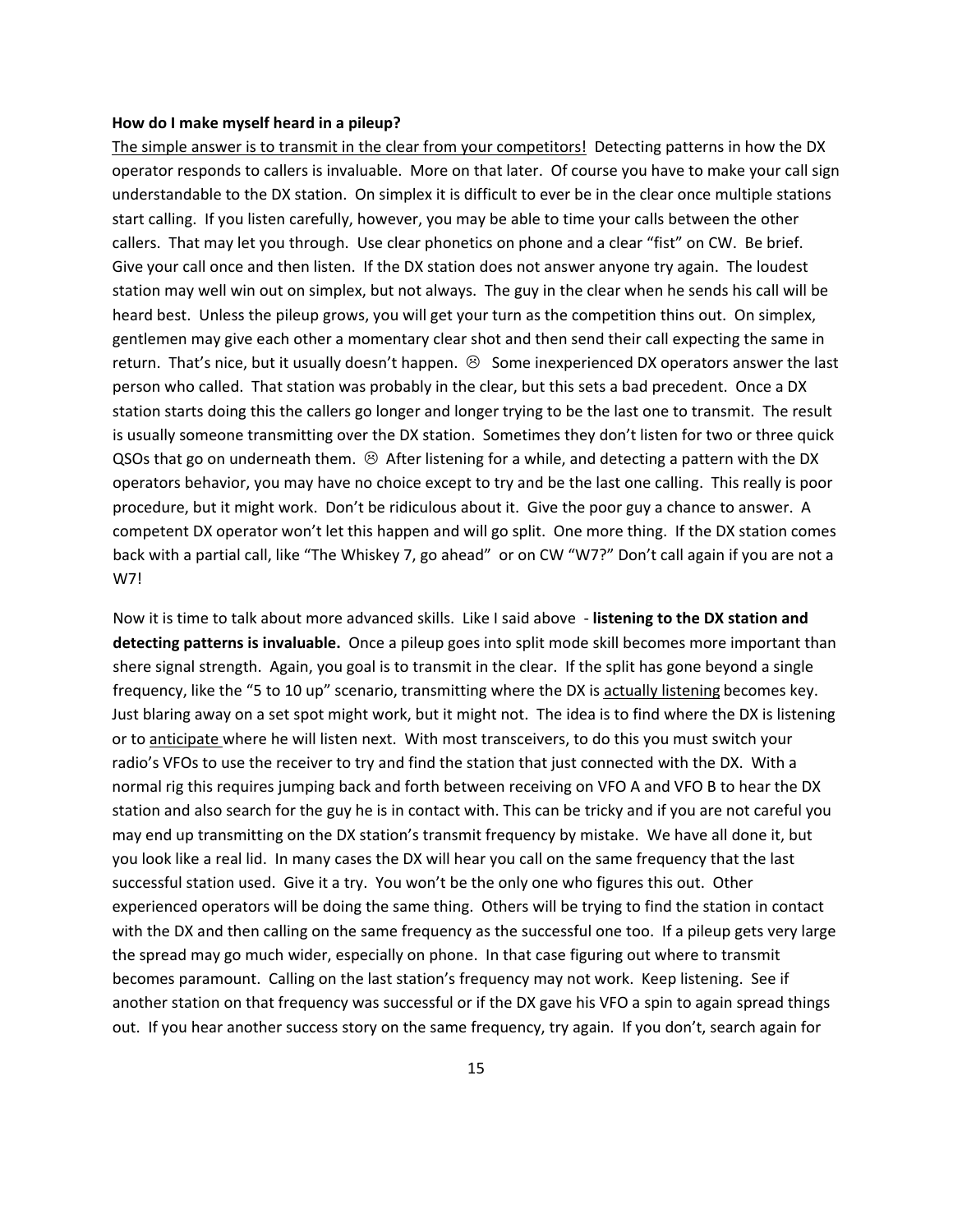the station that made it through. Try to detect a pattern. You may well see that each successive contact goes up a little in the band. In that case set yourself up a little above the last guy that was successful and try there. Keep working on finding a pattern. Some guys will list the frequency that worked for them on the DX cluster. That can be useful, but everyone in the world sees it and tries that frequency. If you cannot determine a pattern or hear the other stations that are calling (which sometimes happens on the higher bands) then pick a freq and call. If no luck you can either move a little and try again or just keep on with your original freq. In this situation getting through becomes partly blind luck.

As I mentioned earlier, some transceivers have a built in advantage in working split. They have a sub receiver that allows you to listen to the DX station on his frequency and search for the callers at the same time on another frequency. This can be very valuable, but it is not absolutely necessary. Radios like the Yaesu FT1000/FT2000 series have true sub receivers. The Elecraft K3 has an option to add a sub receiver. The top of the line Icoms like the IC7800 also have a sub. Many other Icom radios have what Icom calls "dual watch." It isn't exactly a sub receiver, but it does allow you to listen to two frequencies at once. A transceiver with a true sub receiver normally sends the audio from each of its receivers to your headphones separately in "stereo." Dual watch puts the two signals together into both ears. Not quite as good, but still useful. You are using headphones by now aren't you?

The key to pileup busting is more than shere power. Many times it requires skill. Try out the ideas that I gave you here. Your success rate will improve.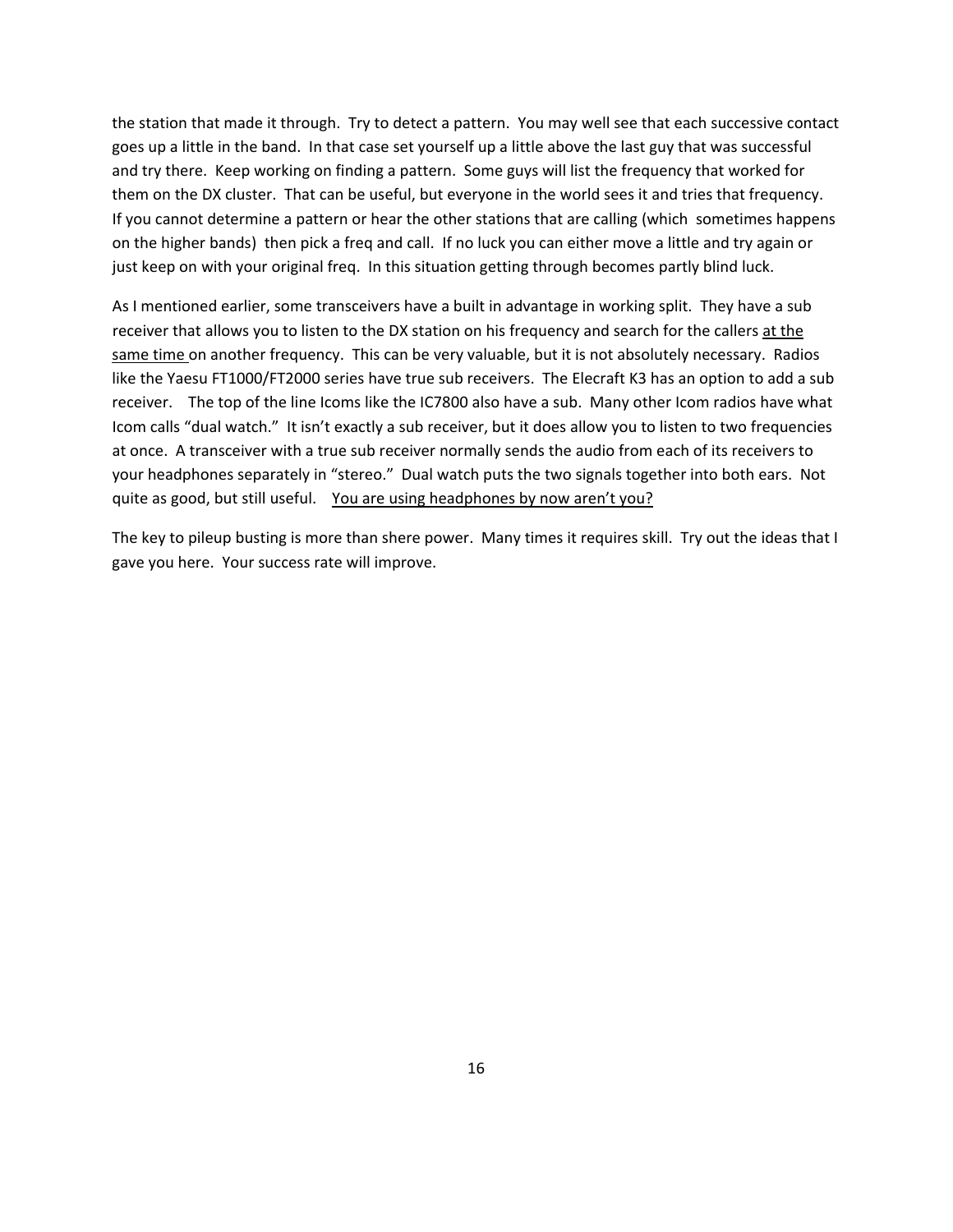### **CHAPTER – 6**

**DX Propagation Basics:** Propagation is a real science and cannot possibly be covered completely in a short chapter. I do hope, however, to give the new DXer some basics in understanding how it all works and that understanding will improve your odds of making great DX contacts.

First a little very basic theory: Above what we normally think of as the Earth's atmosphere are four layers of ionosphere. If you will think back to your high school chemistry an ion is an atom that is missing an electron or the free electron itself. This occurs in the ionosphere by the Sun's radiation beating down on those upper layers and jolting individual atoms to give up a free electron. These ions make a very conductive layer wherever this occurs.

The ionosphere has three basic layers designated by the letters "D", "E" and "F". The "F" layer is broken down into two sub layers called the "F1" and "F2" layers. The D layer is closest to the Earth at a lower altitude than the E layer which is lower than the F1 and finally the F2 layer. Radio signals may be either reflected or absorbed in the ionosphere. The level of ionization is determined by many factors all related to the Sun. Radio waves of different wavelengths are impacted differently by the ionosphere. Shorter wavelengths (higher frequencies) penetrate deeper into the ionosphere than longer wavelengths (lower frequencies.) This makes for radically different propagation depending on a radio wave's frequency. During the daylight hours the D layer forms at a relatively low altitude. It mostly acts as an RF sponge. The longer wavelengths are soaked up by it during the day. The D layer disappears at night. That is why standard AM radio has very limited range during the day, but may go great distances at night by reflecting off of one of the higher layers. Conversely, UHF and VHF frequencies normally penetrate all of the layers and shoot out into space, never to return to Earth. During daylight the higher HF ham bands can penetrate the D layer and then are reflected by the F layer. At night the lower bands are reflected by the F layer, but the F layer may not be ionized densely enough to reflect the higher bands. Once again those signals blast out into space. When the Sun is directly overhead (local noon) sometimes there is enough energy to ionize the "E" layer. This is especially true at the summer solstice when the Sun's rays are coming in at a higher angle than in the winter months. At that time, the E layer can be very densely ionized. Sometimes this ionization can be so dense that it will reflect VHF signals like 6 M.

The bottom line of all this is that the lower bands are open at night and the higher bands during

**daylight**. The 20 M band is in the middle and can be open anytime. Actually, all of the higher bands can be open at night depending on the level of the Sun's activity. Radio waves propagate around the world by bouncing between the ionosphere and the Earth. Multiple hops occur in long distance communications. Sea water is much more reflective than dirt. Therefore paths that transverse the oceans are more favorable than land paths. Each hop causes signals to decrease.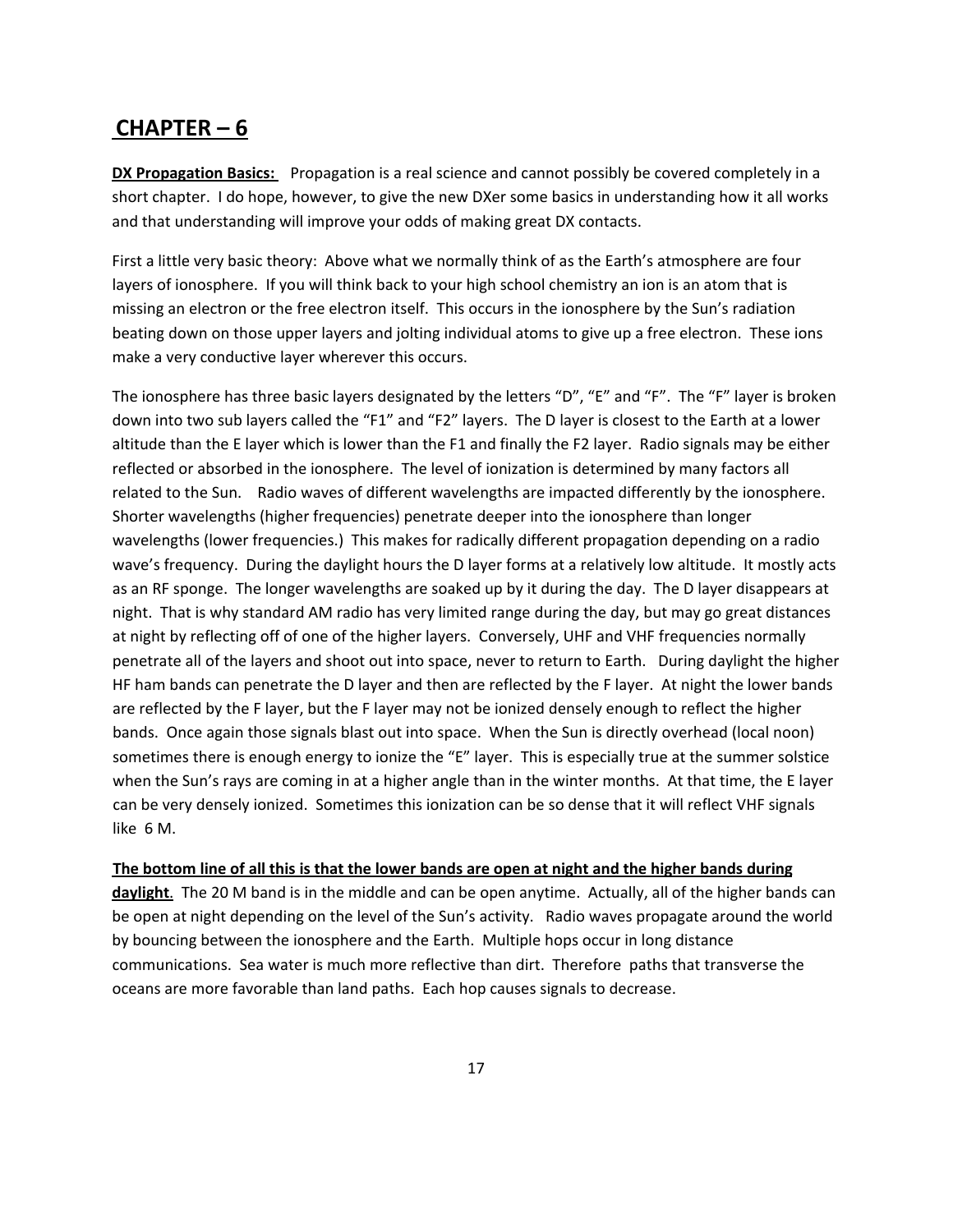**Enough of the theory. Now the practical stuff!**  Everyone knows that the shortest distance between two points is a straight line. That is the path that radio signals normally follow. That route is called the "short path." If you grew up looking at the maps in school you probably learned a very distorted view of the world. Those maps are usually a Mercator Projection which distorts the extreme north and south polar regions. It is also misleading that those maps give you the picture that Europe is almost due east of the USA, that India is just further east and that South Africa is south east. That just isn't true. No flat map can represent the round Earth accurately in all respects. That can only be done with a round globe. If you put a string between those distant points on a globe and the USA you get a true bearing that is called a "great circle" route. The great circle is the real direction to distant points. **Your beam antenna won't work well unless it is pointed in the right direction!** Here is a free source to compute the actual beam headings for your individual QTH. [http://www.njdxa.org/dx](http://www.njdxa.org/dx-tools/beam-headings.php)‐tools/beam‐headings.php . I have put a chart at the end of this handbook for my location as a sample. If you live within a few hundred miles of my QTH it should be accurate enough. If you don't, then just use the link above to generate one for you exact location. Also, see below an azimuth map centered on Utah. The program to create this map is available as freeware at <http://www.qsl.net/ve6yp/>. Download Azimuth3.zip from this site and install it. It is a very nice free program. There are many other programs available on the web to compute azimuth maps. The ARRL sells a very nice azimuth wall map that I own. See [www.arrl.org](http://www.arrl.org/).

From the map below you can see that Europe is north-north-east from us, and not due east. England is at 38 degrees, over the north polar region. India is actually nearly due north at 348 degrees, directly over the North Pole. South Africa is almost due east at 97 degrees, far from the south east bearing that the Mercator map suggests.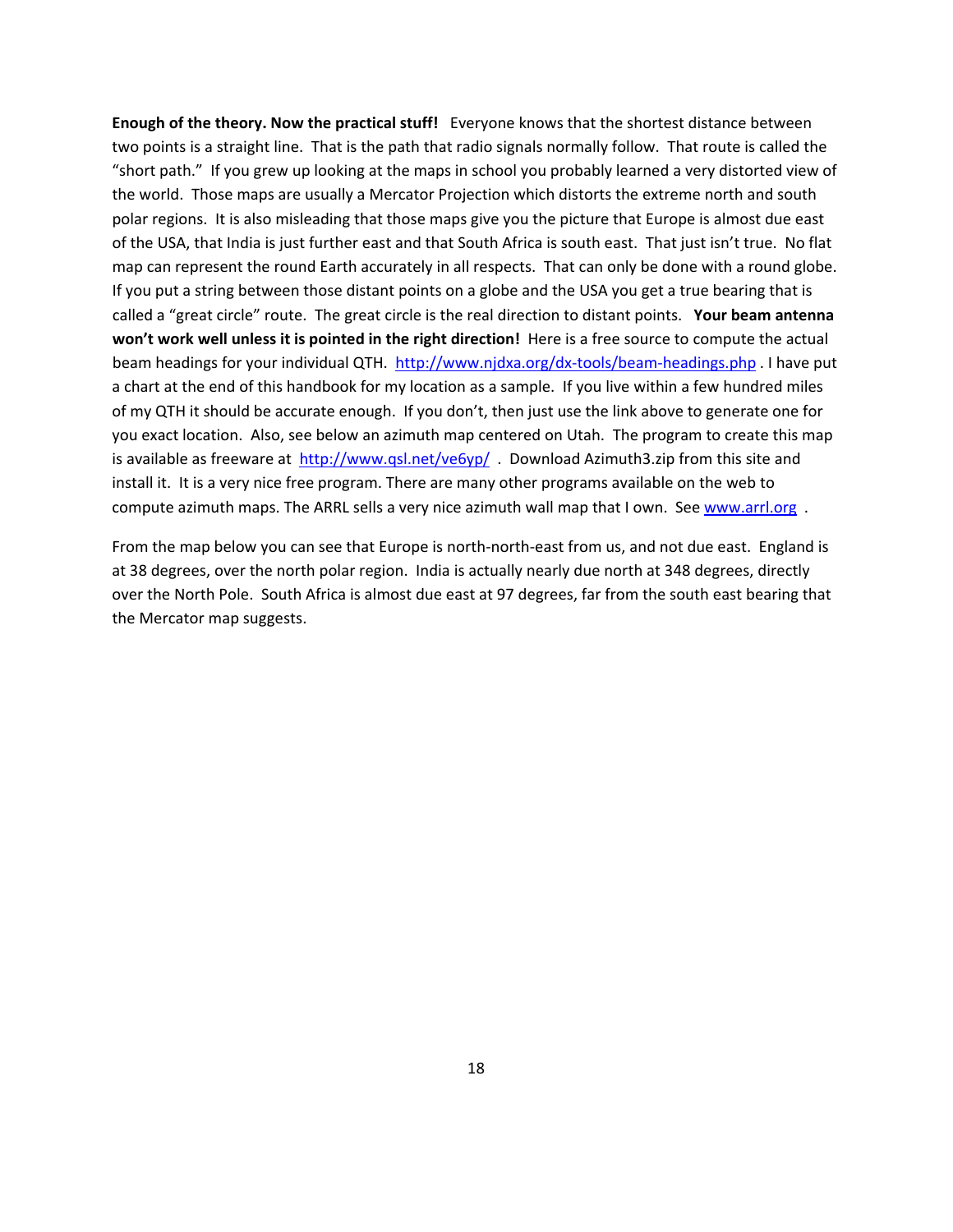

As I mentioned earlier this is the "short path" to distant locations and usually radio waves follow that most direct path. Note that I said usually. It is very common for signals from the most distant locations to go the other way around the Earth. This happens on different bands because of daylight or night paths. In our early morning the Earth is dark to our west. The 40 M band works best at night. Therefore by sending your signal into the darkness it just might propagate around the entire dark half of the Earth and come out at the sunset end of the dark path – on the other side of the world! During the winter it is common to work Europe via this "long path" on 40 M. The "long path" is exactly 180 degrees from the azimuth shown on our map. Don't count yourself out just because you don't have a beam antenna. I only have vertical on 40 M, but knowing that something good might come in via the long path is still useful. In the mornings look for propagation over the dark side of the Earth to our west.

The Indian Ocean is located at the most distant point on the planet from us (antipode). The outermost circle on an azimuth map is actually a single point in the Indian Ocean. Notice that this point is the same distance no matter what heading we use. What I'm getting at is that signals from the Indian Ocean may arrive from any direction! Most of the time a signal will come either via the short path or the 180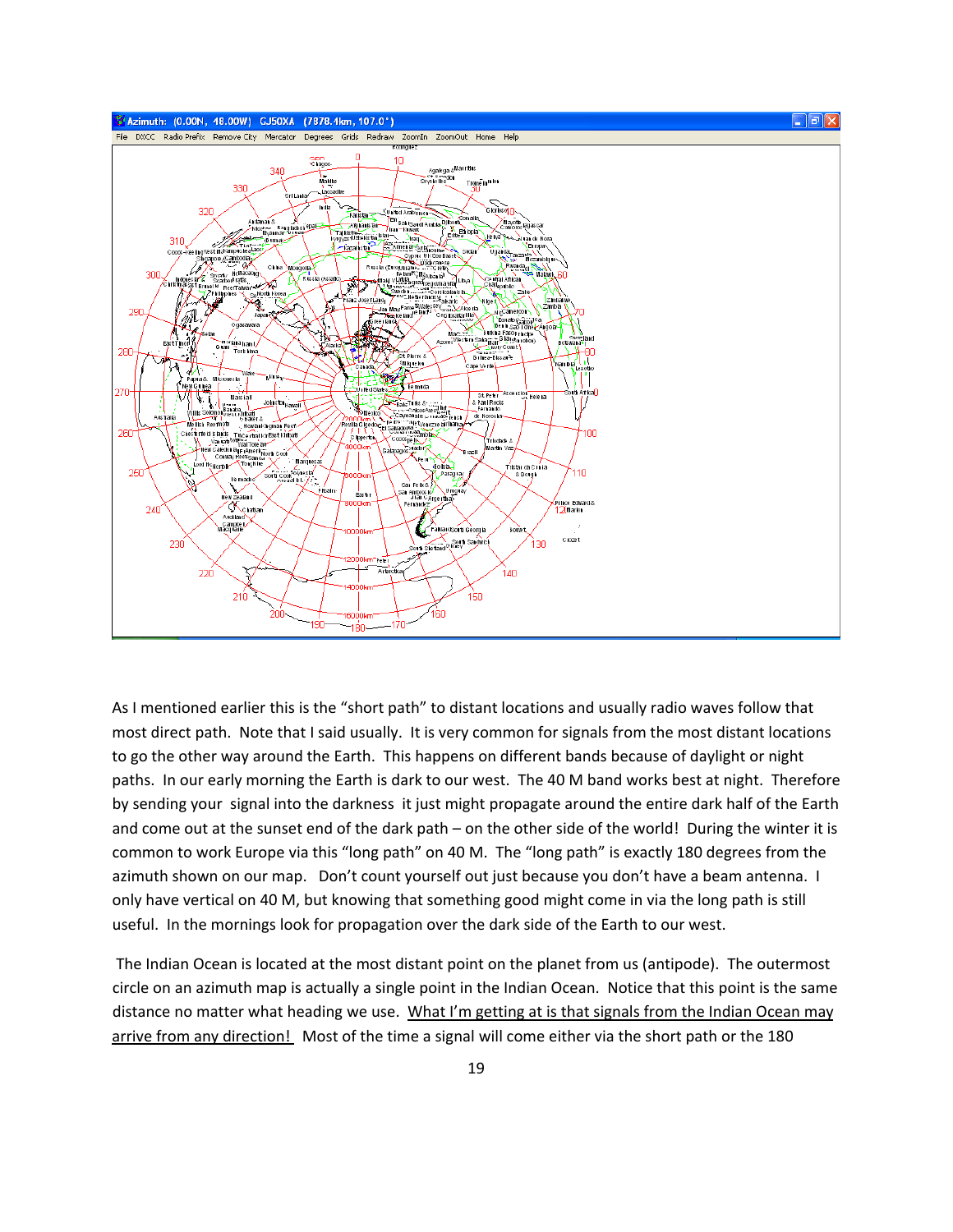degree opposite long path. Once in a while this isn't true. Odd propagation via a "crooked path" sometimes occurs. By this I mean that you find that your beam peaks in a direction that is neither the short or long path. It does happen. Sometimes signals get bent around the aurora zone at the poles. Other times a highly ionized spot occurs directly under the Sun that has nothing to do with either regular path. In these cases it may be possible to do a "bank shot" (just like in pool) to get to a remote location when no direct propagation is possible. An excellent example of this sometimes happens over the Atlantic Ocean. You can't hear Europe at north‐north‐east, but you can at south east! This usually happens on the higher bands like 15M.

It has been said that "there is no such thing as a free lunch." One special case in HF propagation comes close. There is a big enhancement in propagation particularly at sunrise, but also at sunset. During that time of twilight something wonderful happens and it has nothing to do with werewolves. Along that line between daylight and darkness enhanced propagation often occurs. Watch out for this. As the so called "grey line" passes over us good things happen. This can be very useful in working other locations along that boundary, but only for a short time. I have made some of my very best contacts along that line into the Indian Ocean using this mode. By plotting where the grey line occurs at other places on the Earth, you can also frequently predict signal peaks from DX stations. This peak may still occur when their grey line does not run over our location. Always keep an eye open for good things to happen over the grey line.

My point to all of this is to make you aware that signal propagation is kind of fickle. Weird things also happen through "ducting" and other odd phenomena that are too complicated for this short chapter. Just remember to use your azimuth map to aim your beam and don't forget the long path and the grey line. The Indian Ocean is a wild card and so is crooked path propagation!

Propagation prediction is very difficult to do. There are, however, some basic indicators that help. Scientists are always tracking what is happening with the Sun. Without getting complex there are three very useful parameters to use to predict band conditions. They are solar flux and the "A" and "K" indexes. The higher the solar flux the better. It has been very low for years! The lower the A and K indexes the better. They indicate activity in the Earth's geomagnetic field. When the geomagnetic field gets agitated by the Sun, propagation degrades. See this site for lots of information on this science:

<http://dx.qsl.net/propagation/> and if you want even more information check out <http://www.swpc.noaa.gov/forecast.html>

#### **Beacons:**

The International Amateur Radio Union represents amateur radio's interests world wide. Each member country has a representative organization within the IARU. Ours is the ARRL. The IARU has established a "beacon network" to research HF propagation. The network consists of automated stations in several locations around the world that transmit on a closely synchronized schedule. The beacons operate on frequencies of: 14.100, 18.110, 21.150 and 24.930 Mhz. By monitoring these frequencies it is easy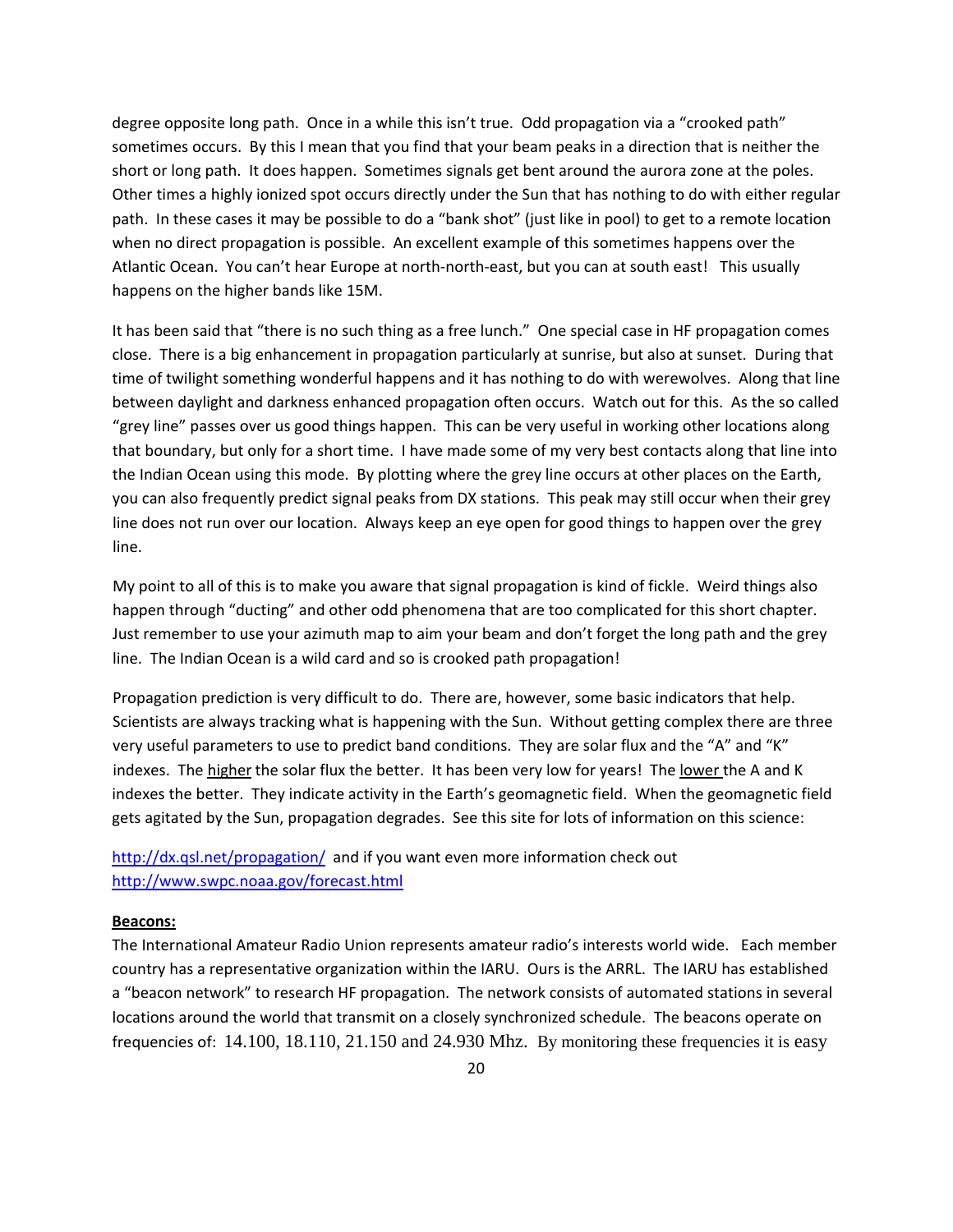to detect band openings to the various beacon locations.

See: <http://www.ncdxf.org/beacon/intro.html> for general information on the beacon project. See: [http://www.iaru.org/articles](http://www.iaru.org/articles/) for articles on the beacon system. Check this out!

#### **Propagation prediction programs:**

The U. S. government has spent enormous amounts of time and money in creating a very accurate modeling program for predicting HF propagation. This software (VOACAP) is **freeware** from the U. S. government, but it is cumbersome to use without some sort of an interface program. In the past I have used VOAProp. See: <http://www.g4ilo.com/voaprop.html> This program is very useful and also **free!** The VOAProp web site has a link to obtain your free copy of the VOACAP calculation engine that is required to drive VOAProp. As an added useful feature, VOAProp will also show you which IARU beacon is transmitting at that instant! It is well worth the effort to install this software.

After using VOAProp for several years, I recently upgraded to a more advanced suite of programs written by VE3NEA - (the same guy who provides CW Skimmer) . See: <http://www.dxatlas.com/>. This suite consists of four separate programs that work together. The combined cost is about \$75.00, but the capabilities surpass VOAProp in how well the data is presented and they also have additional useful features. However, both VOAProp and DX Atlas use exactly the same underlying U. S. government software calculation engine. Therefore, the free one is just as accurate as the expensive one. DX Atlas just presents the data in a fancier format.

Some of our club members like another free propagation prediction program, W6EL Prop. See: <http://www.qsl.net/w6elprop/>. This program has a wealth of options to present the prediction data in the form of maps or in numeric/tabular form. Since it is also **free**, why not get a copy and try it out?

There is also a brand new **free** online propagation prediction service that uses Google Maps to specify the **exact** locations for the transmitter and receiver sites. It is called **VOACap Online.** See: http://www.voacap.com/prediction.html . Once the path end points are specified, the online display then shows a color graph of times and frequencies with probabilities of success for communications between the two locations. Very nice.

Any of these propagation prediction programs will give you **very** useful data. **I highly recommend that every DXer obtain access to some form of accurate propagation prediction data.** With multiple free sources, why not get copies of all of them and see what works best for you?

**Once you have a good understanding of propagation it will certainly improve your odds of working more DX!**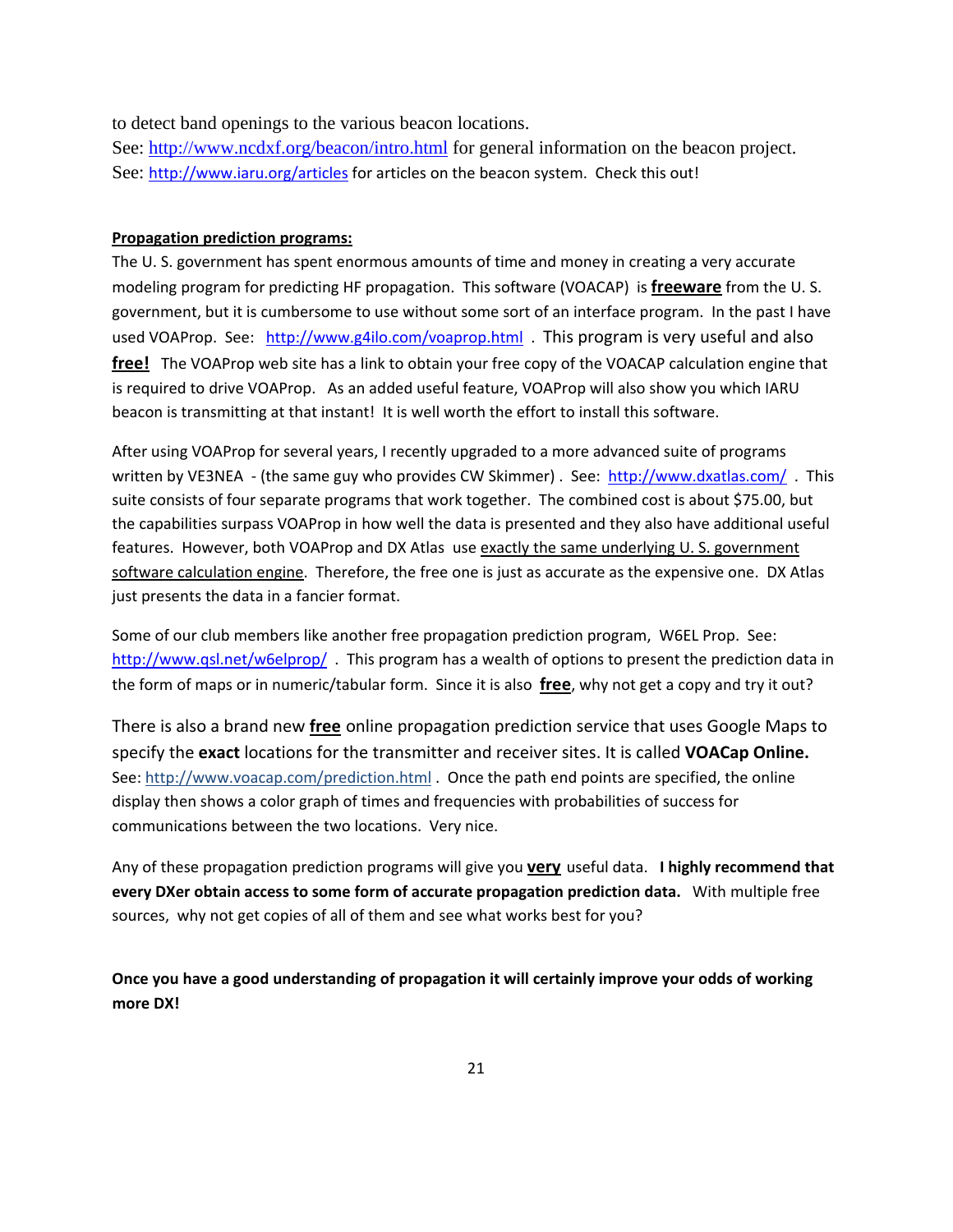**Phonetics:** Using phonetics is the best way to make your call sign understood on phone. Everybody knows that. The aviation world and the US military use the same standardized set of words: Alpha, Bravo, Charlie, Delta,…. etc. It is not, however, the only phonetic alphabet that was ever created. The US military used to use a different one: Able, Baker, Charlie, Dog…etc. Some police forces use: Adam, Boy, Charlie, David…, etc. There are also ones using geographic names: Amsterdam, Boston, Casablanca, Denmark,…etc. Good grief. So what should you use? In general the US military‐NATO‐ aviation‐ ICAO phonetic alphabet is the best. See

[http://en.wikipedia.org/wiki/NATO\\_phonetic\\_alphabet](http://en.wikipedia.org/wiki/NATO_phonetic_alphabet) . From personal experience I don't like to use "Sierra." My old call was K7SAI. The English language skills of DX operators are now very good. Back when I held that call it wasn't necessarily so. Americans and Spanish language speakers understood Sierra. Asian operators in particular took it like it sounds…. as the letter "C". What to do? I tried several options and finally settled on "sugar." Commonly used, but not standard anywhere. Later as K7UA I used Kilowatt Seven Uniform Alpha. Back when there were no calls starting with KW (like KW7A) it was fine. Now sometimes it gets mistaken for KW and not K. I have had contest log exception items sent to me showing a mismatch of QSO data because I was logged as KW7UA.  $\circledR$  I quit using it. Some words just work better for international hams than the standard phonetic alphabet. When the USSR (**Union** of Soviet Socialist Republics) existed the Russians used "Union" for U. That faded away. Everybody knows the USA is the United States of America. United is now a very common phonetic for U. The same with America for A. Even the Russians that have UA calls frequently use United America. Boy, they wouldn't have said that during the Cold War! "Radio" is more common for R than Romeo. It is a great one for radio amateurs.

So, what's my point. Use phonetics that work. If the DX station is struggling with your call don't keep beating them with the same phonetics. Shift to something else. Shift from Kilo Seven Uniform Alpha, to Kentucky Seven United America. You get the point. Some cities and other geographical locations work well. Yokohama, Honolulu, London and Norway come to mind. Stay flexible.

There isn't anything like phonetics for numbers. In general there isn't as much confusion with them. A wise DXer still has a couple of tricks in his arsenal. If the DX station is struggling with the number in your call, count up to it. This is: Kilo Seven, -----one, two, three, four, five, six, seven ---- Uniform Alpha.

Knowing how to pronounce your number in the DX station's native language can also be useful. For most of us who are located here in US call zone 7, that is "Siete" in Spanish, "Sette" in Italian, "Sieben" in German, etc. For that matter, if you have the skill just speaking to a DX station in their native language is always welcomed.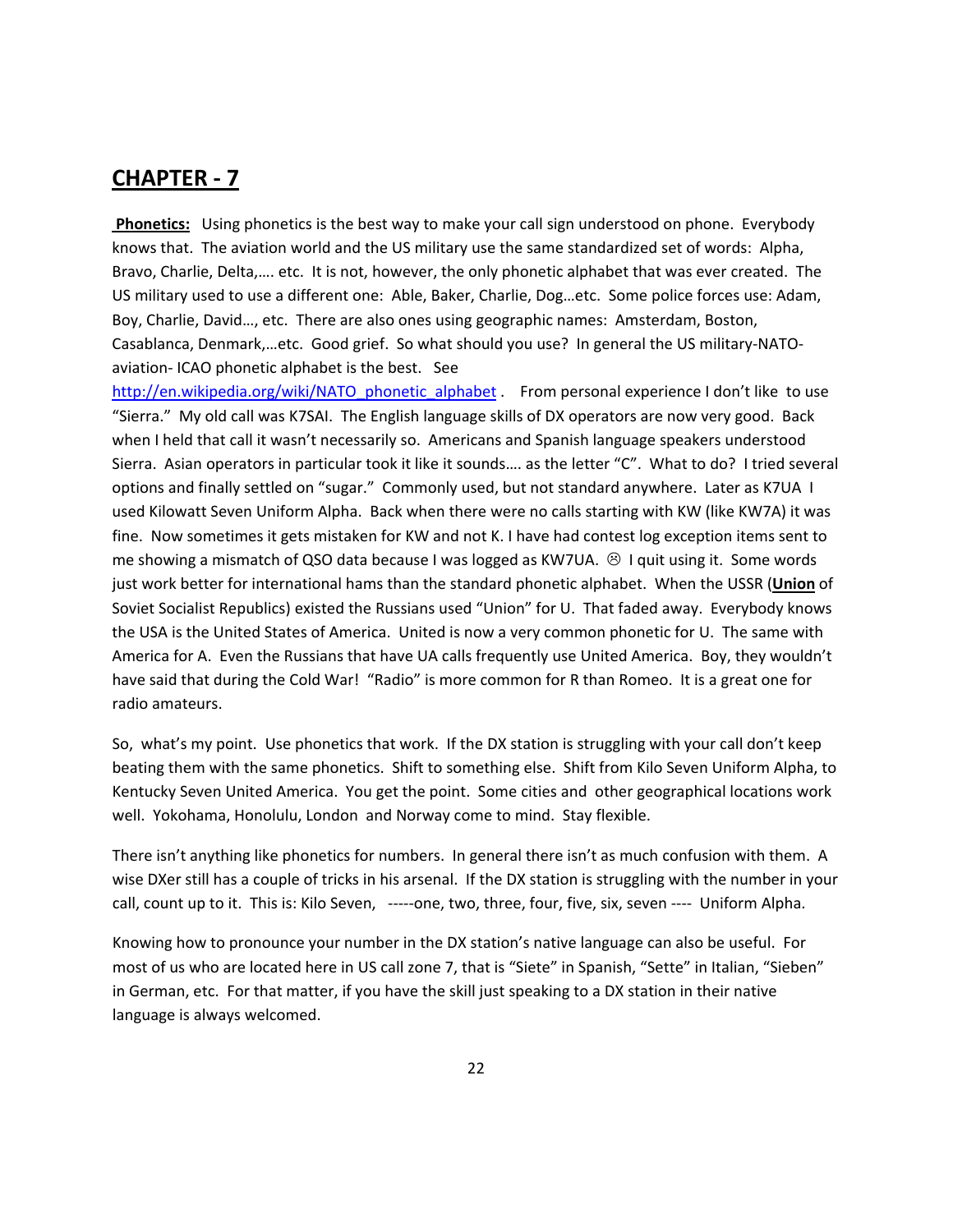**The Art of QSLing:** QSL cards have been a part of ham radio from the very beginning. It has been a tradition to post them above your station to catch the eye of visitors and to remind the operator of his accomplishments. If you are interested in DXCC or many other awards you are required to have proof that the contacts necessary for the award took place. In this chapter we are going to talk about the old school ways to get those cards and bring the subject into the  $21<sup>st</sup>$  century with electronic QSLing. The ARRL has always had very stringent rules on the validation of QSLs for the DXCC award. These high standards have preserved the integrity of the award.

#### **Old school: Paper QSL cards**

Almost all stations, DX and otherwise, will issue paper QSL cards. The trick is to get the DX station to answer your card. There are a variety of ways to increase your odds of getting a paper QSL card.

The surest route is to send your card directly to the DX station. The cost of foreign postage is high. The current price (2011) to send a one ounce letter to foreign destinations is 98 cents. The return price from those countries is often higher. Most DX stations will reply to you if you supply a self addressed envelope and pay for the return postage. In theory all nations who receive mail are members of the Universal Postal Union (UPU). There is a document called an international reply coupon (IRC) that can be purchased at the local post office and sent to the DX station as payment for the return postage. The current US price for an IRC is \$2.10. In theory this will pay for a return airmail letter from any country in the UPU. Despite the supposed rules, some countries do not honor IRCs and others insist on two or more IRCs to pay return postage. Also, some countries have silly rules that the IRC must be from the country that the letter is being returned to or they won't cash them in. The whole IRC thing is a hassle so many DX stations ask for one or two "green stamps." A green stamp is a US dollar. Most DX stations direct addresses are available at [www.qrz.com](http://www.qrz.com/) . Also, frequently the DX station tells you how they want to receive QSLs at that site. It is incredibly useful**.**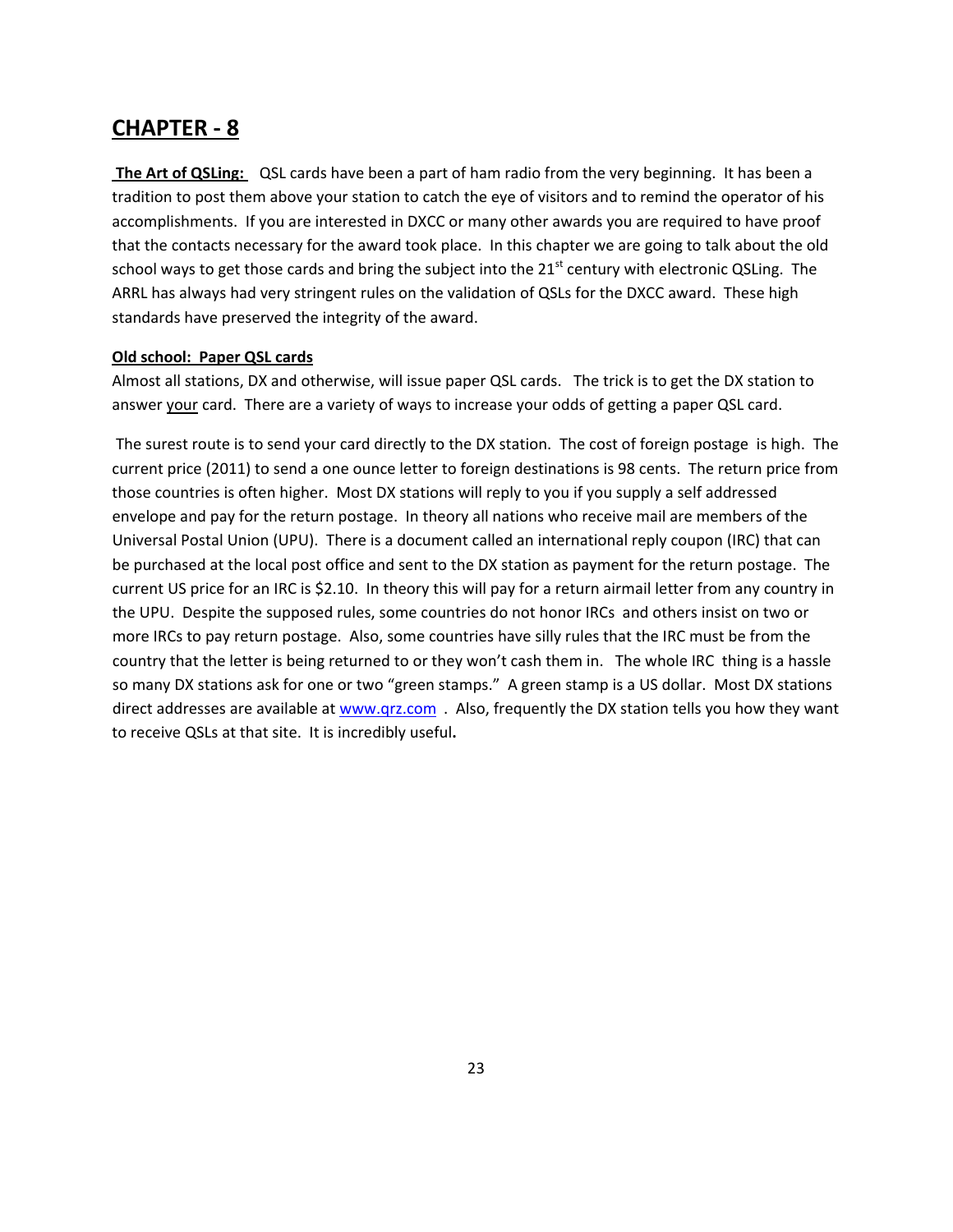#### **See IRC sample below:**



Now for a few things that I have learned about sending letters to foreign countries and getting a return back. First, mail theft is rampant in many third world countries. The chance of having your letter looted is a certainty in some of them. To reduce the chance of that happening do not do anything that gives the mail thieves a clue that your letter has anything valuable in it. Start by NEVER using station call letters in the addresses. Don't do anything else to the envelope that makes it stand out. Mail thieves may well handle the letter and see if they can feel anything inside other than the usual papers. Something thick inside or being able to see through the envelope and detect your IRC or dollar bill is a dead give away. Always use so called "safety" envelopes that do not let a person see through the paper. Be sure that the envelope is well sealed. Use tape if you have to for a good seal. When sending letters to South America it is a good idea to always tape the flap shut. It might help a little in keeping the crooks out. Sometimes the station will explain exactly how to improve the odds of non-pilfered delivery on their QRZ page. For a guarantee of delivery to real trouble spots you may have to resort to "registered mail." This process requires a written audit trail of every stop that the mail makes. It is expensive, but crooks probably don't want to be caught by disclosing who lost or tampered with the letter.

I have started using foreign airmail envelopes from Bill Plum DX Supplies ([plumdx@msn.com\)](mailto:plumdx@msn.com). Bill sells sets of envelopes for outgoing and returning airmail that nest neatly inside of each other. The current price is \$35.00 for 200 sets. By using those I don't give a clue to mail thieves that there is anything special inside. The inner envelope is not noticeable and it is also light in weight. Some annoying countries charge much more for a little extra weight. Also, some of them charge more for larger envelopes than their normal airmail standard. I used to use standard #10 US business envelopes for the returns. I kept getting them back cut down in size and taped together or folded over to decrease their dimensions. I wised up and quit using them. Bill also sells foreign postage stamps that may make the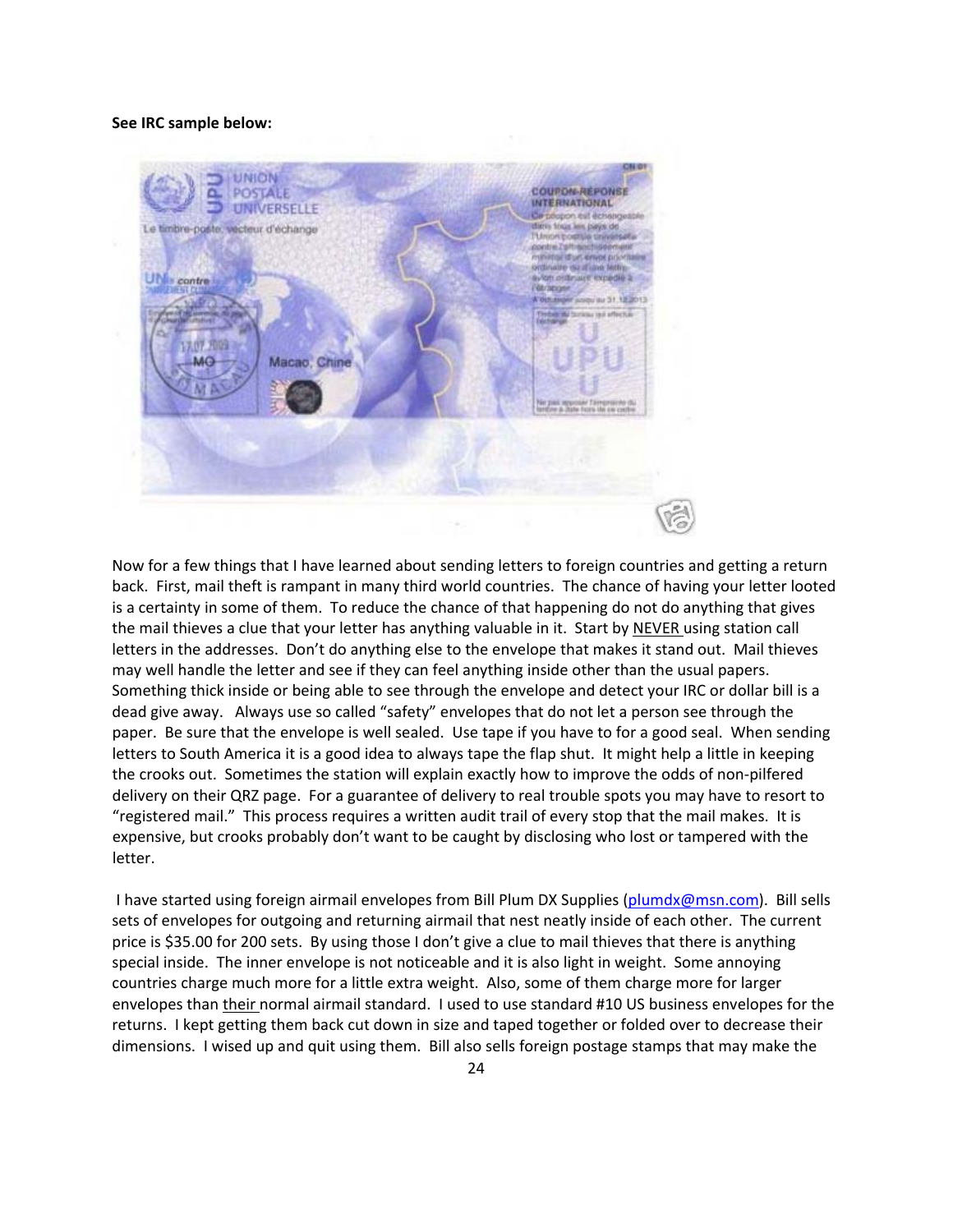return process easier for the DX station. So far I have not used that service, but I really do like Bill's nested airmail envelopes.

Some DX stations use a QSL manager. This is simply another ham who has volunteered to take over the DX stations QSLing chores. QSL managers are very reliable and you will almost certainly get an answer from them if you are in the DX station's log. The best thing that can happen to you is that the DX station has a QSL manager in the USA. That way your postage each way is just a standard 44 cent stamp and delivery is certain.

The Daily DX offers a link to finding various QSL routes at: <http://www.dailydx.com/routes.html> . There are lots of good resource links on this site. The various DX bulletins also frequently list QSL routes in their publications. We will be talking about DX bulletins in a later chapter.

All of this is kind of discouraging because of the expense involved. Luckily there are some alternatives that are a lot less expensive.

The first to consider is the **QSL bureau system**. Many countries offer a slow speed, but cheap QSL delivery system called the QSL Bureau. It is usually referred to as the "buro." In the USA the ARRL is the sponsor of this system. In our area the ARRL affiliated club "The Willamette Valley DX Club" <http://www.wvdxc.org/dotnetnuke/> handles incoming QSL chores. They handle all of the cards for the US seventh call area. If you have a "7" in your call they are your contact. Other areas have other sponsoring clubs. These guys are practically saints providing this valuable service free of charge. If you go to their web site and click on the "QSL bureau" tab they tell you everything that you need to know to sign up.

In a nutshell, this is how the QSL bureau system works. The national organizations exchange QSL cards in bulk shipments that cuts way down on postage. It is slow, but cheap. In the W7 call area, you open an account at WVDXC and buy postage credits and envelopes to ship your cards in. Free of charge they receive, sort, and then forward the cards directly to you. If you are active you will get lots of cards from all over the world. Since Utah is one of the rarer states, many foreign hams want your card for their Worked All States (WAS) award. ARRL membership is not required for this incoming service and the WVDXC has done the labor since the 1960s. This service of WVDXC is only for INCOMING cards. To send your replies via the bureau the ARRL offers an OUTGOING QSL service. See [http://www.arrl.org/outgoing](http://www.arrl.org/outgoing-qsl-service)-qsl-service . The ARRL accepts your cards in bulk and forwards them on to all of the other countries' QSL bureaus. Some countries do not have a QSL bureau so this service won't work for those cards. ARRL membership **is required** for this service, but the rates are cheap compared to mailing the cards yourself. IMHO this service alone is worth the price of ARRL membership for a DXer.

I have frequently used another option to send my outgoing QSLs for contacts that I want answered quicker than via the bureau, but that I don't want badly enough to pay the expense of going the direct route. Les, WF5E <http://www.qsl.net/wf5e/> offers a unique outgoing QSL service. Les receives your outgoing cards in bulk from you and then determines the best way to get you an answer. He charges \$1 for two cards. He takes advantage of postage savings by sending multiple cards at the same time directly to the DX station or to their QSL manager. Les sends the DX station whatever they require to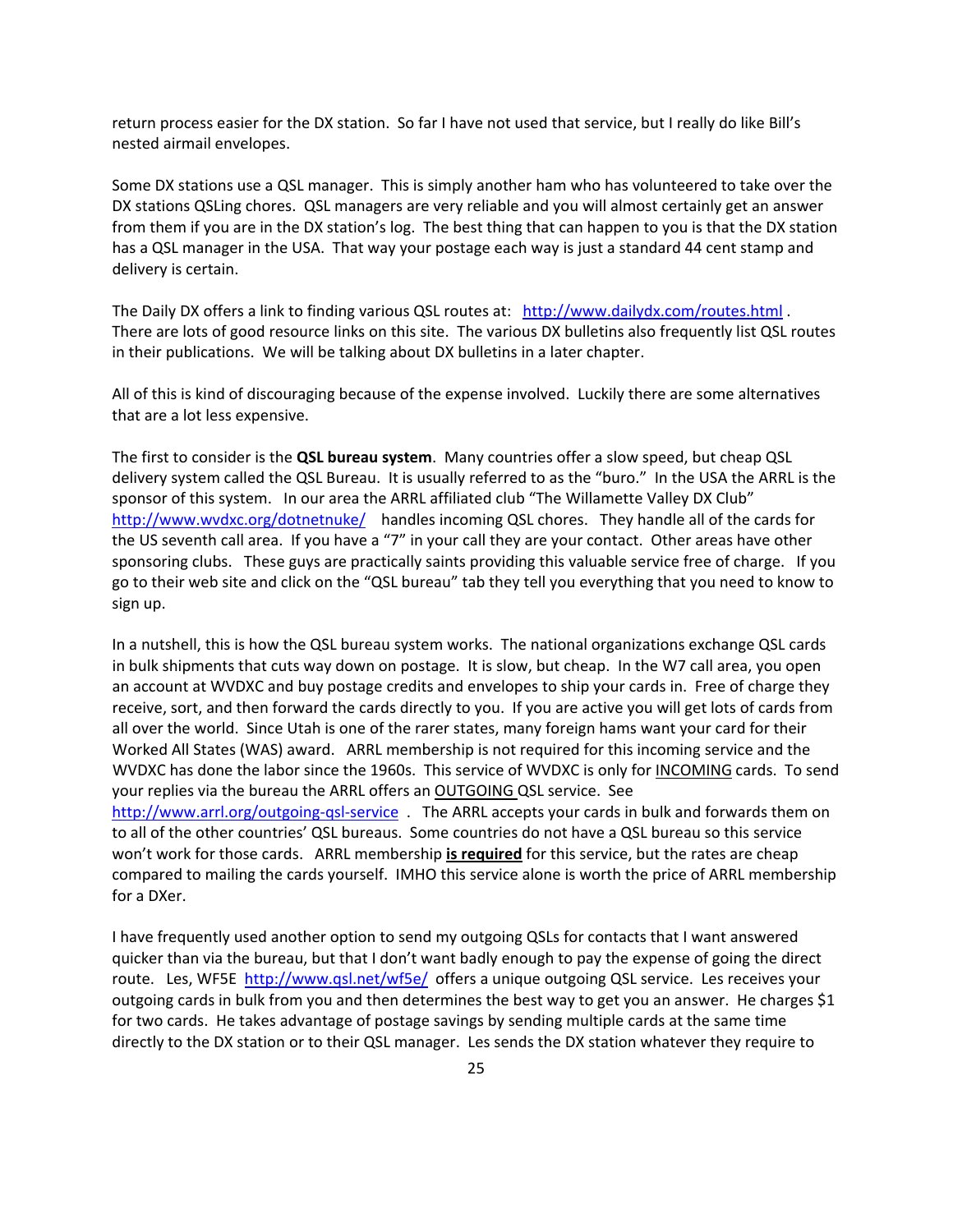get your QSL. This can be either a postage prepaid international business reply envelope or a return envelope and IRCs. The DX station simply returns a batch of cards in the preaddressed envelope with the postage paid by Les. This only works with stations that will answer the cards in a batch. Some hard cases will not do it. When the cards come back to Les he forwards them to your incoming bureau and you receive them with your other normal bureau cards. He puts a small rubber stamp imprint on them so that you know the card came via his service. Some club members have had return rates as high as 85% using Les' service. This process is slow, but not as slow as using the normal outgoing bureau process. Cards sent via the regular QSL bureau can take one or more years to arrive. You have to be patient.

#### **New School: Electronic QSLs**

Two modern computerized systems have come into existence to cut out all of the expense and delays of sending paper QSLs. The ARRL invested a lot of time and money to develop their Logbook of the World (LoTW) electronic QSL system. See [http://www.arrl.org/logbook](http://www.arrl.org/logbook-of-the-world)‐of‐the‐world . This system maintains the ARRL's high integrity for DXCC verifications. It may also be used for other ARRL awards like WAS and the Triple Play award. The League's site tells you all about this service, but here is the basic idea. A ham must register with them through a rigorous process to prove that they are the real holder of the call sign. Once you have proven who you are, an electronic digital certificate is issued to you. You can then use that certificate to securely sign and upload your log data to the LoTW system. This can be done with manual entries, but it is much more convenient to use a computer logging program. I use Logic 8. Once the certificate was installed on my computer it only takes a couple of mouse clicks in Logic to upload the file. The LoTW system then matches your log entries against the uploaded data from other stations and if it finds a reasonable match (band, mode, and time within one‐half hour) you get credit for a confirmed QSL. This is all shown in your LoTW records. I also use Logic to download those new confirmations into my logging program, but that isn't necessary to use the system. The real records are maintained on the LoTW system. When you get around to claiming credit for an award you pay a fee for each credit. It is very reasonable compared to the expense of postage for paper QSLs.

There is another electronic QSL system called eQSL. See [www.eqsl.cc](http://www.eqsl.cc/). This system works differently than the LoTW system. A user registers with eQSL and then you are allowed to send electronic QSLs that look like an actual paper QSL to the stations that you work. (Again I use my logging program to very easily upload and download the eQSL data.) Call signs can be registered without any proof of who actually holds the license, but these are not taken very seriously. One can obtain "authenticity guaranteed" (AG) status by submitting a copy of your license to eQSL for verification. eQSL claims that AG confirmations are more safe than paper QSLs because there is so little chance of forgery. They are probably right. The eQSL system differs from LoTW in that it does not make any attempt to match QSO data with the other station. A deal was in the works with ARRL to accept eQSLs for DXCC credit, but the negotiations broke down. The League wanted security used that was unreasonable to the people who run eQSL. It is now very unlikely that the ARRL will ever accept eQSLs. CQ Magazine, however, DOES accept eQSLs for their awards. The eQSL service is free, but they accept donations and will upgrade your status for a very minimal charge. To utilize CQ's award system one must be a "bronze" member. That only costs \$15 per year. Besides CQ other groups including eQSL itself offer awards qualified by eQSL confirmations. Only AG user's confirmations count for the awards. "Silver" membership costs another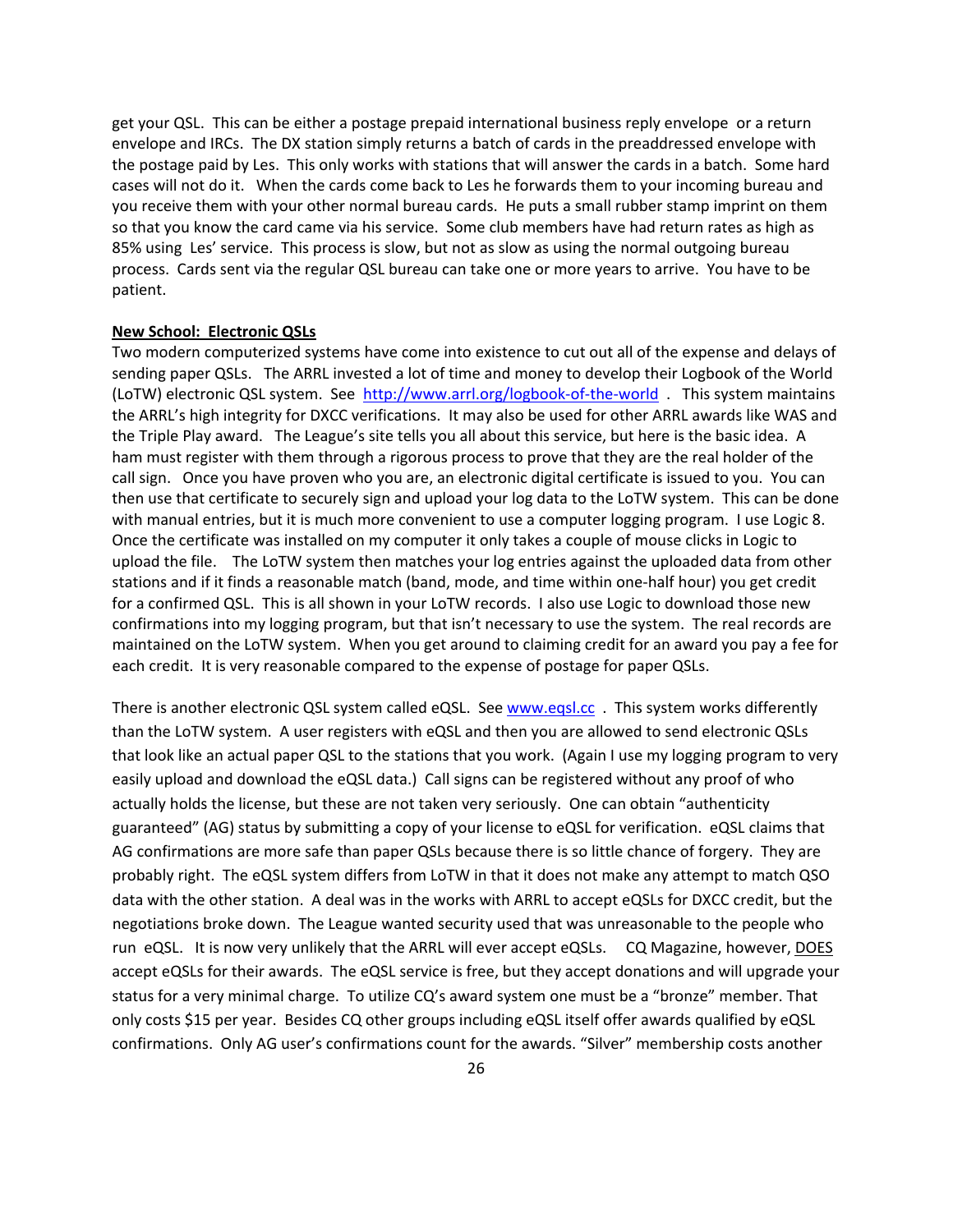\$15 per year and allows fancier QSL designs. IMHO everyone that uses eQSL should help them out by becoming at least a bronze member.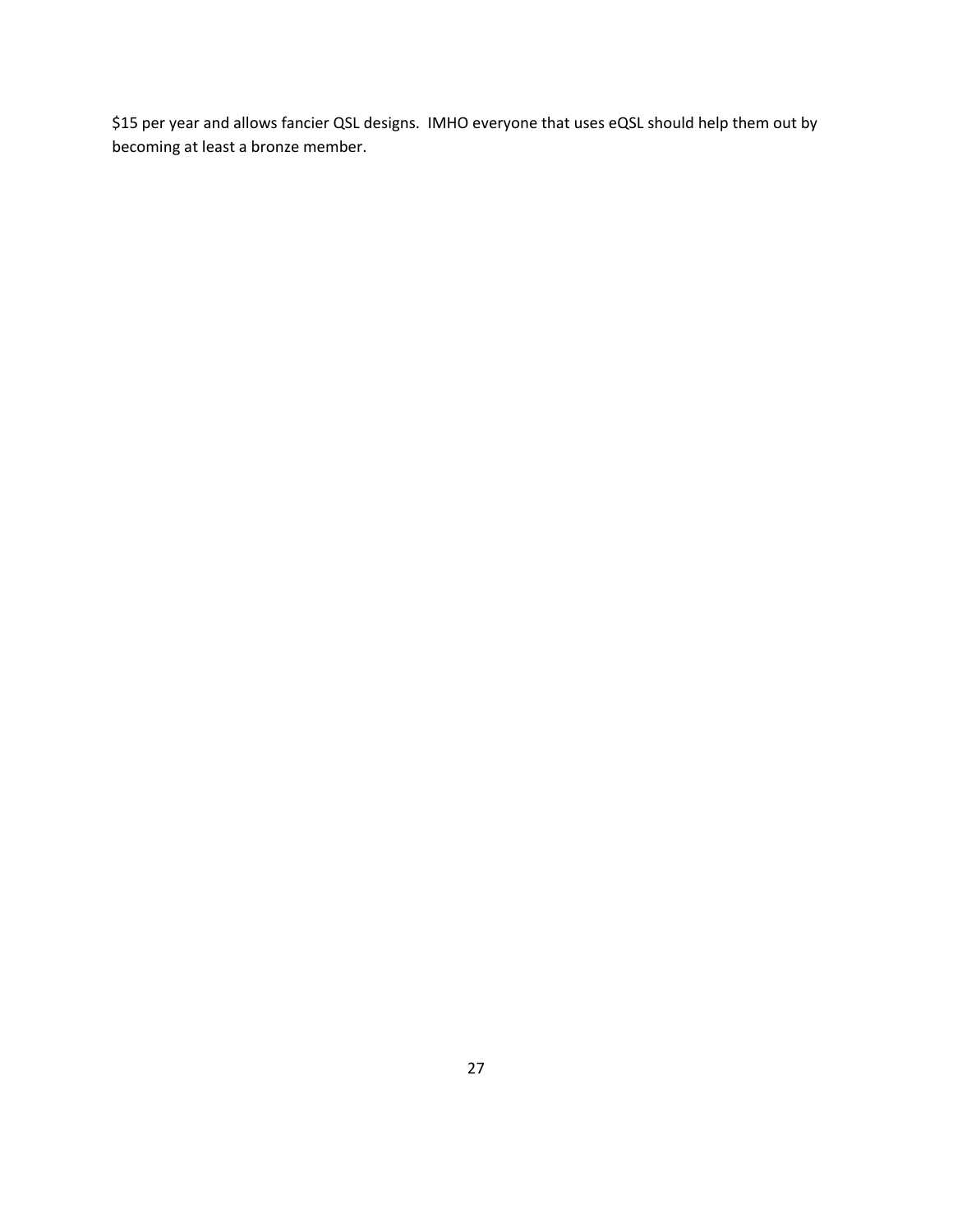**DX** Intelligence: I'm not talking about your IQ, but in the context of gathering information. The more that you know about what is going on in the DX world, the more successful you will be.

Back in the 1970's I ran to the mail box every week to get my few badly copied pages of "The West Coast DX Bulletin." The art has advanced since then. Now there are a number of DX bulletins and services that you can subscribe to. For knowing what is going on in the DX world every day subscribe to "The Daily DX", an Internet publication by Bernie McClenny W3UR see: <http://www.dailydx.com/> . Bernie also publishes another similar publication "The Weekly DX." For a fee The Daily DX subscription comes every day via email. Another paid subscription bulletin is by Carl Smith N4AA called "QRZ DX." It is sent weekly either via email or postal mail. See: <http://www.dxpub.com/> N4AA also publishes a bimonthly DX Magazine that is very nice. It arrives via postal mail. There are also two really good weekly DX bulletins and they are free of charge! See "The 425 DX Bulletin" at <http://www.425dxn.org/> The Italian 425 group also puts out a monthly magazine accessible at <http://www.425dxn.org/monthly/index.html> that shows what happened the past month. It has lots of interesting pictures, QSL cards, etc. It is really fun to look over. The second **free** bulletin is the OPDX Bulletin (Ohio & Pennsylvania) <http://www.papays.com/opdx.html> . Also, the Daily DX has a calendar of expeditions that is available to anyone for free at: <http://www.dailydx.com/Calendar.htm> Being a glutton for any shred of DX news I subscribe to all of them. There is a lot of duplication, but each has its own sources and unique style.

And if that was not enough: If you want to learn a whole lot about DXing, no matter how experienced you are, get a copy of "The Complete DXer" written by Bob Locher, W9KNI. It is available from Idiom Press at [http://www.idiompress.com/books](http://www.idiompress.com/books-complete-dxer.html)‐complete‐dxer.html . I highly recommend this book! It was out of print for a time, but is now again available in the 3<sup>rd</sup> Edition. It is simply awesome.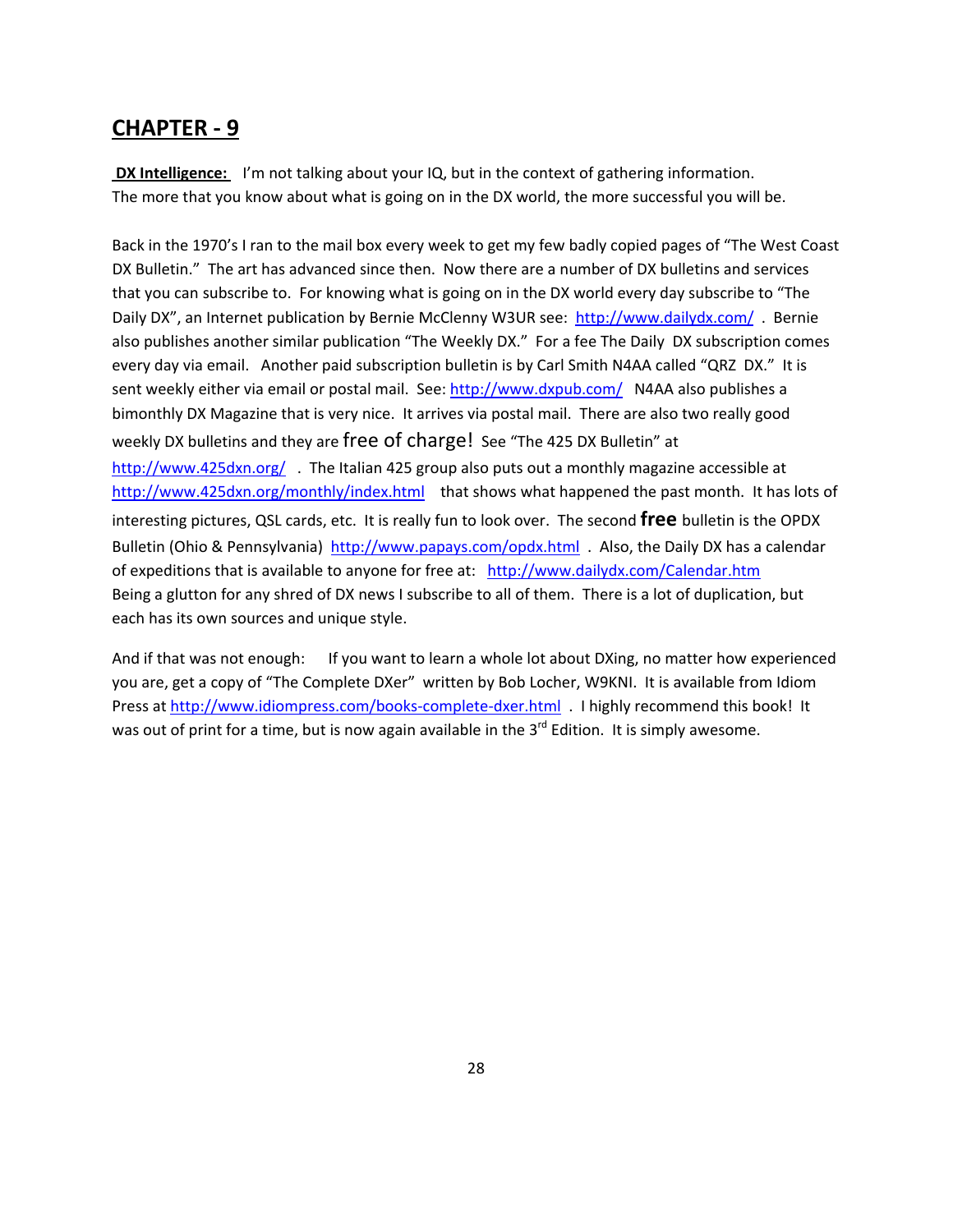### **Author's Comments**

I served as President of the Utah DX Association in 2008 and then continued on as a member of the club's board of directors for the next two years. During that time I saw a real need to coach our new members on how to become successful DXers. I wrote this booklet to give them something that is easy to understand yet will quickly teach them the skills that took me years to discover on my own. Now in hindsight it all seems so simple.

To my surprise this primer has gained a much wider Internet readership than just our local club. That is great. Wherever you are, I really hope that you have enjoyed it and that it has helped you gain some new skills. Nothing would please me more than to learn that I have helped a new generation of young DXers get started.

73,

Bryce Anderson, K7UA [k7ua@comcast.net](mailto:k7ua@comcast.net)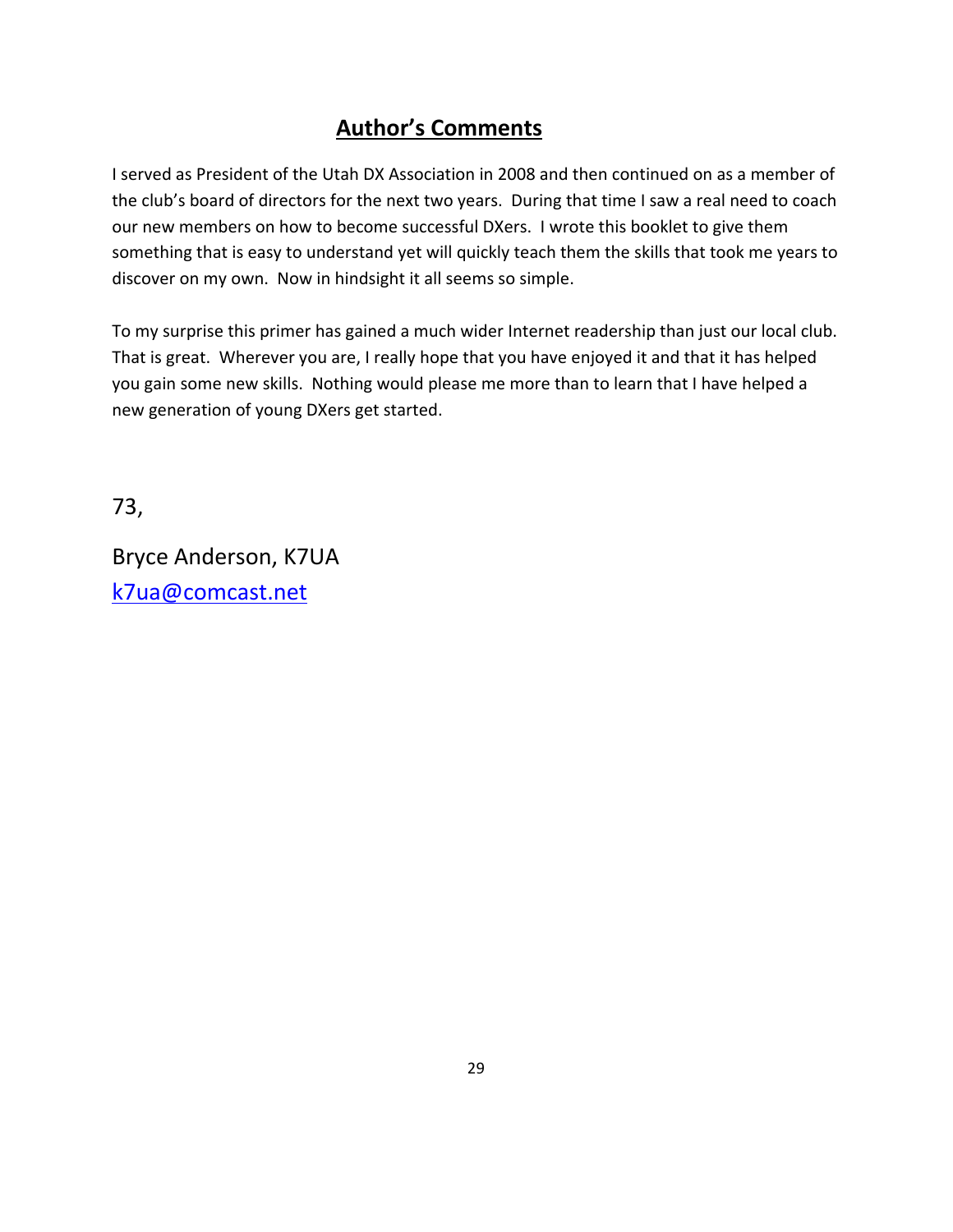# **AZIMUTH CHART**

|               | The North Jersey DX Association Presents<br><b>Your Personalized DXCC Countries List &amp; Beam Headings</b>            |                      |              |              |               |                  |                |            |
|---------------|-------------------------------------------------------------------------------------------------------------------------|----------------------|--------------|--------------|---------------|------------------|----------------|------------|
|               | Beam headings prepared for, K7UA,<br>Headings centered on American Fork, UT - Your Latitude 40.41 Your Longitude 111.81 |                      |              |              |               |                  |                |            |
| <b>Prefix</b> | Country                                                                                                                 | <b>Short</b><br>Path | Long<br>Path | <b>Miles</b> | Lati-<br>tude | Longi-<br>tude   | Cont-<br>inent | CO<br>Zone |
| <b>1A</b>     | <b>SMOM</b>                                                                                                             | 38                   | 218          | 5,761        | 41.9          | $-12.4$ EU       |                | 15         |
| <b>1S</b>     | <b>Spratly Is.</b>                                                                                                      | 310                  | <b>130</b>   | 8,037        | 8.8           | $-111.9$ AS      |                | 26         |
| 3A            | <b>Monaco</b>                                                                                                           | 40                   | 220          | 5,489        | 44.0          | $-7.5$ EU        |                | 14         |
| 3B7           | Agalega/St. Brandon                                                                                                     | 23                   | 203          | 10,199       | $-10.0$       | $-56.0$ AF       |                | 39         |
| 3B8           | <b>Mauritius</b>                                                                                                        | 28                   | 208          | 10,903       | $-20.3$       | $-57.5$ $AF$     |                | 39         |
| 3B9           | Rodriguez Is.                                                                                                           | 13                   |              | 193 10,970   | $-19.7$       | $-63.4\text{AF}$ |                | 39         |
| 3C            | <b>Equatorial Guinea</b>                                                                                                | 67                   | 247          | 7,759        | 1.8           | $-10.0$ $AF$     |                | 36         |
| <b>3C0</b>    | <b>Annobon</b>                                                                                                          | 71                   | 251          | 7,558        | 1.3           | $-5.4$ $AF$      |                | 36         |
| 3D2           | Fiji                                                                                                                    | 244                  | 64           | 5,987        | $-17.0$       | $-178.0$ OC      |                | 32         |
| 3D2/C         | <b>Conway Reef</b>                                                                                                      | 243                  | 63           | 6,367        | $-22.0$       | $-175.0$ OC      |                | 32         |
| 3D2/R         | Rotuma Island                                                                                                           | 249                  | 69           | 5,796        | $-12.0$       | $-177.0$ OC      |                | 32         |
| 3DA           | Swaziland                                                                                                               | 78                   | 258          | 10,147       | $-27.0$       | $-31.5$ AF       |                | 38         |
| 3V            | <b>Tunisia</b>                                                                                                          | 43                   | 223          | 5,956        | 36.8          | $-10.2$ $AF$     |                | 33         |
| 3W/XY         | <b>Vietnam</b>                                                                                                          | 316                  | 136          | 8,121        | 10.8          | $-106.7$ AS      |                | 26         |
| 3X            | <b>Guinea</b>                                                                                                           | 77                   | 257          | 6,223        | 10.0          | $13.0\text{AF}$  |                | 35         |
| 3Y            | <b>Bouvet Island</b>                                                                                                    | 130                  | 310          | 9,366        | $-54.0$       | $-3.4$ AF        |                | 38         |
| 3Y/P          | Peter 1st Island                                                                                                        | 172                  | 352          | 7,566        | $-68.0$       | $90.5$ AN        |                | 12         |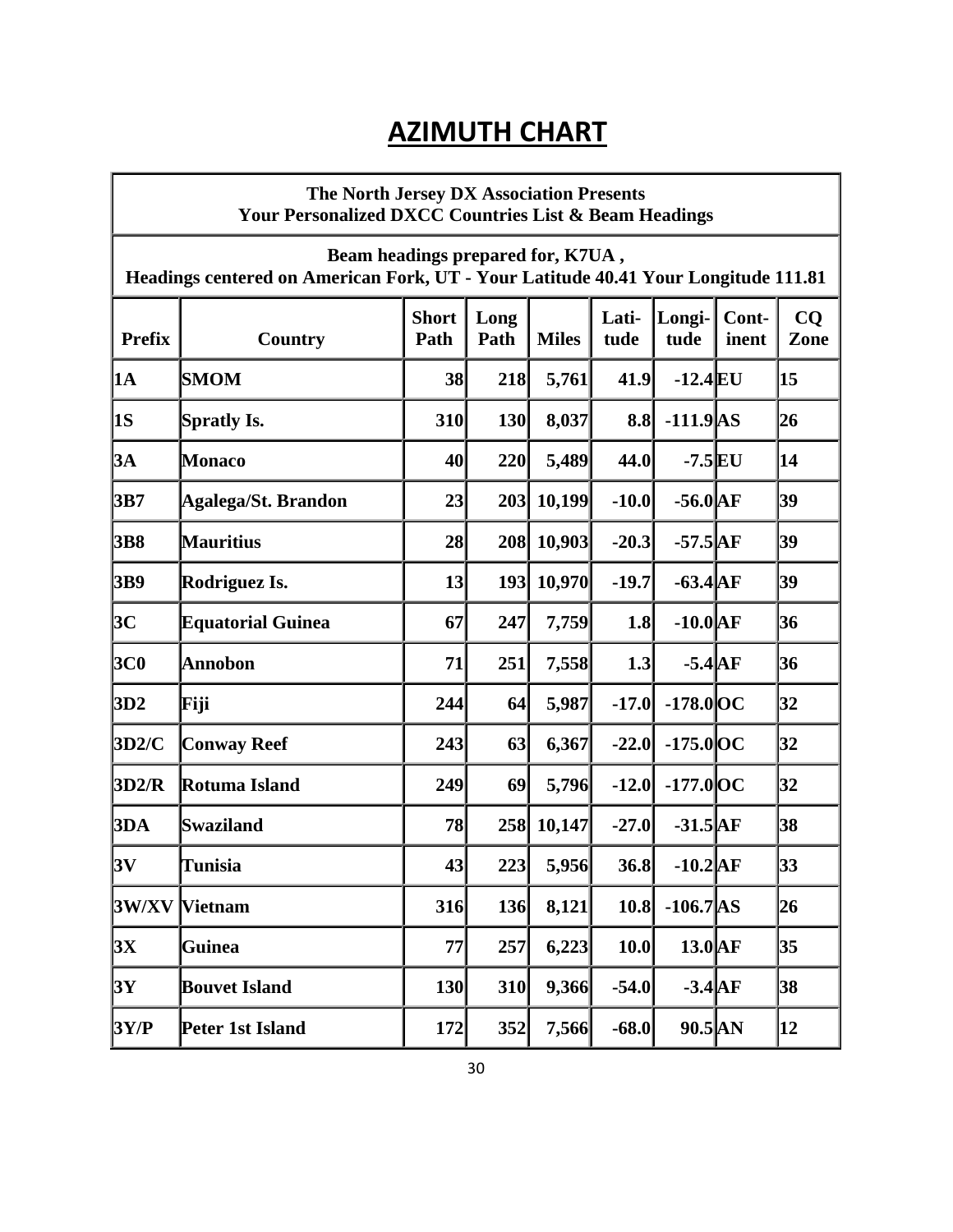| 4J          | <b>Azerbaijan</b>        | 14  | 194 | 6,726  | 40.5    | $-50.0$ AS            | 21 |
|-------------|--------------------------|-----|-----|--------|---------|-----------------------|----|
| 4L          | Georgia                  | 17  | 197 | 6,589  | 41.5    | $-45.0$ AS            | 21 |
| 4O          | <b>Montenegro</b>        | 34  | 214 | 5,950  | 42.3    | $-19.2$ EU            | 15 |
| 4S          | Sri Lanka                | 344 | 164 | 9,070  | 7.0     | $-79.9$ AS            | 22 |
| <b>4U/I</b> | <b>ITU Geneva</b>        | 39  | 219 | 5,335  | 46.2    | $-6.2$ EU             | 14 |
| <b>4U/U</b> | <b>U.N. Headquarters</b> | 77  | 257 | 1,967  | 40.8    | 74.0 NA               | 5  |
| 4W          | <b>Timor Leste</b>       | 286 | 106 | 8,296  | $-8.6$  | $-125.6$ AS           | 28 |
| þХ          | <b>Israel</b>            | 28  | 208 | 6,998  | 32.0    | $-35.0$ AS            | 20 |
| 5A          | Libya                    | 44  | 224 | 6,268  | 32.5    | $-12.5$ <sup>AF</sup> | 34 |
| 5B          | <b>Cyprus</b>            | 28  | 208 | 6,761  | 35.0    | $-33.0$ AS            | 20 |
| 5H          | <b>Tanzania</b>          | 45  | 225 | 9,521  | $-7.0$  | $-39.5$ <sup>AF</sup> | 37 |
| 5N          | Nigeria                  | 68  | 248 | 7,189  | 6.5     | $-3.0$ $AF$           | 35 |
| 5R          | Madagascar               | 46  | 226 | 10,461 | $-18.5$ | $-47.0$ $AF$          | 39 |
| 5T          | Mauritania               | 73  | 253 | 5,710  | 18.0    | $16.0\text{AF}$       | 35 |
| 5U          | <b>Niger</b>             | 64  | 244 | 6,800  | 13.5    | $-2.0$ $AF$           | 35 |
| 5V          | Togo                     | 70  | 250 | 7,140  | 6.0     | $-1.5$ $AF$           | 35 |
| 5W          | <b>Western Samoa</b>     | 240 | 60  | 5,324  | $-13.0$ | $172.0$ OC            | 32 |
| 5X          | <b>Uganda</b>            | 47  | 227 | 8,794  | 1.0     | $-32.5$ <sup>AF</sup> | 37 |
| 5Z          | Kenya                    | 44  | 224 | 9,126  | $-1.5$  | $-37.5$ <sup>AF</sup> | 37 |
| <b>6W</b>   | Senegal                  | 76  | 256 | 5,742  | 15.0    | $18.0$ AF             | 35 |
| 6Y          | Jamaica                  | 115 | 295 | 2,626  | 18.0    | 76.0 NA               | 8  |
| 70          | Yemen                    | 27  | 207 | 8,452  | 13.0    | $-45.0$ AS            | 21 |
| 7P          | Lesotho                  | 84  | 264 | 10,055 | $-29.5$ | $-28.0$ AF            | 38 |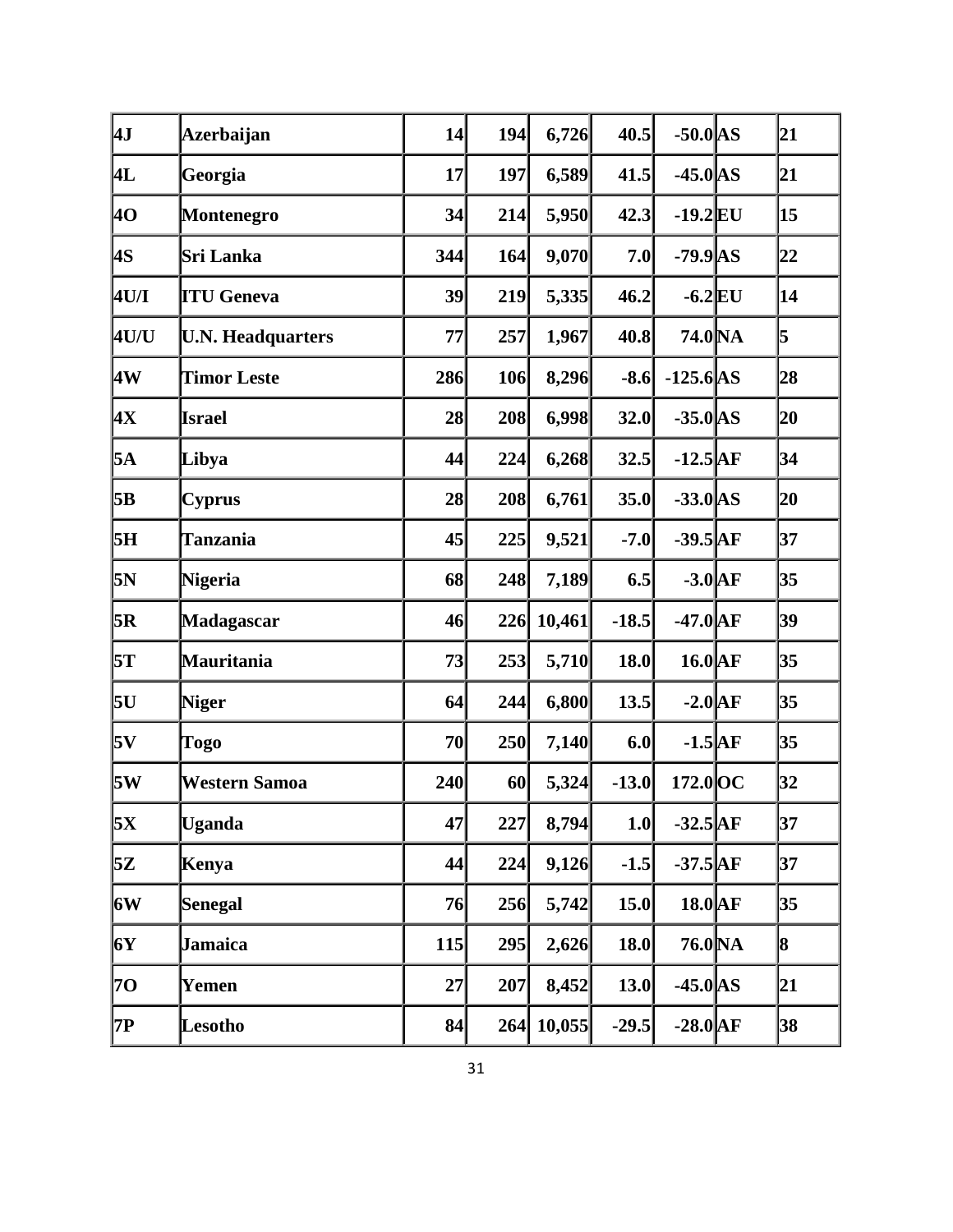| 7Q            | Malawi                                      | 58         | 238 | 9,774 | $-15.0$ | $-35.0$ AF      |          | 37 |
|---------------|---------------------------------------------|------------|-----|-------|---------|-----------------|----------|----|
| <b>7X</b>     | <b>Algeria</b>                              | 47         | 227 | 5,693 | 36.7    | $-3.0$ AF       |          | 33 |
| 8P            | <b>Barbados</b>                             | 107        | 287 | 3,740 | 11.5    | 59.5 NA         |          | 8  |
| 8Q            | <b>Maldive Is.</b>                          | 353        | 173 | 9,316 | 4.4     | $-73.4$ AS      |          | 22 |
| 8R            | Guyana                                      | <b>110</b> | 290 | 4,026 | 6.8     | 58.2 SA         |          | þ. |
| 9A            | Croatia                                     | 34         | 214 | 5,661 | 45.8    | $-16.0$ EU      |          | 15 |
| 9G            | Ghana                                       | 71         | 251 | 7,079 | 5.5     |                 | $0.2$ AF | 35 |
| 9H            | Malta                                       | 41         | 221 | 6,146 | 36.0    | $-14.4$ EU      |          | 15 |
| 9J            | Zambia                                      | 66         | 246 | 9,449 | $-15.0$ | $-28.0$ AF      |          | 36 |
| 9K            | Kuwait                                      | 19         | 199 | 7,464 | 29.0    | $-48.0$ AS      |          | 21 |
| 9L            | <b>Sierra Leone</b>                         | 78         | 258 | 6,281 | 8.5     | $13.2\text{AF}$ |          | 35 |
| 9M2           | <b>West Malaysia</b>                        | 316        | 136 | 8,749 | 3.0     | $-102.0$ AS     |          | 28 |
| <b>9M6</b>    | East Malaysia                               | 304        | 124 | 8,223 | 3.0     | $-115.0$ AS     |          | 28 |
| þN            | <b>Nepal</b>                                | 344        | 164 | 7,616 | 27.5    | $-85.0$ AS      |          | 22 |
| 9Q            | <b>Congo, Democratic</b><br>Republic of the | 67         | 247 | 8,316 | $-4.3$  | $-15.3$ $AF$    |          | 36 |
| 9U            | Burundi                                     | 54         | 234 | 8,876 | $-3.0$  | $-29.0$ $AF$    |          | 36 |
| 9V            | Singapore                                   | 313        | 133 | 8,780 | 1.3     | $-103.8$ AS     |          | 28 |
| 9X            | Rwanda                                      | 52         | 232 | 8,835 | $-1.5$  | $-30.0$ AF      |          | 36 |
| 9Y            | <b>Trinidad and Tobago</b>                  | <b>110</b> | 290 | 3,614 | 11.0    | $62.5$ SA       |          | þ. |
| $\mathbf{A2}$ | Botswana                                    | 76         | 256 | 9,614 | $-22.0$ | $-25.0$ AF      |          | 38 |
| $\mathbf{A3}$ | Tonga                                       | 237        | 57  | 5,864 | $-21.0$ | $175.0$ OC      |          | 32 |
| A4            | Oman                                        | 9          | 189 | 7,976 | 23.5    | $-59.0$ AS      |          | 21 |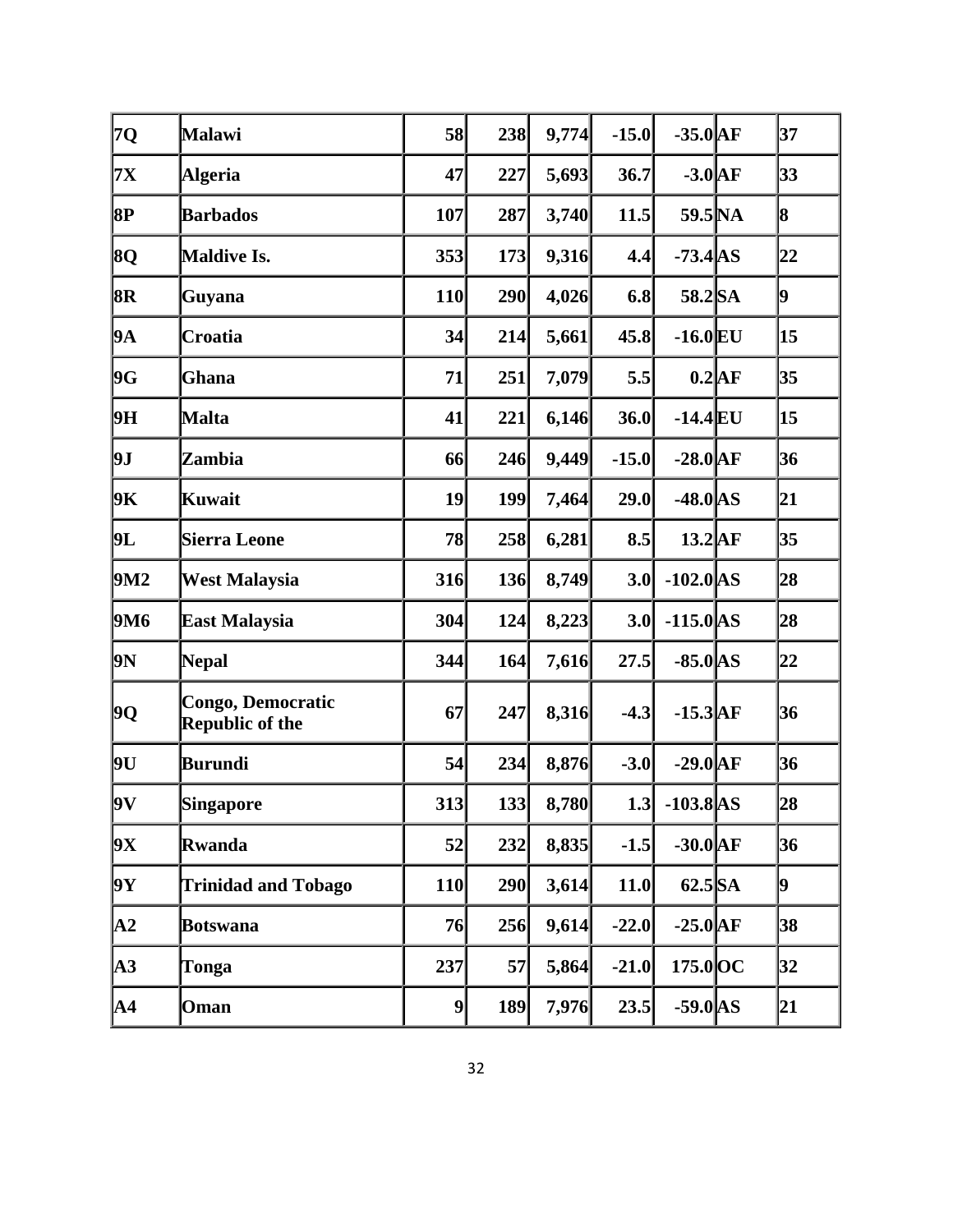| $\overline{A5}$                   | <b>Bhutan</b>               | 340        | 160          | 7,502  | 28.0    | $-90.0$ AS      |          | 22          |
|-----------------------------------|-----------------------------|------------|--------------|--------|---------|-----------------|----------|-------------|
| <b>A6</b>                         | <b>United Arab Emirates</b> | 12         | 192          | 7,818  | 25.3    | $-55.5$ AS      |          | 21          |
| $\mathbf{A}$ 7                    | Qatar                       | 16         | 196          | 7,766  | 25.3    | $-51.5$ AS      |          | 21          |
| <b>A9</b>                         | <b>Bahrain</b>              | 17         | <b>197</b>   | 7,704  | 26.0    | $-50.5$ AS      |          | 21          |
| AP                                | Pakistan                    | $1\vert$   | 181          | 7,911  | 25.0    | $-67.0$ AS      |          | 21          |
| BS7                               | <b>Scarborough Reef</b>     | 310        | 130          | 7,482  | 15.1    | $-117.0$ AS     |          | 27          |
| BV                                | <b>Taiwan</b>               | 312        | 132          | 6,743  | 25.0    | $-122.0$ AS     |          | 24          |
| <b>BV9/P</b>                      | <b>Pratas Island</b>        | 314        | 134          | 7,212  | 20.4    | $-116.4$ AS     |          | 24          |
| BY                                | <b>China</b>                | 322        | 142          | 6,387  | 35.0    | $-116.4$ AS     |          | 23          |
| C <sub>2</sub>                    | Nauru                       | 264        | 84           | 5,779  | $-0.5$  | $-166.9$ OC     |          | 31          |
| C3                                | <b>Andorra</b>              | 44         | 224          | 5,353  | 42.5    | $-1.5$ EU       |          | 14          |
| $\overline{\text{C5}}$            | Gambia                      | 77         | 257          | 5,883  | 13.0    | $17.0\text{AF}$ |          | 35          |
| C6                                | <b>Bahamas</b>              | 108        | 288          | 2,240  | 25.0    | 77.5 NA         |          | 8           |
| C9                                | Mozambique                  | 63         | 243          | 10,067 | $-20.0$ | $-36.0$ AF      |          | 37          |
| <b>CE</b>                         | <b>Chile</b>                | 146        | 326          | 5,703  | $-33.0$ | 70.8 SA         |          | 12          |
| CE0/X                             | <b>San Felix</b>            | <b>150</b> | 330          | 5,019  | $-26.0$ | 80.0 SA         |          | 12          |
| <b>CE0/Y</b>                      | <b>Easter Island</b>        | 177        | 357          | 4,727  | $-28.0$ | 109.0SA         |          | 12          |
| CE <sub>0</sub> /Z                | <b>Juan Fernandez</b>       | 152        | 332          | 5,488  | $-33.0$ | 78.8 SA         |          | 12          |
| CE9                               | <b>Antarctica</b>           | 182        | $\mathbf{2}$ | 8,319  | $-80.0$ | $120.0$ AN      |          | <b>Many</b> |
| <b>CN</b>                         | <b>Morocco</b>              | 56         | 236          | 5,415  | 33.0    |                 | $8.0$ AF | 33          |
| $\overline{\text{CO}}$            | Cuba                        | 116        | 296          | 2,084  | 23.1    | 82.4 NA         |          | 8           |
| $\overline{\mathbf{C}\mathbf{P}}$ | Bolivia                     | 135        | 315          | 4,787  | $-16.0$ | 68.4 SA         |          | 10          |
| <b>CT</b>                         | Portugal                    | 52         | 232          | 5,109  | 38.7    |                 | $9.2$ EU | 14          |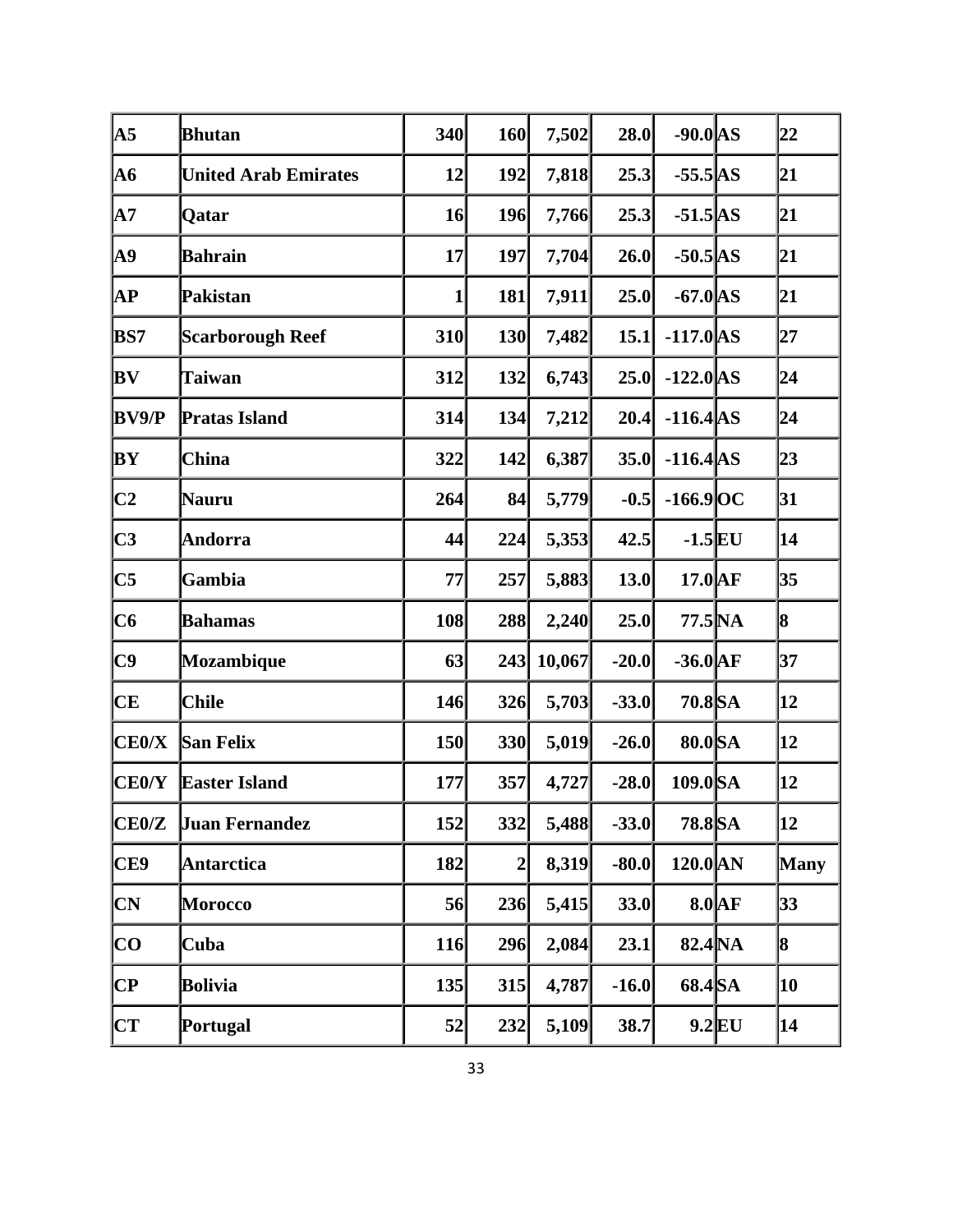| CT3                     | Madeira Island                 | 61   | 241 | 5,011 | 33.0    | $17.0$ AF            |          | 33 |
|-------------------------|--------------------------------|------|-----|-------|---------|----------------------|----------|----|
| $\overline{\text{CU}}$  | <b>Azores</b>                  | 61   | 241 | 4,445 | 38.0    | $25.0$ EU            |          | 14 |
| $\mathbf{C}\mathbf{X}$  | Uruguay                        | 137  | 317 | 6,237 | $-34.0$ | 56.2 SA              |          | 13 |
| CY <sub>0</sub>         | Sable Is.                      | 67   | 247 | 2,621 | 43.8    | 60.0 <sub>NA</sub>   |          | 5  |
| CY9                     | <b>St. Paul Island</b>         | 62   | 242 | 2,571 | 47.2    | 60.1 <sub>NA</sub>   |          | 5  |
| $\mathbf{D}2$           | Angola                         | 73   | 253 | 8,428 | $-8.8$  | $-13.2$ AF           |          | 36 |
| D4                      | <b>Cape Verde</b>              | 79   | 259 | 5,391 | 16.0    | $24.0$ AF            |          | 35 |
| D6                      | <b>Comoros</b>                 | 44   | 224 | 9,954 | $-11.8$ | $-43.7$ AF           |          | 39 |
| DL                      | Germany                        | $35$ | 215 | 5,090 | 51.0    | $-6.0$ EU            |          | 14 |
| DU                      | Philippines                    | 307  | 127 | 7,344 | 14.6    | $-121.0$ OC          |          | 27 |
| E3                      | <b>Eritrea</b>                 | 32   | 212 | 8,156 | 15.2    | $-39.0$ AF           |          | 37 |
| E4                      | <b>Palestine</b>               | 29   | 209 | 7,016 | 31.5    | $-34.5$ AS           |          | 20 |
| E5/Nor<br>th            | <b>North Cook Islands</b>      | 233  | 53  | 4,709 | $-10.5$ | $161.0$ OC           |          | 32 |
| E5/Sout<br>$\mathbf{h}$ | <b>South Cook Islands</b>      | 225  | 45  | 5,230 | $-21.0$ | $159.5$ OC           |          | 32 |
| E7                      | <b>Bosnia and Herzogovenia</b> | 34   | 214 | 5,836 | 43.9    | $-18.4$ EU           |          | 15 |
| EA                      | Spain                          | 48   | 228 | 5,256 | 40.4    |                      | $3.7$ EU | 14 |
| EA6                     | <b>Balearic Is.</b>            | 45   | 225 | 5,555 | 39.5    | $-3.0$ EU            |          | 14 |
| EA8                     | <b>Canary Islands</b>          | 64   | 244 | 5,318 | 28.0    | $15.0$ AF            |          | 33 |
| EA9                     | Ceuta & Melilla                | 52   | 232 | 5,357 | 36.7    |                      | $5.4$ AF | 33 |
| EI                      | Ireland                        | 39   | 219 | 4,594 | 53.3    |                      | $6.3$ EU | 14 |
| EК                      | Armenia                        | 18   | 198 | 6,647 | 40.5    | $-44.5$ AS           |          | 21 |
| EL                      | Liberia                        | 78   | 258 | 6,462 | 7.0     | $11.0\vert\text{AF}$ |          | 35 |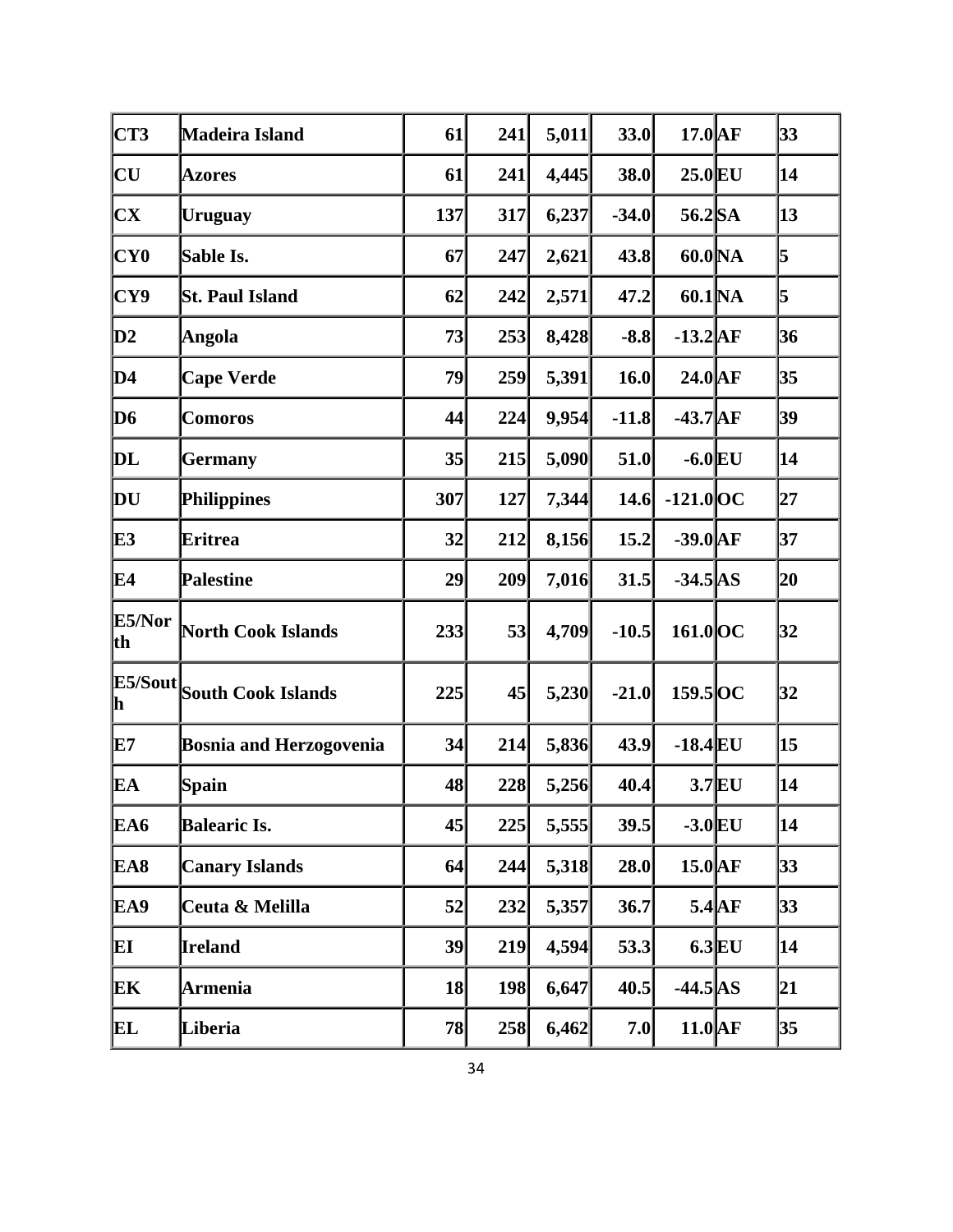| EP           | <b>I</b> ran                      | 14           | 194 | 7,064      | 35.8    | $-51.8$ AS         | 21 |
|--------------|-----------------------------------|--------------|-----|------------|---------|--------------------|----|
| ER           | Moldova                           | 26           | 206 | 5,930      | 47.0    | $-29.0$ EU         | 16 |
| ES           | <b>Estonia</b>                    | 21           | 201 | 5,133      | 59.0    | $-25.0$ EU         | 15 |
| ET           | <b>Ethiopia</b>                   | 35           | 215 | 8,542      | 9.0     | $-39.0$ AF         | 37 |
| EU           | <b>Belarus</b>                    | 23           | 203 | 5,477      | 54.0    | $-27.5$ EU         | 16 |
| EX           | Kyrgyzstan                        | 355          | 175 | 6,722      | 42.0    | $-75.0$ AS         | 17 |
| EY           | Tajikistan                        | $\mathbf{1}$ | 181 | 6,910      | 39.5    | $-67.0$ AS         | 17 |
| EZ           | Turkmenistan                      | $\bf{8}$     | 188 | 6,976      | 38.0    | $-58.0$ AS         | 17 |
| F            | <b>France</b>                     | 39           | 219 | 5,079      | 48.8    | $-2.3$ EU          | 14 |
| FG           | <b>Guadeloupe</b>                 | 104          | 284 | 3,366      | 17.0    | 62.0 <sub>NA</sub> | 8  |
| FH           | <b>Mayotte</b>                    | 43           | 223 | 10,082     | $-13.0$ | $-45.3$ AF         | 39 |
| FJ           | <b>Saint Barthelemy</b>           | 103          | 283 | 3,271      | 18.0    | 63.0 <sub>NA</sub> | 8  |
| FK           | <b>New Caledonia</b>              | 248          | 68  | 6,748      | $-22.0$ | $-167.0$ OC        | 32 |
| <b>FK8/C</b> | <b>Chesterfield Is.</b>           | 255          | 75  | 7,088      | $-19.9$ | $-158.3$ OC        | 32 |
| FM           | Martinique                        | 105          | 285 | 3,505      | 15.0    | 61.0 NA            | 8  |
| FO           | <b>French Polynesia</b>           | 219          | 39  | 4,719      | $-18.0$ | 150.0 OC           | 32 |
| <b>FO0A</b>  | <b>Austral Islands</b>            | 218          | 38  | 5,027      | $-22.4$ | 151.4 OC           | 32 |
| <b>FO0M</b>  | <b>Marquesas Islands</b>          | 214          | 34  | 3,852      | $-8.9$  | 140.1OC            | 31 |
| <b>FO0X</b>  | <b>Clipperton Island</b>          | 176          | 356 | 2,034      | 11.0    | $110.0\text{NA}$   | 7  |
| FP           | <b>Saint. Pierre and Miquelon</b> | 61           | 241 | 2,740      | 47.0    | 56.5 NA            | 5  |
| FR           | Reunion                           | 33           | 213 | 10,894     | $-21.0$ | $-55.5$ AF         | 39 |
| <b>FR/G</b>  | <b>Glorioso</b>                   | 38           | 218 | 10,006     | $-10.6$ | $-47.3$ AF         | 39 |
| <b>FR/J</b>  | Juan de Nova                      | 60           |     | 240 10,325 | $-21.5$ | $-40.0$ AF         | 39 |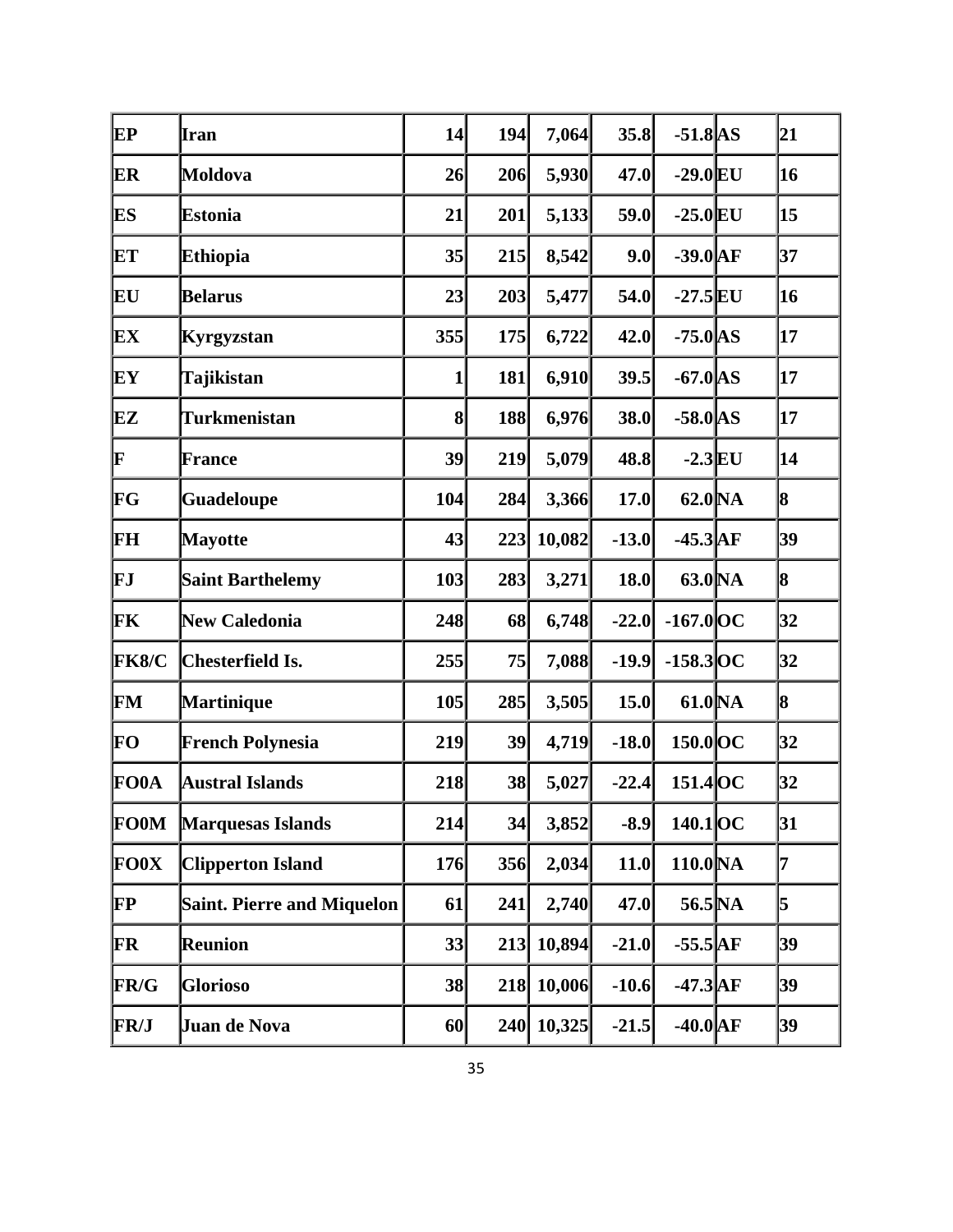| <b>FR/T</b>          | <b>Tromelin Island</b>         | 29  | 209 | 10,521 | $-15.5$ | $-54.5$ <sup>AF</sup> |          | 39 |
|----------------------|--------------------------------|-----|-----|--------|---------|-----------------------|----------|----|
| FS.                  | <b>Saint Martin</b>            | 103 | 283 | 3,271  | 18.0    | 63.0 <sub>NA</sub>    |          | 8  |
| <b>FT5W</b>          | <b>Crozet</b>                  | 123 | 303 | 11,516 | $-46.5$ | $-52.0$ AF            |          | 39 |
| <b>FT5X</b>          | Kerguelen Islands              | 187 | 7   | 11,760 | $-50.0$ | $-70.0$ AF            |          | 39 |
| FT5Z                 | <b>Amsterdam</b>               | 292 | 112 | 11,869 | $-37.0$ | $-77.6$ $AF$          |          | 39 |
| FW                   | <b>Wallis and Futuna</b>       | 242 | 62  | 5,558  | $-14.0$ | 176.0 OC              |          | 32 |
| FY                   | French Guiana                  | 107 | 287 | 4,421  | 5.0     | 52.0 SA               |          | 9  |
| G                    | <b>United Kingdom</b>          | 38  | 218 | 4,875  | 51.5    |                       | $0.1$ EU | 14 |
| GD,<br><b>GT</b>     | <b>Isle of Man</b>             | 38  | 218 | 4,624  | 54.0    |                       | $4.5$ EU | 14 |
|                      | <b>GI, GN Northern Ireland</b> | 38  | 218 | 4,554  | 54.6    |                       | $5.9$ EU | 14 |
| <b>GJ, GH</b> Jersey |                                | 41  | 221 | 4,905  | 49.3    |                       | $2.2$ EU | 14 |
| GM,<br><b>GS</b>     | <b>Scotland</b>                | 36  | 216 | 4,554  | 55.8    |                       | $4.3$ EU | 14 |
|                      | <b>GU, GP</b> Guernsey         | 41  | 221 | 4,879  | 49.5    |                       | $2.7$ EU | 14 |
| GW,<br>$\bf GC$      | <b>Wales</b>                   | 38  | 218 | 4,720  | 52.5    |                       | $3.5$ EU | 14 |
| H4                   | Solomon Islands                | 262 | 82  | 6,539  | $-9.4$  | $-160.0$ OC           |          | 28 |
| <b>H40</b>           | <b>Temotu Islands</b>          | 255 | 75  | 6,318  |         | $-12.5$ $-167.0$ OC   |          | 28 |
| HА                   | <b>Hungary</b>                 | 31  | 211 | 5,654  | 47.5    | $-19.1$ EU            |          | 15 |
| ĦВ                   | Switzerland                    | 38  | 218 | 5,321  | 47.0    | $-7.0$ EU             |          | 14 |
| <b>HB0</b>           | Liechtenstein                  | 37  | 217 | 5,400  | 47.0    | $-9.5$ EU             |          | 14 |
| HС                   | <b>Ecuador</b>                 | 134 | 314 | 3,516  | $-0.2$  | 78.0 SA               |          | 10 |
| HC8                  | <b>Galapagos Islands</b>       | 152 | 332 | 3,183  | $-2.0$  | 92.0 SA               |          | 10 |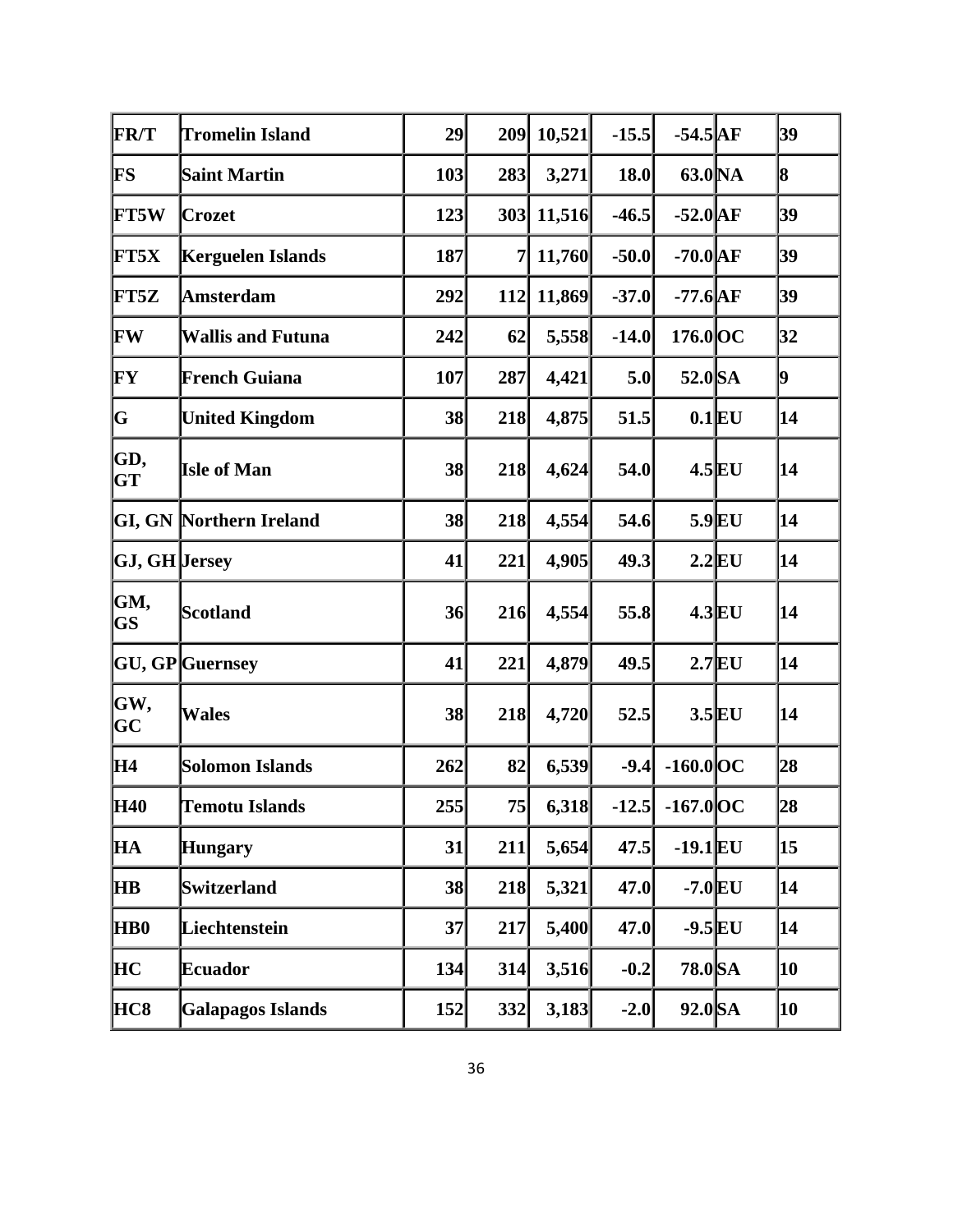| Haiti                                              |                 |                                                                        |                          |                                                                                                                            |                                                                                                                                                                                                    |                                                                                                                                                    | 8                                                                                                                                                                                                                                                                                                                                    |
|----------------------------------------------------|-----------------|------------------------------------------------------------------------|--------------------------|----------------------------------------------------------------------------------------------------------------------------|----------------------------------------------------------------------------------------------------------------------------------------------------------------------------------------------------|----------------------------------------------------------------------------------------------------------------------------------------------------|--------------------------------------------------------------------------------------------------------------------------------------------------------------------------------------------------------------------------------------------------------------------------------------------------------------------------------------|
| <b>Dominican Republic</b>                          |                 |                                                                        |                          |                                                                                                                            |                                                                                                                                                                                                    |                                                                                                                                                    | 8                                                                                                                                                                                                                                                                                                                                    |
| Colombia                                           |                 |                                                                        |                          |                                                                                                                            |                                                                                                                                                                                                    |                                                                                                                                                    | 9                                                                                                                                                                                                                                                                                                                                    |
| <b>San Andreas</b>                                 |                 |                                                                        |                          |                                                                                                                            |                                                                                                                                                                                                    |                                                                                                                                                    | 7                                                                                                                                                                                                                                                                                                                                    |
| HK0/M Malpelo Is.                                  |                 |                                                                        |                          |                                                                                                                            |                                                                                                                                                                                                    |                                                                                                                                                    | 10                                                                                                                                                                                                                                                                                                                                   |
| Korea, South                                       | 317             |                                                                        |                          |                                                                                                                            |                                                                                                                                                                                                    |                                                                                                                                                    | 25                                                                                                                                                                                                                                                                                                                                   |
| Panama                                             | 129             |                                                                        |                          | 9.0                                                                                                                        |                                                                                                                                                                                                    |                                                                                                                                                    | 7                                                                                                                                                                                                                                                                                                                                    |
| <b>Honduras</b>                                    | 134             | 314                                                                    |                          | 14.0                                                                                                                       |                                                                                                                                                                                                    |                                                                                                                                                    | 7                                                                                                                                                                                                                                                                                                                                    |
| <b>Thailand</b>                                    | 324             |                                                                        |                          |                                                                                                                            |                                                                                                                                                                                                    |                                                                                                                                                    | 26                                                                                                                                                                                                                                                                                                                                   |
| <b>Vatican City</b>                                |                 |                                                                        |                          |                                                                                                                            |                                                                                                                                                                                                    |                                                                                                                                                    | 15                                                                                                                                                                                                                                                                                                                                   |
| Saudi Arabia                                       | 22              | 202                                                                    |                          |                                                                                                                            |                                                                                                                                                                                                    |                                                                                                                                                    | 21                                                                                                                                                                                                                                                                                                                                   |
| <b>Italy</b>                                       |                 |                                                                        |                          |                                                                                                                            |                                                                                                                                                                                                    |                                                                                                                                                    | 15                                                                                                                                                                                                                                                                                                                                   |
| Sardinia                                           | 41              | 221                                                                    |                          |                                                                                                                            |                                                                                                                                                                                                    |                                                                                                                                                    | 15                                                                                                                                                                                                                                                                                                                                   |
| <b>D</b> jibouti                                   | 30 <sup>l</sup> |                                                                        |                          | 12.0                                                                                                                       |                                                                                                                                                                                                    |                                                                                                                                                    | 37                                                                                                                                                                                                                                                                                                                                   |
| Grenada                                            |                 |                                                                        |                          |                                                                                                                            |                                                                                                                                                                                                    |                                                                                                                                                    | 8                                                                                                                                                                                                                                                                                                                                    |
| Guinea Bissau                                      |                 |                                                                        |                          |                                                                                                                            |                                                                                                                                                                                                    |                                                                                                                                                    | 35                                                                                                                                                                                                                                                                                                                                   |
| <b>Saint Lucia</b>                                 |                 |                                                                        |                          |                                                                                                                            |                                                                                                                                                                                                    |                                                                                                                                                    | 18                                                                                                                                                                                                                                                                                                                                   |
| Dominica                                           |                 |                                                                        |                          |                                                                                                                            |                                                                                                                                                                                                    |                                                                                                                                                    | 8                                                                                                                                                                                                                                                                                                                                    |
| <b>Saint. Vincent and the</b><br><b>Grenadines</b> |                 | 287                                                                    |                          |                                                                                                                            |                                                                                                                                                                                                    |                                                                                                                                                    | 8                                                                                                                                                                                                                                                                                                                                    |
| Japan                                              |                 |                                                                        |                          |                                                                                                                            |                                                                                                                                                                                                    |                                                                                                                                                    | 25                                                                                                                                                                                                                                                                                                                                   |
| Minami Torishima                                   |                 |                                                                        |                          |                                                                                                                            |                                                                                                                                                                                                    |                                                                                                                                                    | 27                                                                                                                                                                                                                                                                                                                                   |
| Ogasawara                                          |                 |                                                                        |                          |                                                                                                                            |                                                                                                                                                                                                    |                                                                                                                                                    | 27                                                                                                                                                                                                                                                                                                                                   |
|                                                    |                 | 110<br>109<br>126<br>128<br>135<br>38<br>38<br>108<br>76<br>107<br>292 | 106<br>105<br>308<br>302 | 290<br>289<br>306<br>308<br>315<br>137<br>309<br>144<br>218<br>218<br>210<br>288<br>256<br>286<br>285<br>128<br>112<br>122 | 2,774<br>2,895<br>3,385<br>2,653<br>3,156<br>5,872<br>2,936<br>2,359<br>8,151<br>5,764<br>7,607<br>5,775<br>5,746<br>8,466<br>3,602<br>6,030<br>3,550<br>3,472<br>3,567<br>5,485<br>5,322<br>5,818 | 19.0<br>18.5<br>5.0<br>12.5<br>4.0<br>37.5<br>13.8<br>41.9<br>26.0<br>42.0<br>40.0<br>12.0<br>12.0<br>14.0<br>15.4<br>13.3<br>35.7<br>25.0<br>27.5 | 72.0 <sub>NA</sub><br>70.0 NA<br>74.0 SA<br>81.7 NA<br>81.1 NA<br>$-127.5$ AS<br>79.5 NA<br>87.0 NA<br>$-100.5$ AS<br>$-12.5$ EU<br>$-45.0$ AS<br>$-13.0$ EU<br>$-9.0$ EU<br>$-43.0$ AF<br>61.8 NA<br>$15.0\text{AF}$<br>61.0 <sub>NA</sub><br>61.3 <sub>NA</sub><br>61.3 <sub>NA</sub><br>$-139.8$ AS<br>$-154.0$ AS<br>$-141.0$ AS |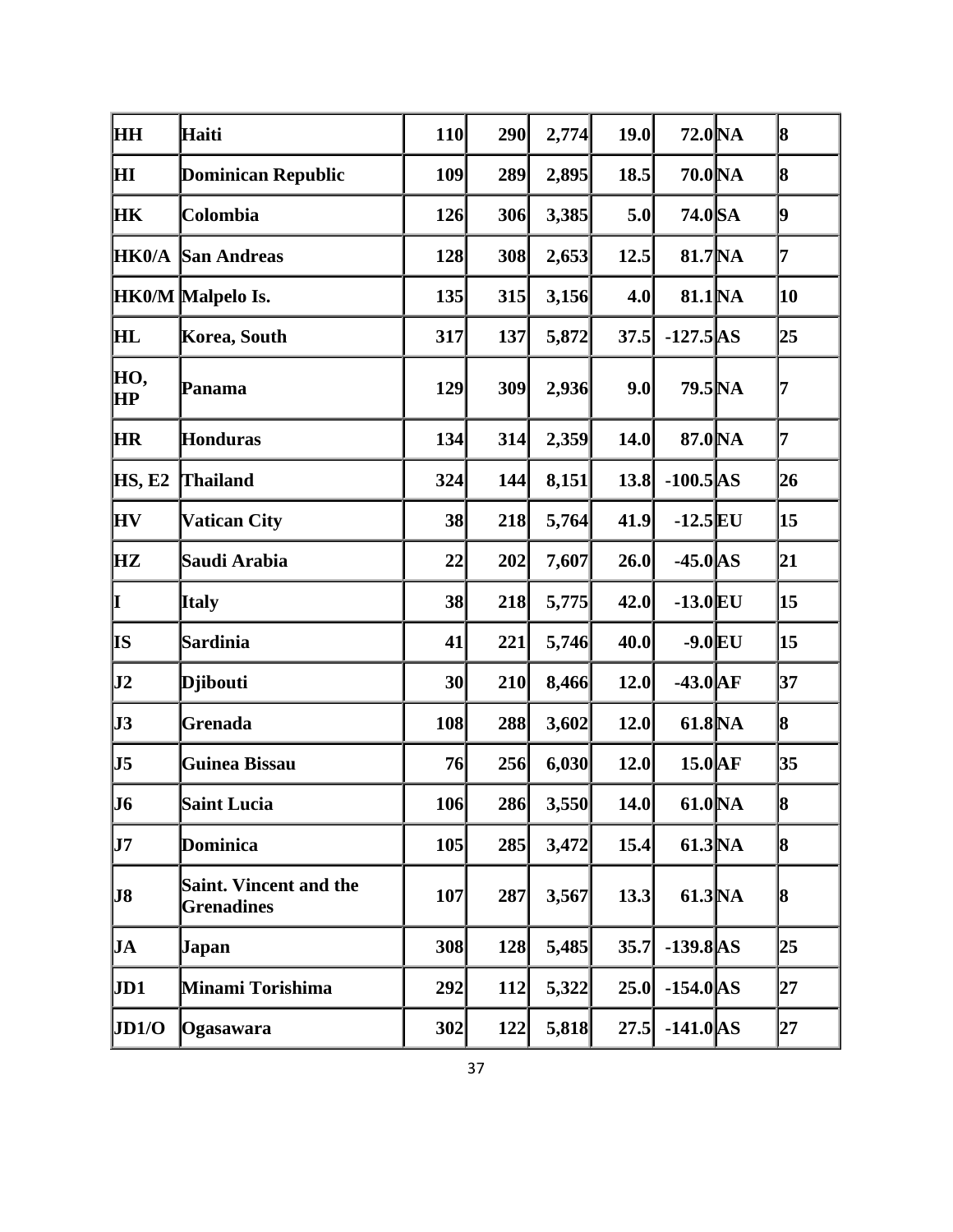| JT, JV              | Mongolia                  | 335 | 155        | 5,878 | 48.0    | $-107.0$ AS         |          | 23       |
|---------------------|---------------------------|-----|------------|-------|---------|---------------------|----------|----------|
| JW                  | Svalbard                  | 11  | 191        | 3,971 | 78.0    | $-16.0$ EU          |          | 40       |
| IJХ                 | <b>Jan Mayen</b>          | 22  | 202        | 3,892 | 71.0    |                     | $8.0$ EU | 40       |
| JY                  | Jordan                    | 27  | 207        | 7,022 | 32.0    | $-36.0$ AS          |          | 20       |
| K,W,A,<br>${\bf N}$ | <b>United States</b>      | 181 | 1          | 477   | 33.5    | 112.0 <sub>NA</sub> |          | 3,4,5    |
| KG4                 | Guantanamo Bay            | 112 | 292        | 2,581 | 20.0    | 75.0 <sub>NA</sub>  |          | 8        |
| KH <sub>0</sub>     | Mariana Is.               | 290 | <b>110</b> | 6,118 | 16.0    | $-146.0$ OC         |          | 27       |
| KH1                 | <b>Baker Island</b>       | 253 | 73         | 4,853 | 0.5     | 176.0 OC            |          | 31       |
| KH <sub>2</sub>     | Guam                      | 289 | 109        | 6,260 | 14.0    | $-145.0$ OC         |          | 27       |
| KH3                 | <b>Johnston Atoll</b>     | 263 | 83         | 3,798 | 17.0    | 170.0 OC            |          | 31       |
| KH4                 | Midway Is.                | 279 | 99         | 3,761 | 28.0    | $177.5$ OC          |          | 31       |
| KH5                 | Palmyra Atoll             | 246 | 66         | 3,898 | 6.0     | $162.0$ OC          |          | 31       |
|                     | <b>KH5/K Kingman Reef</b> | 248 | 68         | 3,853 | 7.5     | $162.6$ OC          |          | 31       |
| KH6-7               | Hawaii                    | 255 | 75         | 2,949 | 20.0    | $156.0$ OC          |          | 31       |
| KH7K                | Kure Is.                  | 280 | 100        | 3,794 | 28.5    | 178.5 OC            |          | 31       |
| KH8                 | <b>American Samoa</b>     | 239 | 59         | 5,330 | $-14.0$ | 171.0 OC            |          | 32       |
| <b>KH8S</b>         | <b>Swains Island</b>      | 241 | 61         | 5,214 | $-11.1$ | 171.7 OC            |          | 31       |
| KH9                 | <b>Wake Island</b>        | 279 | 99         | 4,920 | 19.0    | $-167.0$ OC         |          | 31       |
| KL7                 | Alaska                    | 330 | <b>150</b> | 2,232 | 64.0    | 150.0 <sub>NA</sub> |          | $\bf{1}$ |
| KP1                 | <b>Navassa</b>            | 114 | 294        | 2,674 | 18.0    | 75.0 NA             |          | 8        |
| KP2                 | Virgin Islands            | 105 | 285        | 3,194 | 18.0    | 64.5 NA             |          | 8        |
| KP3,<br>KP4         | <b>Puerto Rico</b>        | 106 | 286        | 3,086 | 18.5    | 66.2 NA             |          | 8        |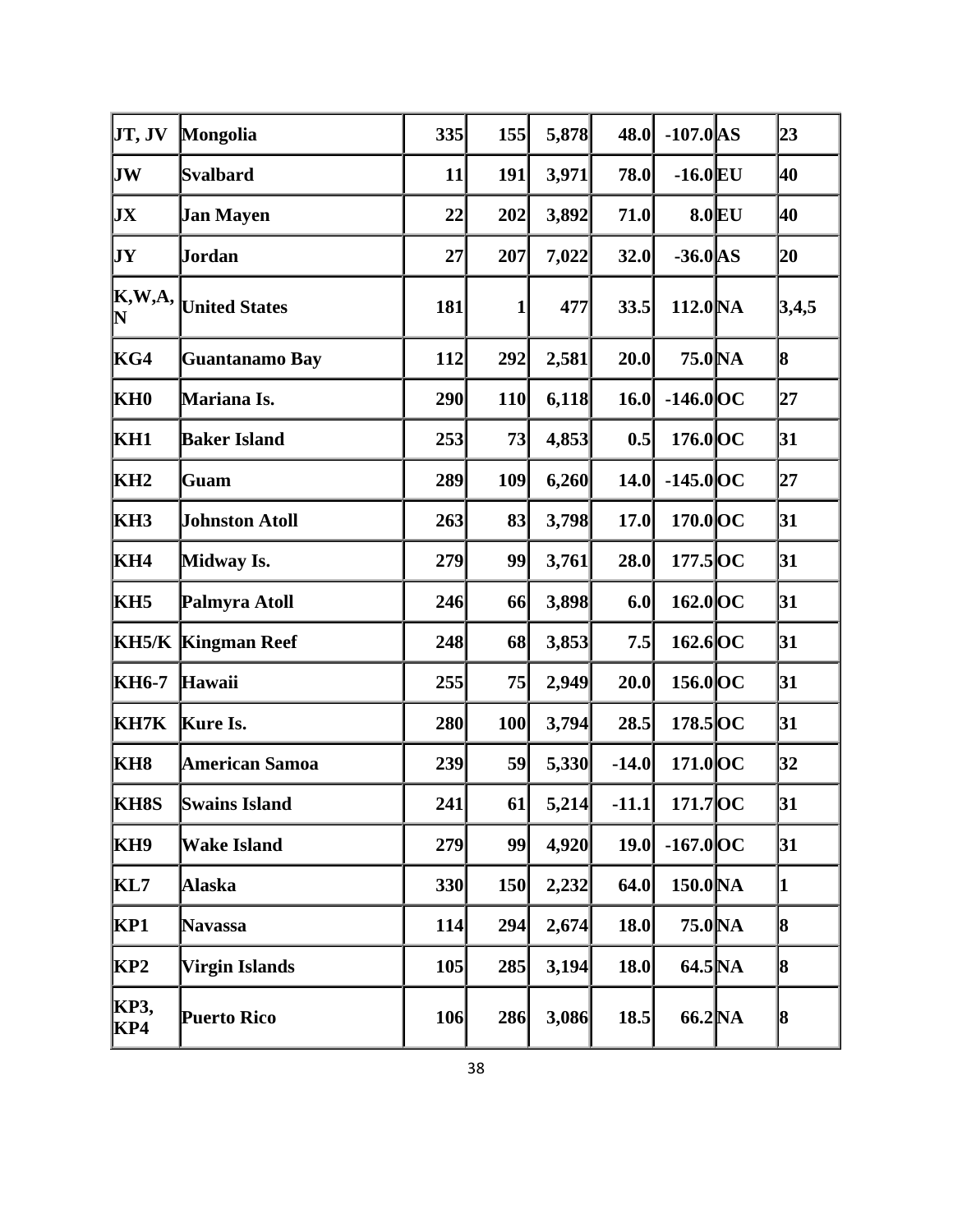| KP5                                    | Desecheo Is.          | 107        | 287 | 3,029 | 18.3    | $67.5\text{NA}$ |          | 8  |
|----------------------------------------|-----------------------|------------|-----|-------|---------|-----------------|----------|----|
| LA -<br>LN                             | <b>Norway</b>         | 27         | 207 | 4,771 | 60.0    | $-10.7$ EU      |          | 14 |
| LO -<br>LW                             | Argentina             | 138        | 318 | 6,159 | $-34.0$ | 58.4 SA         |          | 13 |
| LX                                     | Luxembourg            | 37         | 217 | 5,205 | 49.0    | $-6.5$ EU       |          | 14 |
| LY                                     | Lithuania             | 24         | 204 | 5,406 | 54.5    | $-25.5$ EU      |          | 15 |
| LZ                                     | Bulgaria              | 31         | 211 | 6,043 | 42.7    | $-23.3$ EU      |          | 20 |
| <b>OA</b> -<br>$\overline{\text{OC}}$  | Peru                  | 141        | 321 | 4,248 | $-12.0$ | 77.0 SA         |          | 10 |
| OD                                     | Lebanon               | 27         | 207 | 6,891 | 33.9    | $-35.5$ AS      |          | 20 |
| OE                                     | Austria               | 32         | 212 | 5,538 | 48.2    | $-16.3$ EU      |          | 15 |
|                                        | OF - OIFinland        | 21         | 201 | 5,064 | 60.2    | $-25.0$ EU      |          | 15 |
| OH <sub>0</sub>                        | Aland Is.             | 23         | 203 | 4,966 | 60.2    | $-20.0$ EU      |          | 15 |
| OJO                                    | <b>Market Reef</b>    | 23         | 203 | 4,940 | 60.3    | $-19.0$ EU      |          | 15 |
| <b>OK-</b><br>$\overline{\textbf{OL}}$ | <b>Czech Republic</b> | 32         | 212 | 5,382 | 50.1    | $-14.4$ EU      |          | 15 |
| OM                                     | <b>Slovakia</b>       | 31         | 211 | 5,426 | 50.1    | $-16.0$ EU      |          | 15 |
| $ON -$<br>ЮT                           | Belgium               | 36         | 216 | 5,046 | 50.9    | $-4.4$ EU       |          | 14 |
| OХ                                     | <b>Greenland</b>      | 36         | 216 | 2,851 | 63.0    | 52.0 NA         |          | 40 |
| OY                                     | <b>Faroe Islands</b>  | 31         | 211 | 4,229 | 62.0    |                 | $7.0$ EU | 14 |
| OZ                                     | <b>Denmark</b>        | 29         | 209 | 5,037 | 55.7    | $-12.6$ EU      |          | 14 |
| P2                                     | Papua New Guinea      | 273        | 93  | 7,167 | $-7.0$  | $-146.0$ OC     |          | 28 |
| P4                                     | Aruba                 | <b>115</b> | 295 | 3,178 | 12.5    | 70.0 SA         |          | þ. |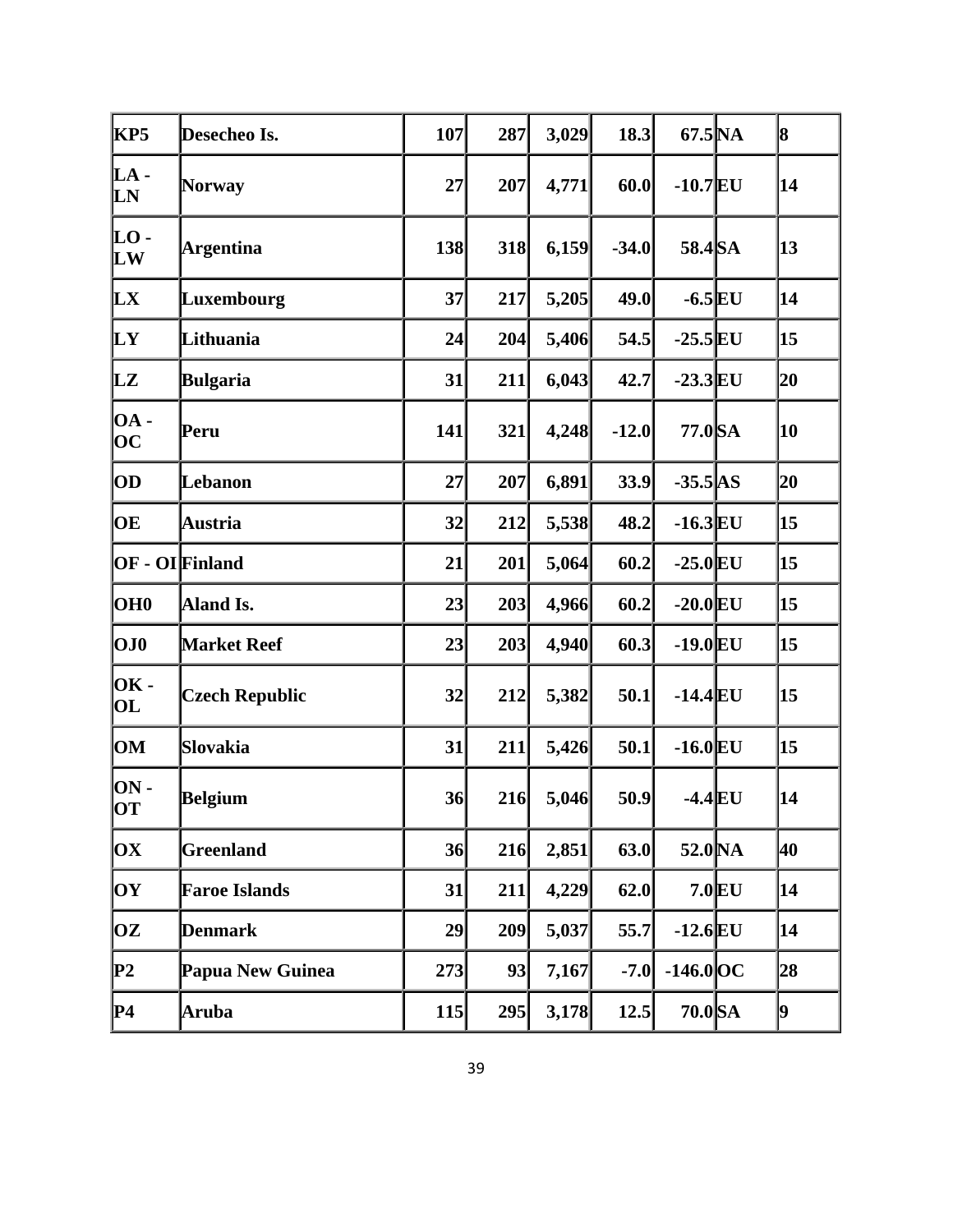| lP5                     | Korea, North                 | 318             | 138 | 5,794 | 39.0    | $-127.5$ AS        | 25 |
|-------------------------|------------------------------|-----------------|-----|-------|---------|--------------------|----|
|                         | <b>PA</b> - PI Netherlands   | 35              | 215 | 4,989 | 52.4    | $-4.9$ EU          | 14 |
| PJ2, 4,                 | <b>Bonaire, Curacao</b>      | 115             | 295 | 3,250 | 12.0    | 69.0 SA            | 9  |
| $PJ5 - 8$               | St. Maarten, St. Eustatius   | 103             | 283 | 3,271 | 18.0    | 63.0 <sub>NA</sub> | 8  |
| <b>PP</b> - PY Brazil   |                              | 121             | 301 | 6,205 | $-23.0$ | $43.2$ SA          | 11 |
| <b>PY0/F</b>            | Fern. de Norohna             | 99              | 279 | 5,815 | $-3.0$  | 32.0 SA            | 11 |
| <b>PY0/S</b>            | <b>Saint Peter and Paul</b>  | 94              | 274 | 5,717 | 1.5     | 30.0 SA            | 11 |
| <b>PY0/T</b>            | <b>Trindade</b>              | 112             | 292 | 6,636 | $-21.0$ | $32.0$ SA          | 11 |
| $\mathbf{P} \mathbf{Z}$ | <b>Surinam</b>               | 117             | 297 | 4,813 | $-6.0$  | 55.0 SA            | 9  |
| R1/FJ                   | <b>Franz Josef Land</b>      | $\vert 4 \vert$ | 184 | 4,084 | 80.0    | $-50.0$ EU         | 40 |
| R1/MV                   | Malyj Vysotskij              | 14              | 194 | 4,613 | 69.0    | $-29.0$ EU         | 15 |
| lso                     | Western Sahara               | 48              | 228 | 6,729 | 25.0    | $-14.0$ $AF$       | 33 |
| S2                      | <b>Bangladesh</b>            | 338             | 158 | 7,755 | 24.0    | $-90.5$ AS         | 22 |
| S5                      | Slovenia                     | 34              | 214 | 5,603 | 46.1    | $-14.6$ EU         | 15 |
| S7                      | <b>Seychelles</b>            | 20              | 200 | 9,802 | $-4.0$  | $-56.0$ AF         | 39 |
| S9                      | <b>Sao Tome and Principe</b> | 71              | 251 | 7,636 | 0.3     | $-6.0$ $AF$        | 36 |
| SA -<br><b>SM</b>       | Sweden                       | 24              | 204 | 4,975 | 59.3    | $-18.1$ EU         | 14 |
| <b>SN</b> - SR Poland   |                              | 29              | 209 | 5,537 | 50.0    | $-20.0$ EU         | 15 |
| SТ                      | Sudan                        | 38              | 218 | 7,940 | 15.5    | $-32.5$ AF         | 34 |
| SU                      | Egypt                        | 32              | 212 | 7,026 | 30.0    | $-31.4$ $AF$       | 34 |
| $SV - SZ$ Greece        |                              | 34              | 214 | 6,328 | 38.0    | $-23.7$ EU         | 20 |
| SV/A                    | Mt. Athos                    | $32\vert$       | 212 | 6,217 | 40.2    | $-24.3$ EU         | 20 |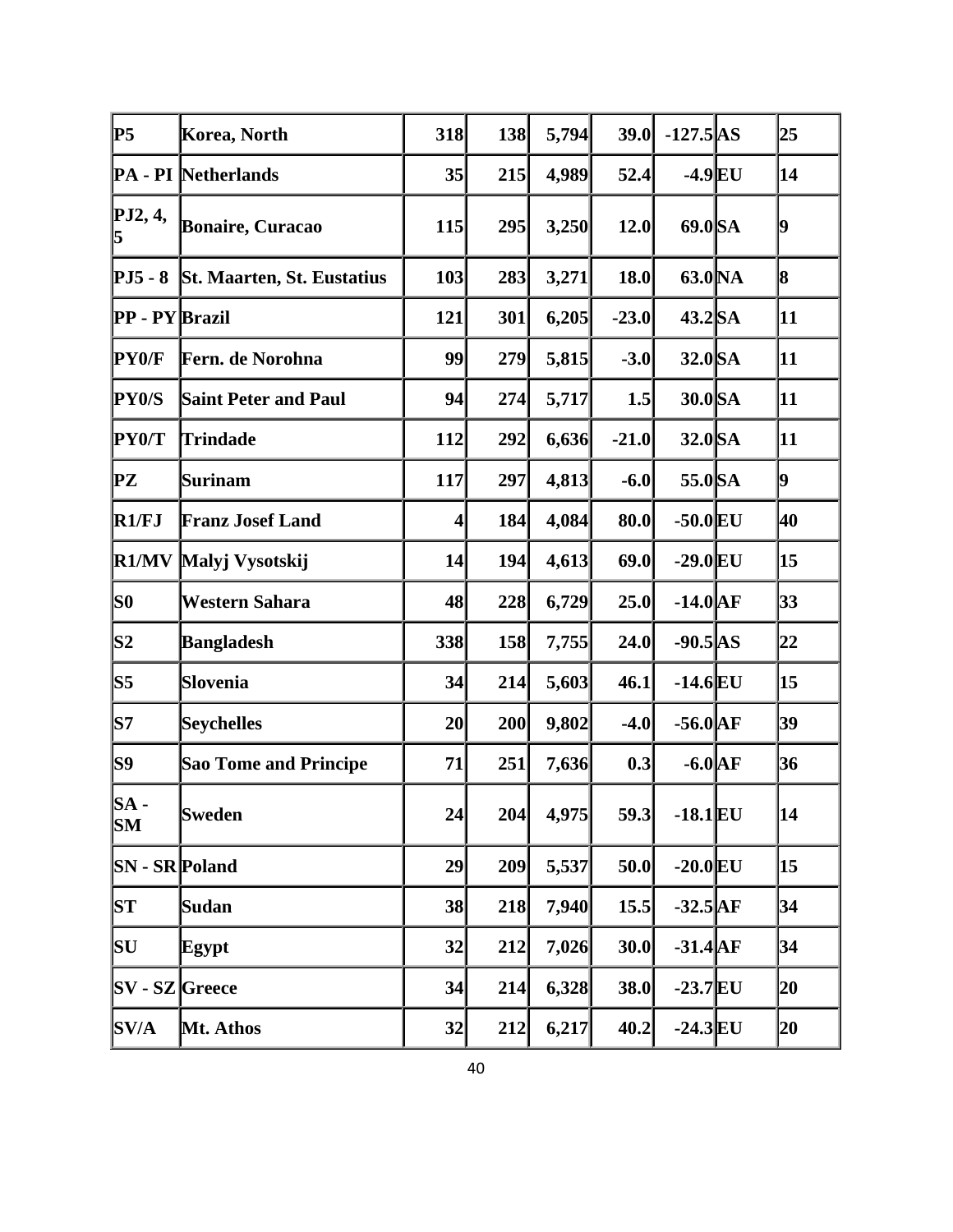| S <sub>VS</sub>  | Dodecanese                     | 32  | 212        | 6,525 | 36.5    | $-27.5$ EU         |          | 20             |
|------------------|--------------------------------|-----|------------|-------|---------|--------------------|----------|----------------|
| SV9              | <b>Crete</b>                   | 34  | 214        | 6,525 | 35.4    | $-25.2$ EU         |          | 20             |
| <b>T2</b>        | <b>Tuvalu</b>                  | 250 | 70         | 5,560 | $-8.7$  | $-178.6$ OC        |          | 31             |
| <b>T30</b>       | Kiribati                       | 256 | 76         | 5,520 | $-4.0$  | $-175.0$ OC        |          | 31             |
| T31              | <b>Kiribati</b>                | 245 | 65         | 4,875 | $-5.0$  | $171.0$ OC         |          | 31             |
| T32              | East Kiribati                  | 224 | 44         | 4,248 | $-10.0$ | 150.0 OC           |          | 31             |
| T33              | <b>Banaba Island</b>           | 248 | 68         | 5,068 | $-5.0$  | $175.0$ OC         |          | 31             |
| T5               | Somalia                        | 23  | 203        | 8,020 | 20.0    | $-46.0$ AF         |          | 37             |
| $\mathbf{T}7$    | San Marino                     | 37  | 217        | 5,668 | 44.0    | $-13.0$ EU         |          | 15             |
| T8               | Palau                          | 290 | <b>110</b> | 6,808 | 9.5     | $-138.2$ OC        |          | 27             |
| TA-<br><b>TC</b> | <b>Turkey</b>                  | 26  | 206        | 6,455 | 39.9    | $-32.9$ EU         |          | 20             |
| TF               | <b>Iceland</b>                 | 33  | 213        | 3,746 | 64.1    | $22.0$ EU          |          | 40             |
|                  | TG, TD Guatemala               | 138 | 318        | 2,196 | 14.6    | $90.5\text{NA}$    |          | $\overline{7}$ |
| TI               | <b>Costa Rica</b>              | 133 | 313        | 2,701 | 10.0    | 84.0 <sub>NA</sub> |          | 7              |
| TI9              | <b>Cocos Island</b>            | 141 | 321        | 2,889 | 5.0     | 87.0 NA            |          | 7              |
| TЈ               | Cameroon                       | 64  | 244        | 7,745 | 4.0     | $-12.0$ AF         |          | 38             |
| TК               | Corsica                        | 40  | 220        | 5,642 | 42.0    | $-9.0$ EU          |          | 15             |
| TL               | <b>Central Africa Republic</b> | 58  | 238        | 7,995 | 4.5     | $-18.0$ AF         |          | 36             |
| <b>TN</b>        | Congo, Republic of             | 67  | 247        | 8,287 | $-4.0$  | $-15.0$ AF         |          | 36             |
| TR               | Gabon                          | 68  | 248        | 7,774 | 0.5     | $-9.0$ $AF$        |          | 36             |
| <b>TT</b>        | <b>Chad</b>                    | 55  | 235        | 7,467 | 12.0    | $-15.0$ $AF$       |          | 36             |
| TU               | <b>Cote d'Ivoire</b>           | 74  | 254        | 6,888 | 5.5     |                    | $4.0$ AF | 35             |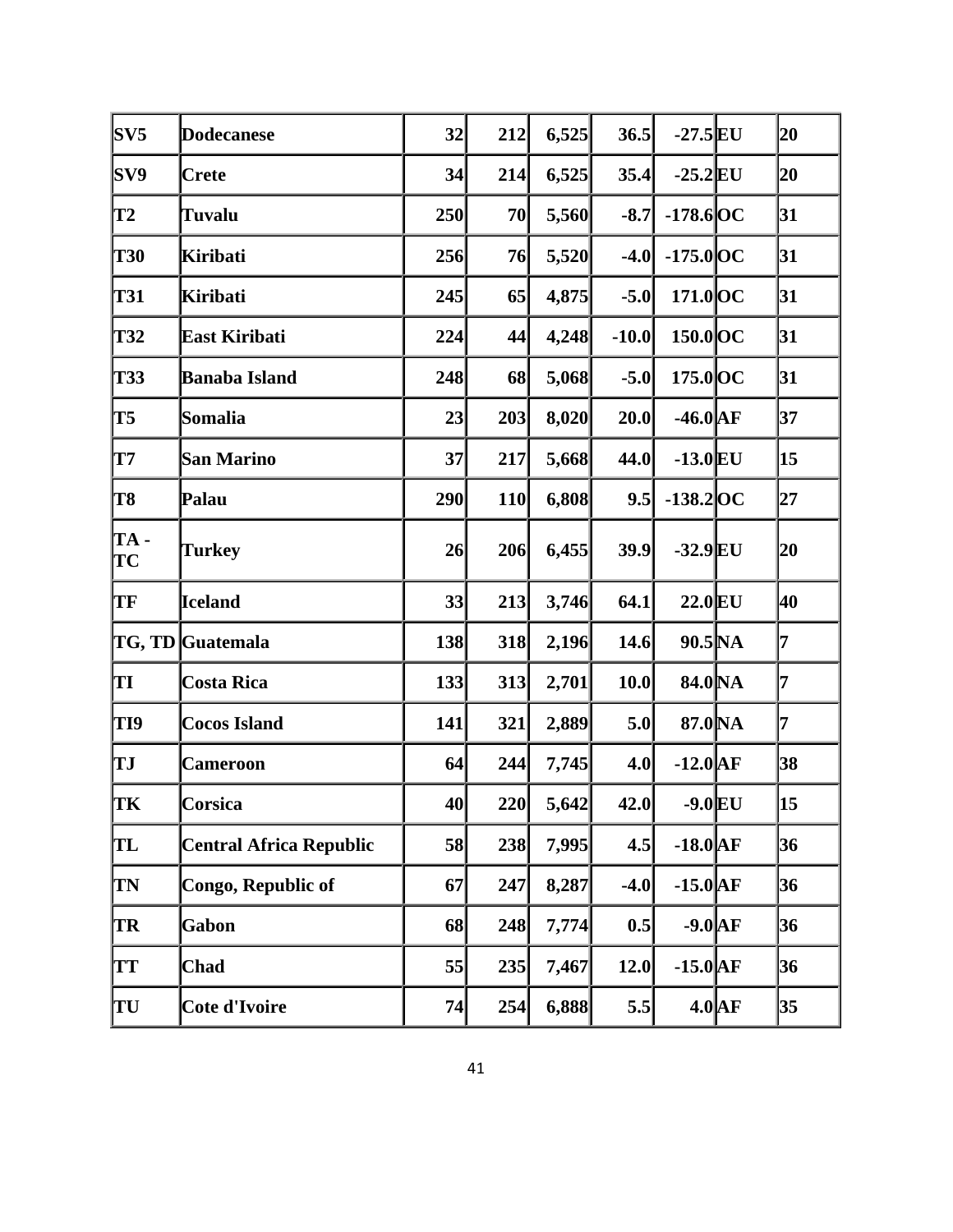| TY                                   | Benin                        | 69              | 249 | 7,165  | 6.3     | $-2.3$ AF           |          | 35           |
|--------------------------------------|------------------------------|-----------------|-----|--------|---------|---------------------|----------|--------------|
| TZ                                   | Mali                         | 71              | 251 | 6,338  | 13.0    |                     | $8.0$ AF | 35           |
| <b>UA</b>                            | <b>Russia</b>                | 16              | 196 | 5,570  | 56.0    | $-40.0$ EU          |          | 16           |
| UA <sub>2</sub>                      | <b>Kaliningrad</b>           | 26              | 206 | 5,267  | 55.0    | $-20.5$ EU          |          | 15           |
| UA9,U<br>$\mathbf{A0}$               | <b>Asiatic Russia</b>        | 352             | 172 | 5,782  | 55.0    | $-83.0$ AS          |          | 17,18,1<br>9 |
| UJ -<br><b>UM</b>                    | <b>Uzbekistan</b>            | $\vert 3 \vert$ | 183 | 6,870  | 40.0    | $-64.0$ AS          |          | 17           |
| $UN -$<br>UQ                         | <b>Kazakhstan</b>            | 355             | 175 | 5,961  | 53.0    | $-76.0$ AS          |          | 17           |
| UR-<br>UR,<br>EM-                    | <b>Ukraine</b>               | 23              | 203 | 5,760  | 50.5    | $-31.0$ EU          |          | 16           |
| $\bf V2$                             | <b>Antigua and Barbuda</b>   | 102             | 282 | 3,478  | 17.0    | 59.8 NA             |          | 8            |
| V3                                   | <b>Belize</b>                | 132             | 312 | 2,112  | 17.5    | 88.3 NA             |          | 7            |
| $\bf V4$                             | <b>Saint Kitts and Nevis</b> | 104             | 284 | 3,322  | 17.3    | 62.6 <sub>NA</sub>  |          | 8            |
| V <sub>5</sub>                       | <b>Namibia</b>               | 83              | 263 | 9,230  | $-22.6$ | $-17.1$ $AF$        |          | 38           |
| V6                                   | Micronesia                   | 276             | 96  | 5,866  | 8.0     | $-158.0$ OC         |          | 27           |
| $\bf V7$                             | <b>Marshall Islands</b>      | 271             | 91  | 5,341  | 9.2     | $-167.0$ OC         |          | 31           |
| V8                                   | Brunei                       | 305             | 125 | 8,116  | 5.0     | $-115.0$ OC         |          | 28           |
| VE,<br>VO,<br>$\mathbf{V}\mathbf{Y}$ | Canada                       | 37              | 217 | 875    | 50.0    | 100.0 <sub>NA</sub> |          | 2,3,4,5      |
| VK                                   | <b>Australia</b>             | 261             | 81  | 8,938  | $-30.0$ | $-130.0$ OC         |          | 29           |
|                                      | VK0/H Heard Island           | 194             | 14  | 11,524 | $-53.0$ | $-73.4$ $AF$        |          | 39           |
|                                      | VK0/M Macquarie Is.          | 223             | 43  | 8,397  | $-54.7$ | $-158.8$ OC         |          | 30           |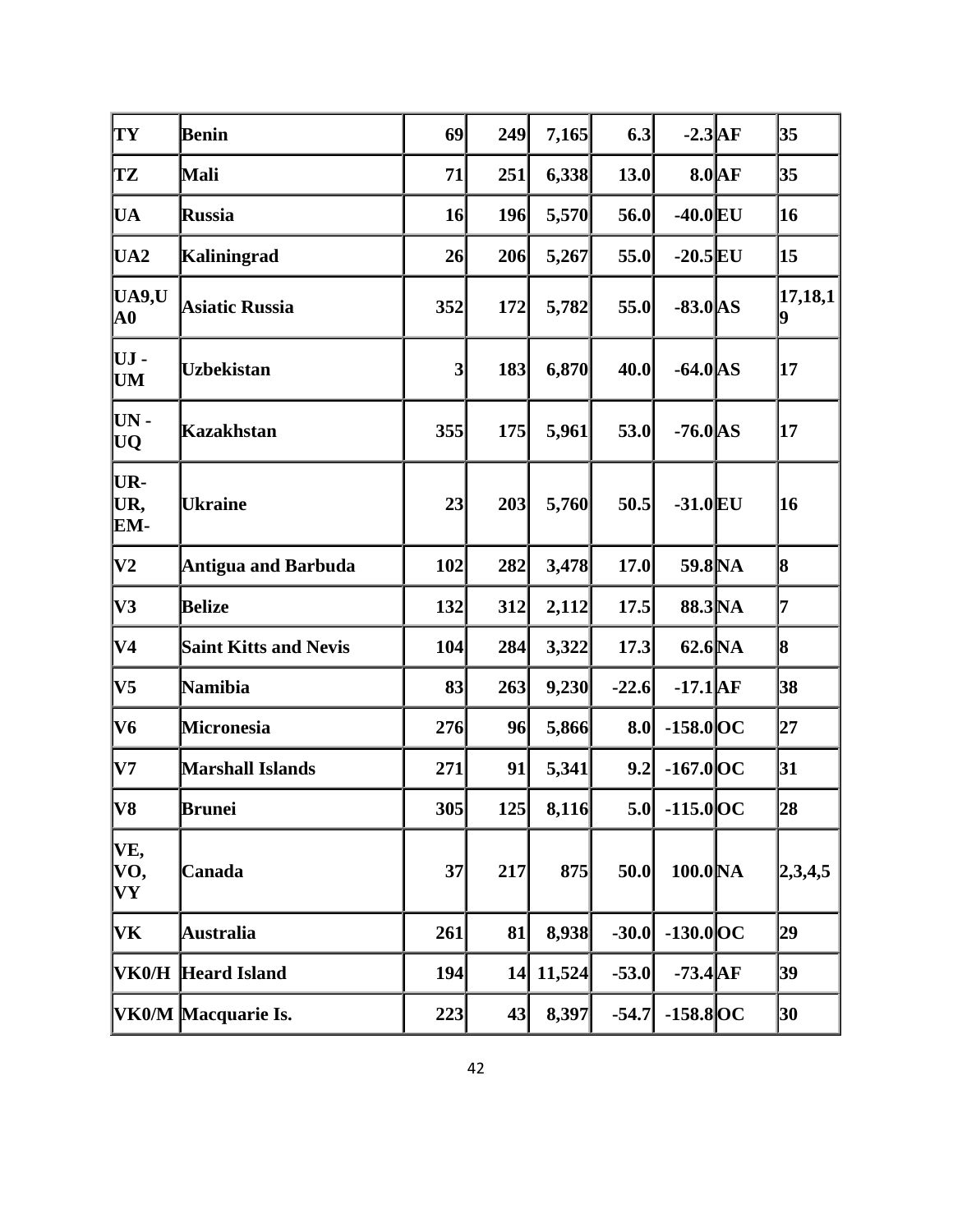| <b>VK9/C</b>    | <b>Cocos Keeling Islands</b>    | 310 | 130 | 9,819  | $-12.2$ | $-96.8$ OC         | 29 |
|-----------------|---------------------------------|-----|-----|--------|---------|--------------------|----|
| VK9/L           | Lord Howe Is.                   | 244 | 64  | 7,541  | $-31.6$ | $-159.1$ OC        | 30 |
|                 | VK9/M Mellish Reef              | 258 | 78  | 7,116  | $-17.6$ | $-155.8$ OC        | 30 |
| VK9/N           | Norfolk Is.                     | 242 | 62  | 7,013  | $-29.0$ | $-168.0$ OC        | 32 |
|                 | VK9/W Willis Is.                | 263 | 83  | 7,374  | $-16.0$ | $-149.5$ OC        | 30 |
| VK9/X           | <b>Christmas Island</b>         | 301 | 121 | 9,348  | $-10.5$ | $-105.7$ OC        | 30 |
| VP2/E           | Anguilla                        | 103 | 283 | 3,258  | 18.3    | 63.0 <sub>NA</sub> | 8  |
| VP2/M           | <b>Montserrat</b>               | 104 | 284 | 3,364  | 16.8    | 62.2 <sub>NA</sub> | 8  |
| VP2/V           | <b>Brit. Virgin Islands</b>     | 104 | 284 | 3,172  | 18.4    | 64.6 NA            | 8  |
| VP <sub>5</sub> | <b>Turks and Caicos Islands</b> | 107 | 287 | 2,642  | 22.0    | 72.0 <sub>NA</sub> | 8  |
| VP6             | Pitcairn Is.                    | 198 | 18  | 4,673  | $-25.1$ | $130.1$ OC         | 32 |
| VP6/D           | Ducie Island                    | 193 | 13  | 4,572  | $-24.7$ | 124.8 OC           | 32 |
| <b>VP8/F</b>    | <b>Falkland Islands</b>         | 150 | 330 | 7,095  | $-52.0$ | 60.0 SA            | 13 |
| <b>VP8/G</b>    | South Georgia Islands           | 142 | 322 | 7,873  | $-54.0$ | 37.0 SA            | 13 |
| VP8/H           | <b>South Shetland Islands</b>   | 156 | 336 | 7,665  | $-62.0$ | 58.5 SA            | 13 |
| <b>VP8/O</b>    | <b>South Orkney Islands</b>     | 150 | 330 | 7,865  | $-60.0$ | $46.0$ SA          | 13 |
| <b>VP8/S</b>    | South Sandwich Islands          | 141 | 321 | 8,280  | $-57.0$ | $28.0$ SA          | 13 |
| VP9             | Bermuda                         | 87  | 267 | 2,647  | 32.3    | $64.7\text{NA}$    | 5  |
| VQ9             | <b>Chagos</b>                   | 352 | 172 | 10,127 | $-7.3$  | $-72.4$ AF         | 39 |
| VR <sub>2</sub> | <b>Hong Kong</b>                | 317 | 137 | 7,182  | 22.5    | $-114.0$ AS        | 24 |
| VU              | India                           | 348 | 168 | 7,984  | 23.0    | $-80.0$ AS         | 22 |
| VU4             | Andaman Is.                     | 329 | 149 | 8,577  | 10.0    | $-94.0$ AS         | 26 |
| VU7             | Laccadive Is.                   | 358 | 178 | 8,945  | 10.0    | $-70.0$ AS         | 22 |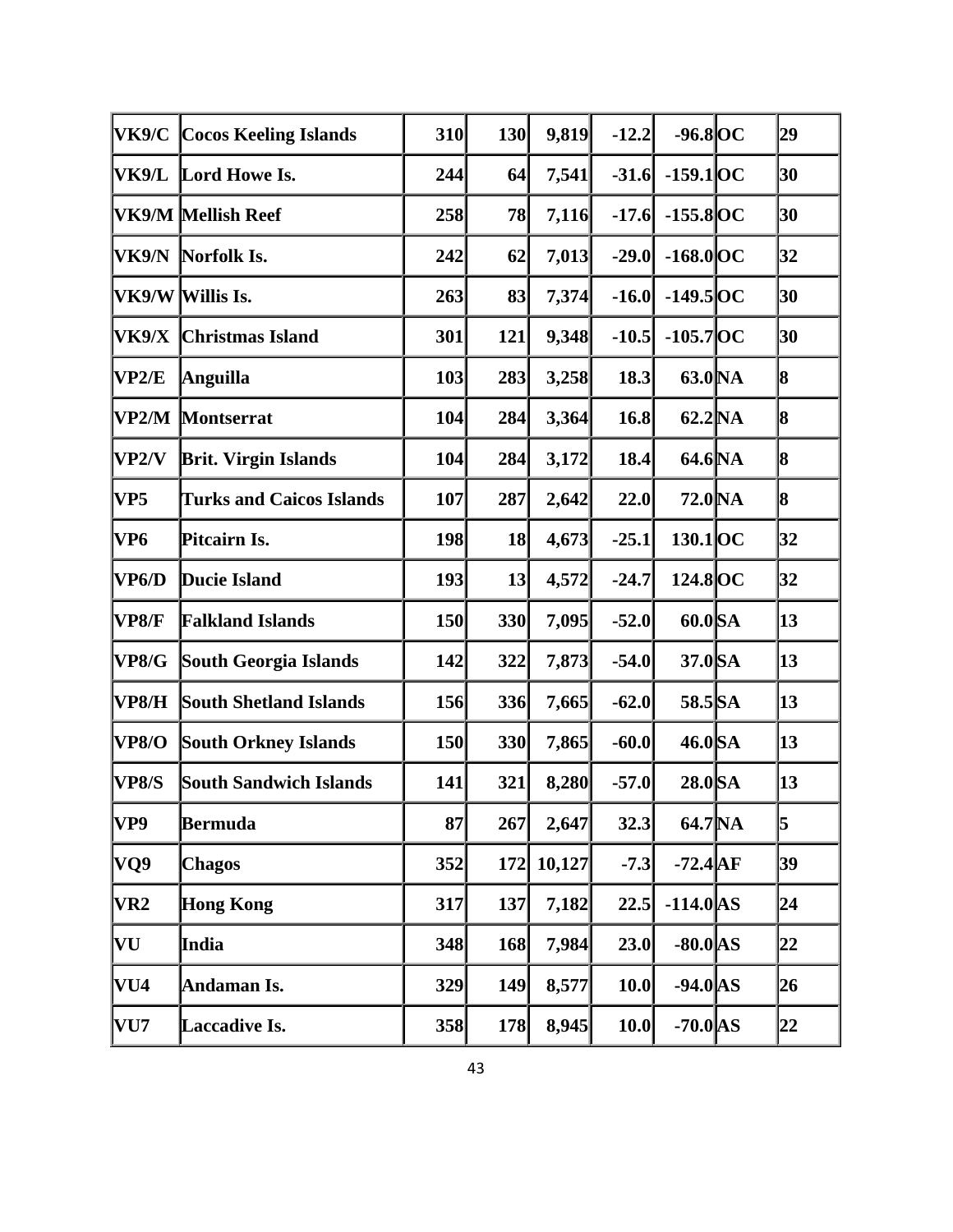| XA - XI Mexico                    |                     | 141             | 321 | 1,387 | 24.0    | 98.0 NA             |                | 6  |
|-----------------------------------|---------------------|-----------------|-----|-------|---------|---------------------|----------------|----|
| <b>XA4 -</b><br>XI4               | Revilla Gigedo      | 180             | 0   | 1,547 | 18.0    | 112.0 <sub>NA</sub> |                | 6  |
| XТ                                | <b>Burkina Faso</b> | 68              | 248 | 6,681 | 12.3    |                     | $1.7\text{AF}$ | 35 |
| XU                                | Cambodia            | 318             | 138 | 8,141 | 11.5    | $-105.0$ AS         |                | 26 |
| <b>XW</b>                         | Laos                | 324             | 144 | 7,832 | 18.0    | $-102.5$ AS         |                | 26 |
| <b>XX9</b>                        | <b>Macao</b>        | 317             | 137 | 7,210 | 22.0    | $-114.0$ AS         |                | 24 |
| $XY -$<br>$\mathbf{X} \mathbf{Z}$ | <b>Myanmar</b>      | 330             | 150 | 8,093 | 16.8    | $-96.0$ AS          |                | 26 |
| YA                                | <b>Afghanistan</b>  | $\vert 3 \vert$ | 183 | 7,424 | 32.0    | $-65.0$ AS          |                | 21 |
| YB-<br>YH                         | Indonesia           | 304             | 124 | 9,054 | $-6.0$  | $-107.0$ OC         |                | 28 |
| YІ                                | Iraq                | 20 <sub>l</sub> | 200 | 7,139 | 33.0    | $-44.5$ AS          |                | 21 |
| YJ                                | Vanuatu             | 250             | 70  | 6,518 | $-18.0$ | $-168.0$ OC         |                | 32 |
| YK                                | Syria               | 26              | 206 | 6,908 | 34.0    | $-36.5$ AS          |                | 20 |
| YL                                | Latvia              | 23              | 203 | 5,229 | 57.0    | $-24.0$ EU          |                | 15 |
| YN                                | <b>Nicaragua</b>    | 134             | 314 | 2,511 | 12.0    | 86.0 <sub>NA</sub>  |                | 7  |
| YO -<br>YR                        | Romania             | 29              | 209 | 6,017 | 44.4    | $-26.1$ EU          |                | 20 |
| YS                                | <b>El Salvador</b>  | 136             | 316 | 2,284 | 14.0    | 89.0 NA             |                | 7  |
| YT-YU,Serbia<br>YZ                |                     | 32              | 212 | 5,839 | 44.9    | $-20.5$ EU          |                | 15 |
| <b>YV</b>                         | Venezuela           | 114             | 294 | 3,419 | 10.5    | 67.0 SA             |                | 9  |
| YV0                               | Aves Is.            | 113             | 293 | 3,322 | 12.0    | $67.5\text{NA}$     |                | 8  |
| Z2                                | <b>Zimbabwe</b>     | 66              | 246 | 9,735 | $-18.0$ | $-31.0$ $AF$        |                | 38 |